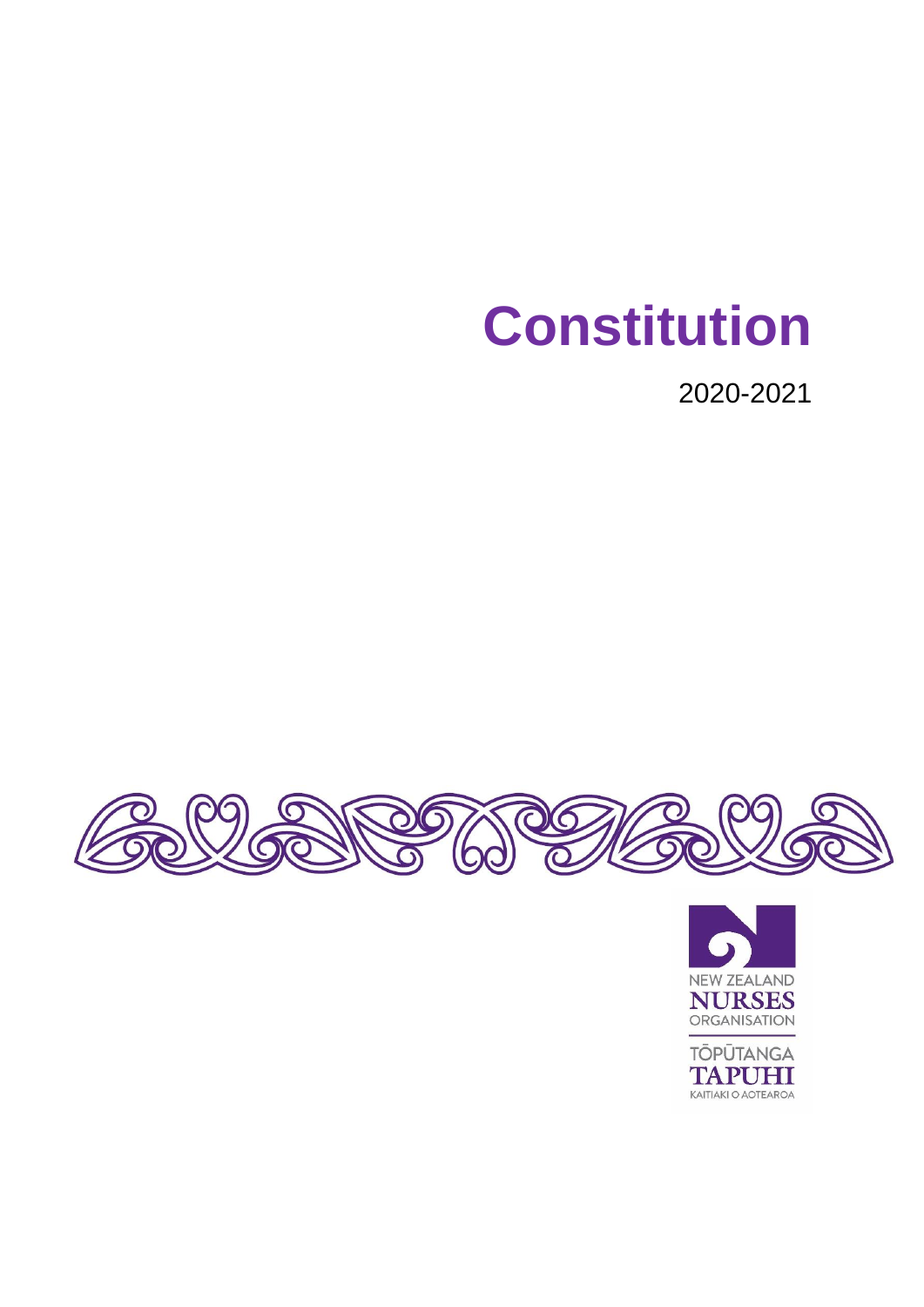# **Table of Contents**

| 1.  |                                                                         |  |  |  |
|-----|-------------------------------------------------------------------------|--|--|--|
| 2.  |                                                                         |  |  |  |
| 3.  |                                                                         |  |  |  |
| 4.  |                                                                         |  |  |  |
| 5.  |                                                                         |  |  |  |
| 6.  |                                                                         |  |  |  |
| 7.  |                                                                         |  |  |  |
| 8.  |                                                                         |  |  |  |
| 9.  |                                                                         |  |  |  |
| 10. |                                                                         |  |  |  |
| 11. |                                                                         |  |  |  |
|     |                                                                         |  |  |  |
|     |                                                                         |  |  |  |
|     |                                                                         |  |  |  |
|     |                                                                         |  |  |  |
|     |                                                                         |  |  |  |
|     |                                                                         |  |  |  |
|     |                                                                         |  |  |  |
|     |                                                                         |  |  |  |
|     |                                                                         |  |  |  |
|     |                                                                         |  |  |  |
|     |                                                                         |  |  |  |
|     |                                                                         |  |  |  |
|     |                                                                         |  |  |  |
|     | 24. Te Poari o Te Rūnanga o Aotearoa "Ko Tāku Manawa Ko Tāu Manawa"  12 |  |  |  |
|     |                                                                         |  |  |  |
|     |                                                                         |  |  |  |
|     |                                                                         |  |  |  |
|     |                                                                         |  |  |  |
|     |                                                                         |  |  |  |
|     |                                                                         |  |  |  |
|     |                                                                         |  |  |  |
|     |                                                                         |  |  |  |
|     |                                                                         |  |  |  |
|     |                                                                         |  |  |  |
|     |                                                                         |  |  |  |
|     |                                                                         |  |  |  |
|     |                                                                         |  |  |  |
|     |                                                                         |  |  |  |
|     |                                                                         |  |  |  |
|     |                                                                         |  |  |  |
|     | SCHEDULE SIX: REMOVAL OF OFFICERS AND OTHER POSITION HOLDERS  36        |  |  |  |
|     |                                                                         |  |  |  |
|     |                                                                         |  |  |  |
|     |                                                                         |  |  |  |
|     |                                                                         |  |  |  |
|     |                                                                         |  |  |  |
|     |                                                                         |  |  |  |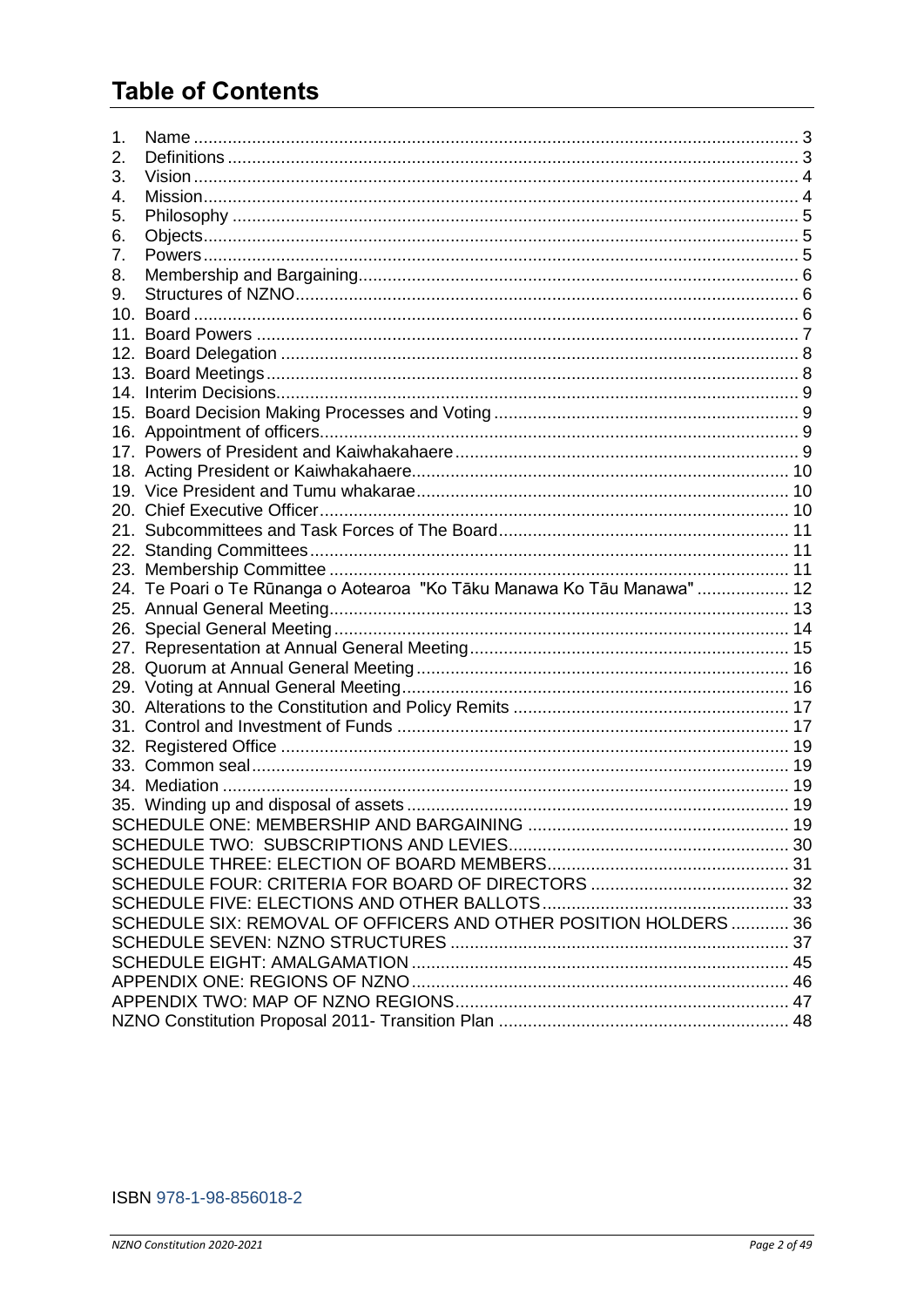# <span id="page-2-0"></span>**1. Name**

1.1 The name of the Society shall be "The New Zealand Nurses Organisation Incorporated". An abbreviation shall be "NZNO".

# <span id="page-2-1"></span>**2. Definitions**

- 2.1 In this Constitution, except where the context otherwise requires:
	- 2.1.1 **"Act"** means the Employment Relations Act 2000 together with amendments and includes any subsequent legislation.
	- 2.1.2 **"AGM"** means the Annual General Meeting of NZNO.
	- 2.1.3 **"Ballot"** means a ballot held under this Constitution and includes an election.
	- 2.1.4 **"Board"** means the Board of Directors of NZNO.
	- 2.1.5 **"Caregiver"** or **"Health Care Assistant"** means an assistant to the nursing or midwifery team performing simple tasks relating to patient care.
	- 2.1.6 **"Chief Executive Officer"** means the Chief Executive Officer of NZNO.
	- 2.1.7 **"College"** means an NZNO College as described in Schedule Seven.
	- 2.1.8 **"Council"** means a Regional Council as described in Schedule Seven.
	- 2.1.9 **"Director"** means a director of the Board of NZNO**.**
	- 2.1.10 **"Financial member"** means any member who is not in arrears with the payment of any fee, subscription, fine or levy beyond ninety days of that subscription or levy falling due. A member who is nonfinancial becomes financial by paying in full all arrears of subscriptions or levies prior to membership ceasing under this Constitution.
	- 2.1.11 **"Financial Year"** means the year commencing on the 1st day of April in each year and ending on the 31st day of March in the following year.
	- 2.1.12 **"Hui a Tau"** means the AGM of Te Rūnanga o Aotearoa.
	- 2.1.13 **"Industrial Agreement"** means any award, agreement, individual or collective contract, or any other arrangement which outlines employment conditions whether in writing or not.
	- 2.1.14 **"Kawa"** means proper protocol based on Tikanga Māori and Mātauranga Māori and encompasses the desires of the NZNO and Te Rūnanga to work together in accordance with the Memorandum of Understanding (July 2000) and under the guidance and mana of Te Poari o Te Rūnanga o Aotearoa.
	- 2.1.15 **"Mātauranga"** means education, knowledge, wisdom, skill, comprehension or understanding.
	- 2.1.16 **"Mātauranga Māori"** means Māori knowledge and the body of knowledge originating from Māori concepts including the Māori world view and perspectives, Māori creativity and cultural practices, including language and traditional and environmental knowledge.
	- 2.1.17 **"Meeting"** means an annual or general, national or regional meeting or hui as the case may be, of the Board, Te Rūnanga, a Standing or Board Committee, a Region, a College, a Section, a Student Unit or a Workplace. If properly called and constituted, a meeting may be held in person, via teleconference, video link or other electronic means.
	- 2.1.18 **"Member"** means a member of NZNO.
	- 2.1.19 **"Midwife"** means any person who is registered with the Midwifery Council of New Zealand or subsequent body under the Health Practitioners Competence Assurance Act 2003 or any subsequent legislation.
	- 2.1.20 **"Month"** means a calendar month.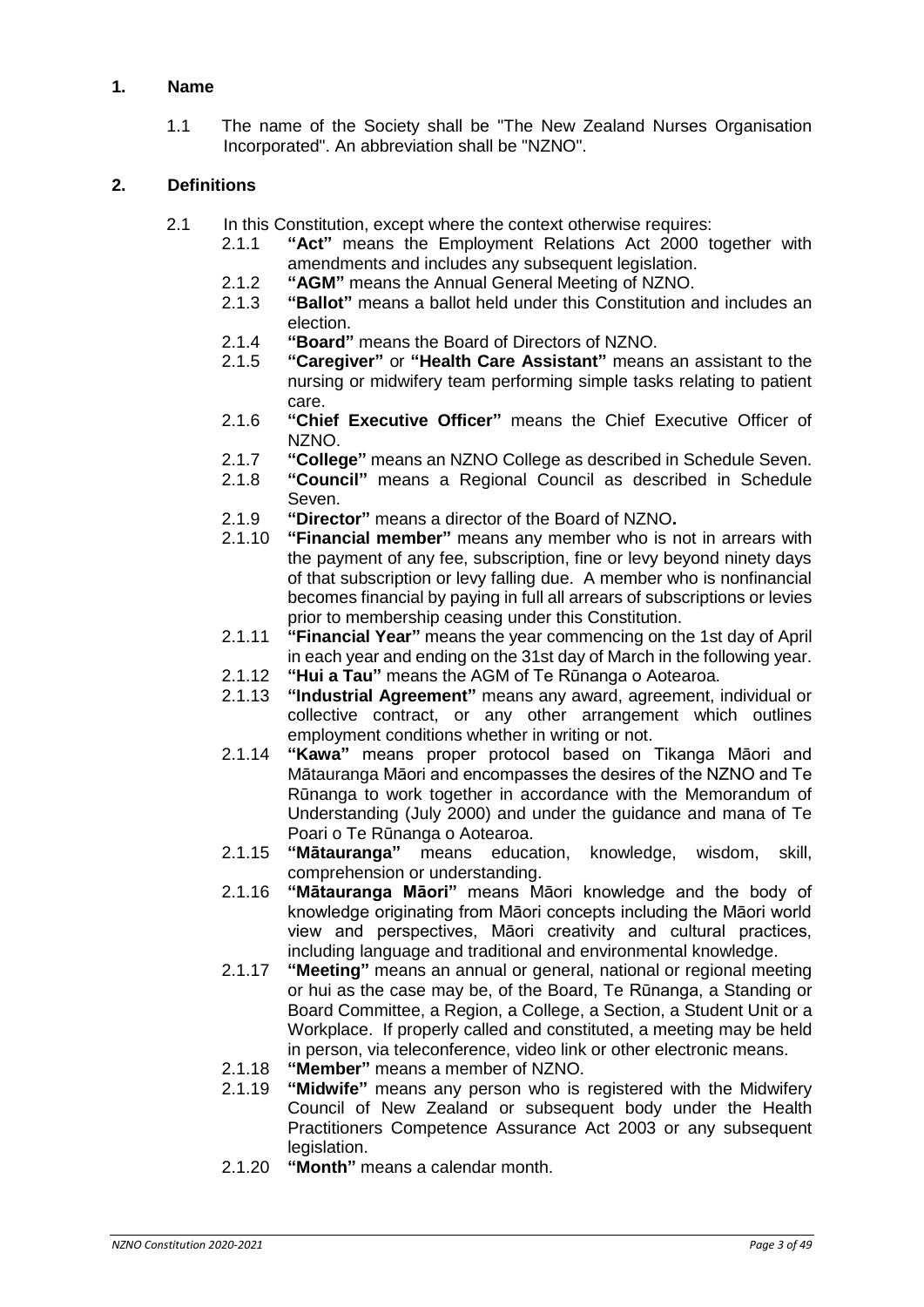- 2.1.21 **"National Section"** means a Section as described in Schedule Seven.
- 2.1.22 **"National Student Unit"** and **"Student Unit"** means the National Student Unit as described in Schedule Seven.
- 2.1.23 **"NZNO"** means the New Zealand Nurses Organisation Incorporated.
- 2.1.24 **"Nurse"** means any person who is registered with the Nursing Council of New Zealand or subsequent body under the Health Practitioners Competence Assurance Act 2003 or any subsequent legislation.
- 2.1.25 **"Officer of NZNO"** means the President, Kaiwhakahaere, Tumu whakarae, Vice-President and the Chief Executive Officer of NZNO.
- 2.1.26 **"Officer of the Region, NZNO College, National Section, or National Student Unit"** means the Chairperson, Vice-Chairperson, Secretary and Treasurer of those bodies.
- 2.1.27 **"Partnership"** is defined as including, an acknowledgement by NZNO, based upon the te Tiriti o Waitangi partnership, of the ideals of reciprocity and of mutual benefit, including an obligation to act reasonably, honourably, and in good faith. In so recognising, NZNO further acknowledges the need for, and emphasis on, recognition, respect, accountability, compromise, and a balancing of interests.
- 2.1.28 **"Region"** means a Region as described in Schedule Seven.
- 2.1.29 **"Regional Section"** means a Section as described in Schedule Seven.
- 2.1.30 **"Registrar"** means the Registrar of Incorporated Societies.
- 2.1.31 **"Special General Meeting"** means a special general meeting of NZNO called under this Constitution.
- 2.1.32 **"Special Meeting"** means a special meeting or hui of the Board, Te Rūnanga, a Standing or Board Committee, a Region, a College, a Section, a Student Unit or a Workplace, as the case may be, and which is called under this Constitution.
- 2.1.33 **"Te Poari"** means Te Poari o Te Rūnanga o Aotearoa NZNO.
- 2.1.34 **"Te Rūnanga"** means Te Rūnanga o Aotearoa NZNO.
- 2.1.35 **"Te Rūnanga Tauira"** means a student member of Te Rūnanga o Aotearoa NZNO which will address the needs and concerns of Māori student membership.
- 2.1.36 **"Tikanga"** means customs and traditions, including correct procedure, habit, lore, practices and conventions, handed down through generations, based on experiences and learning, and reflecting a Māori world view.
- 2.1.37 **"Workplace"** means any place where any member performs their work.
- 2.2 Any date or period of time specified in this Constitution shall be deemed to end at midday on the date or on the last day of the period specified.

#### <span id="page-3-0"></span>**3. Vision**

3.1 NZNO's vision is: *Freed to care, Proud to nurse.*

#### <span id="page-3-1"></span>**4. Mission**

<span id="page-3-2"></span>4.1 NZNO is committed to the representation of members and the promotion of nursing and midwifery. NZNO embraces te Tiriti o Waitangi and works to improve the health status of all peoples of Aotearoa New Zealand through participation in health and social policy development.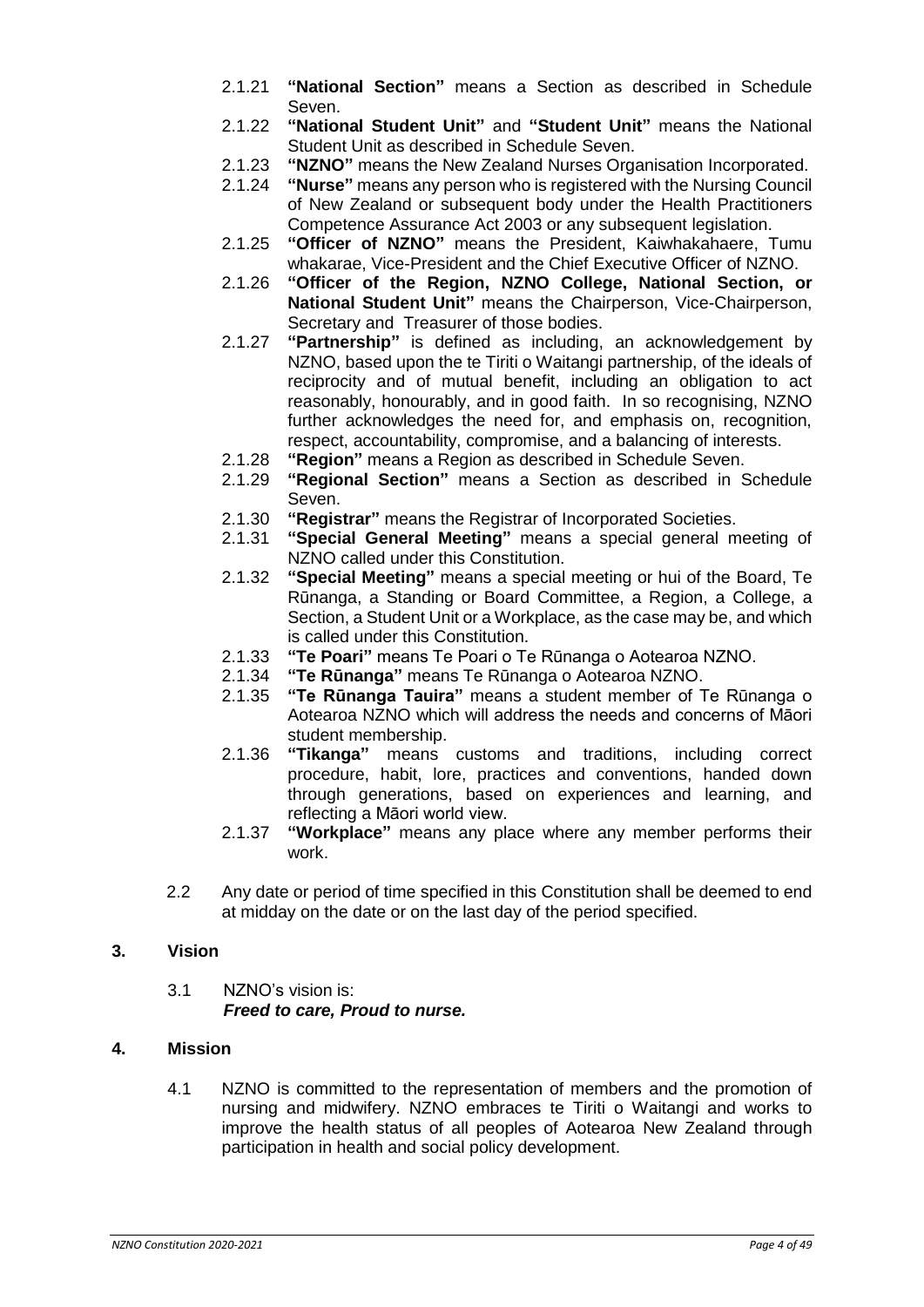# **5. Philosophy**

- *5.1 "Me haere tahi tātou mō te hauora me te oranga o ngā iwi katoa o Aotearoa"* "Let us journey together for the health and wellbeing of the people of Aotearoa" (Rev Leo Te Kira 15 December 2005)
- *5.2 Kaua e takahia te Mana o te Tangata* "Do not trample over the mana of the people" (Hone Te Ahu)

#### <span id="page-4-0"></span>**6. Objects**

- 6.1 The objects of NZNO are to:
	- 6.1.1 Lead the nursing profession through advocating for professional excellence and collective industrial aspirations;
	- 6.1.2 Provide a forum for membership to identify, examine and take action on issues of significance to the nursing profession including members' working conditions;
	- 6.1.3 Give effect to te Tiriti o Waitangi partnership through representation of the concerns and interests of Māori members, and by seeking continued improvements in Māori health;
	- 6.1.4 Advocate on behalf of nurses in the formulation of health and social policy for Aotearoa New Zealand;
	- 6.1.5 Promote the professional development and interests of its membership, including the development of nursing/midwifery internationally;
	- 6.1.6 Negotiate and enter into industrial agreements, enforce such agreements, and represent members' interests in disputes regarding such agreements;
	- 6.1.7 Promote members' interests including professional, industrial, cultural, social, economic, political and health and safety interests;
	- 6.1.8 Promote the highest standards of health and social services for New Zealand;
	- 6.1.9 To represent the interests of any member or members, in accordance with NZNO policy, before any person, group, organisation, government or local authority, statutory or other body;
	- 6.1.10 Affiliate with other organisations in the attainment of these objectives except that NZNO shall not affiliate to any political party; and
	- 6.1.11 Do all such other things as are incidental or conducive to attainment of the objects and the exercise of the powers of NZNO.

#### <span id="page-4-1"></span>**7. Powers**

- 7.1 NZNO shall have the following powers in addition to any other powers in this Constitution:
	- 7.1.1 represent the interests of any member and to charge fees accordingly;
	- 7.1.2 invest, lend or advance NZNO funds;
	- 7.1.3 borrow money for the purpose of furthering the interests of NZNO and its members;
	- 7.1.4 raise money by subscriptions or levies and to grant rights and privileges to members;
	- 7.1.5 acquire or sell any real or personal property as may be necessary for the purpose of furthering the interests of NZNO or its members;
	- 7.1.6 sell, improve, manage, develop, exchange, lease, dispose of, turn to account or otherwise deal with all or any part of any real or personal property of NZNO.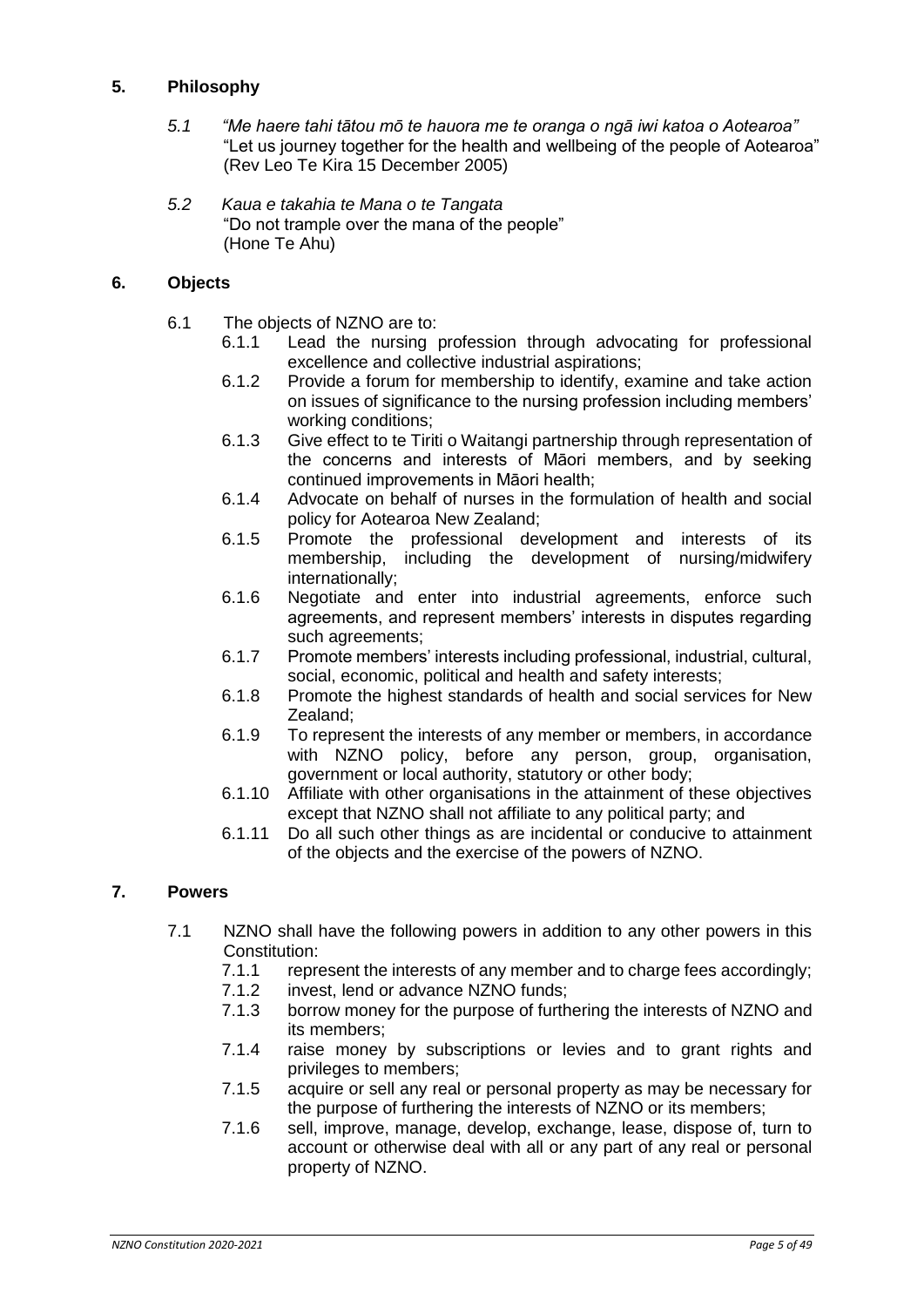# <span id="page-5-0"></span>**8. Membership and Bargaining**

- 8.1 The provisions that relate to membership, including but not limited to termination and disciplinary matters, are set out in Schedule One.
- 8.2 The provisions that relate to the eligibility to industrial services, representation of members and bargaining are set out in Schedule One.

# <span id="page-5-1"></span>**9. Structures of NZNO**

- 9.1 The structures of NZNO shall be:
	- 9.1.1 **An AGM**, which shall be the highest decision-making authority of NZNO, subject only to the outcome of a ballot of the financial members of NZNO;
	- 9.1.2 **A Board of Directors,** which shall be accountable to the AGM and is responsible for NZNO governance between AGMs;
	- 9.1.3 **Standing Committees;** the Membership Committee and Te Poari o Te Rūnanga (Te Poari);
	- 9.1.4 **Te Rūnanga o Aotearoa NZNO (Te Rūnanga)**, the national and regional body to represent the needs, concerns and interests of Māori members, and to lead NZNO on the development of processes Māori within NZNO. Te Rūnanga will reflect the bicultural perspective of the New Zealand Nurses Organisation within the Partnership under the te Tiriti o Waitangi;
	- 9.1.5 **Regional Councils,** as set out in Schedule Seven;
	- 9.1.6 **Workplaces and Delegates** as set out in Schedule Seven;
	- 9.1.7 **National Sections,** as set out in Schedule Seven;
	- 9.1.8 **NZNO Colleges,** as set out in Schedule Seven;
	- 9.1.9 **National Student Unit,** as set out in Schedule Seven; and
	- 9.1.10 **Health Professionals New Zealand,** as set out in Schedule Seven.

#### <span id="page-5-2"></span>**10. Board**

- 10.1 The Board shall consist of eleven elected Member Directors. This number includes the positions of President, Vice President, Kaiwhakahaere and Tumu whakarae. Elections for Board positions shall occur in accordance with the provisions of Schedule Three. The Chief Executive Officer shall sit with the Board ex officio.
- 10.2 Each Director shall contribute to the knowledge and skill set required of NZNO directors.
- 10.3 The term of all Directors, except the Kaiwhakahaere and Tumu whakarae, shall be three years, with a right of re-election for a further consecutive three years in any one position. A director may serve up to two terms as a board member, up to two terms as a President and up to two terms as a Vice-President. The maximum consecutive terms on the board in any combination of positions is four terms. Following two terms in any one position or four terms in a combination of positions, a director may be eligible to stand for office again after a break of **two** years.
	- 10.3.1 the term of the Kaiwhakahaere and Tumu whakarae Directors shall be three years, with a right of re-election for a further consecutive three years, and may be eligible to stand for office again every three years thereafter.
- 10.4 The President and Kaiwhakahaere are Co-Chairpersons ("Co-Chairs") of the Board and may alternate the chairing of Board meetings. A decision shall be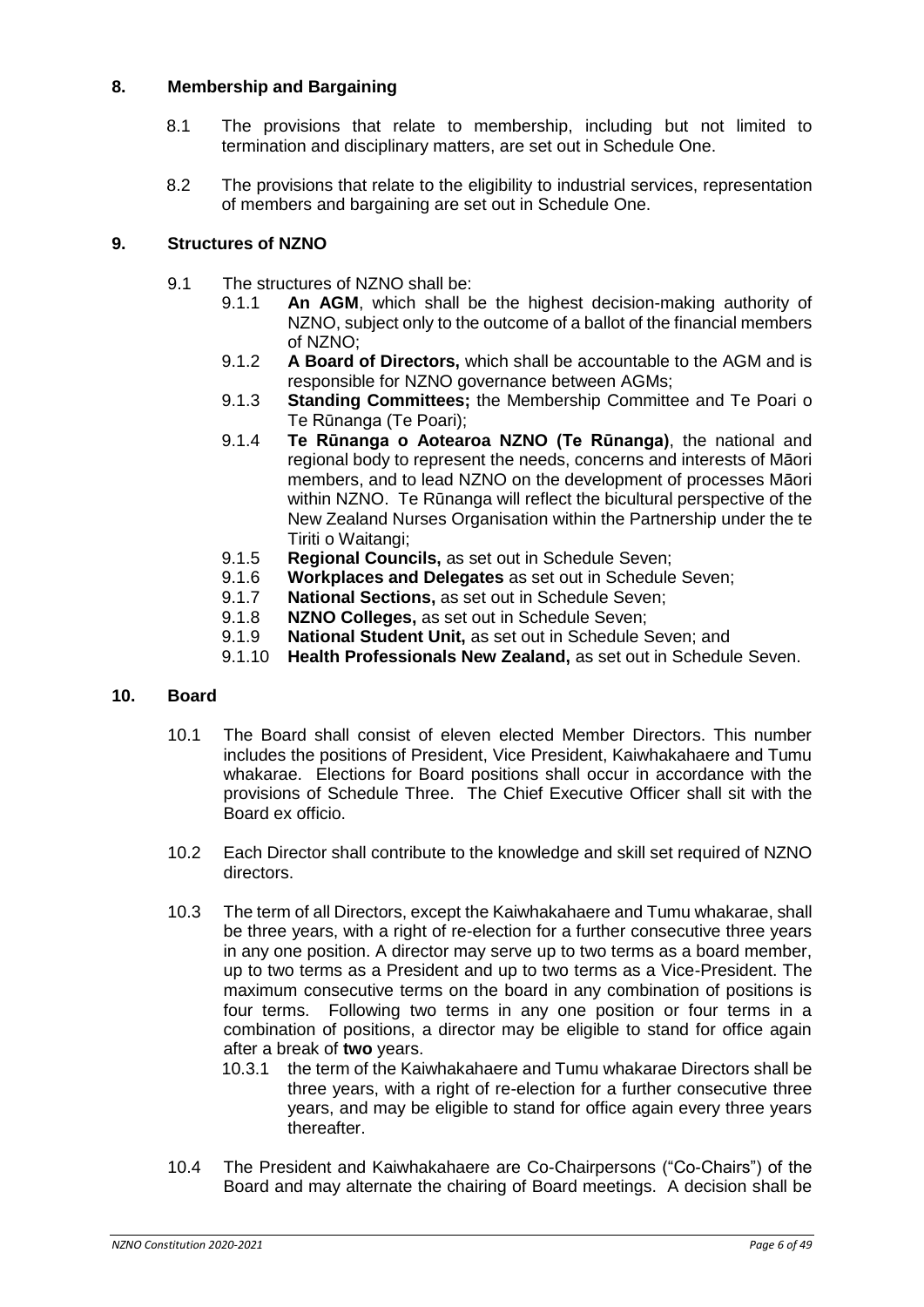made and announced at the start of each meeting at the latest, which of the Co-Chairs will chair the particular meeting. In the event that the Co-Chairs are unable to be present at a meeting, or the Co-Chairs are unable to agree on who will chair a meeting, the Board shall choose an acting chair to lead the meeting.

10.5 Where a position on the Board becomes vacant for any reason other than the expiry of the term of office, that vacancy shall be filled in the following manner: 10.5.1 where a vacancy occurs within the final twelve months of any elective period, the position will be offered to the next successful candidate in the most recent Board election in order of votes received (if nothing has altered the candidate's eligibility since the most recent Board election), and so on until a candidate agrees. Where a candidate chooses to fill the vacancy, their time in that role will not constitute a "term," or any part thereof, for the purposes of clause 10.3.

If no candidate is eligible and/or willing to fill the vacancy within a period of two weeks following the vacancy arising, the position will remain vacant until the following election.

- 10.5.2 where a vacancy occurs more than **twelve** months from the end of any elective period, an election ballot shall be conducted in accordance with Schedule Five.
- 10.6 The quorum for all Board meetings shall be six Directors.
- 10.7 Directors are expected to attend every meeting or lodge an apology for nonattendance. If a Director is not present for three consecutive meeting the Co-Chairs shall meet with the Director to discuss the ability of the Director to participate on the Board.
- 10.8 Board effectiveness shall be evaluated annually. The evaluation process shall be agreed by the Board at the beginning of each calendar year.

#### <span id="page-6-0"></span>**11. Board Powers**

- 11.1 The governance, supervision of the management and control of the affairs of NZNO shall be vested in the Board which (in addition to any other powers and authorities expressly conferred upon the Board by this Constitution) may carry into effect all or any of the objects of NZNO. The Board is bound to exercise its power as provided by this Constitution and the resolutions of NZNO in general meetings. No resolutions shall retrospectively invalidate any prior act of the Board which would have been valid had that resolution not been passed.
- 11.2 The Board shall have the power to:
	- 11.2.1 provide wise stewardship for financial and business activities of NZNO;
	- 11.2.2 subject to clause 13, appoint any subcommittee, taskforce, or working group to exercise any of the powers of the Board to be stated in writing at the time of the appointment, and appoint any person to that group as it sees fit, and such group shall continue in existence until the Board resolves otherwise;
	- 11.2.3 discipline members;
	- 11.2.4 approve the proposed provisions of any deed;
	- 11.2.5 impose and collect any fines or penalties;
	- 11.2.6 suspend or appoint any committee of NZNO;
	- 11.2.7 suspend any officeholder of a Regional Council or committee of NZNO including for non-attendance at three consecutive meetings;
	- 11.2.8 appoint a person(s) to represent the Board in any formal proceedings;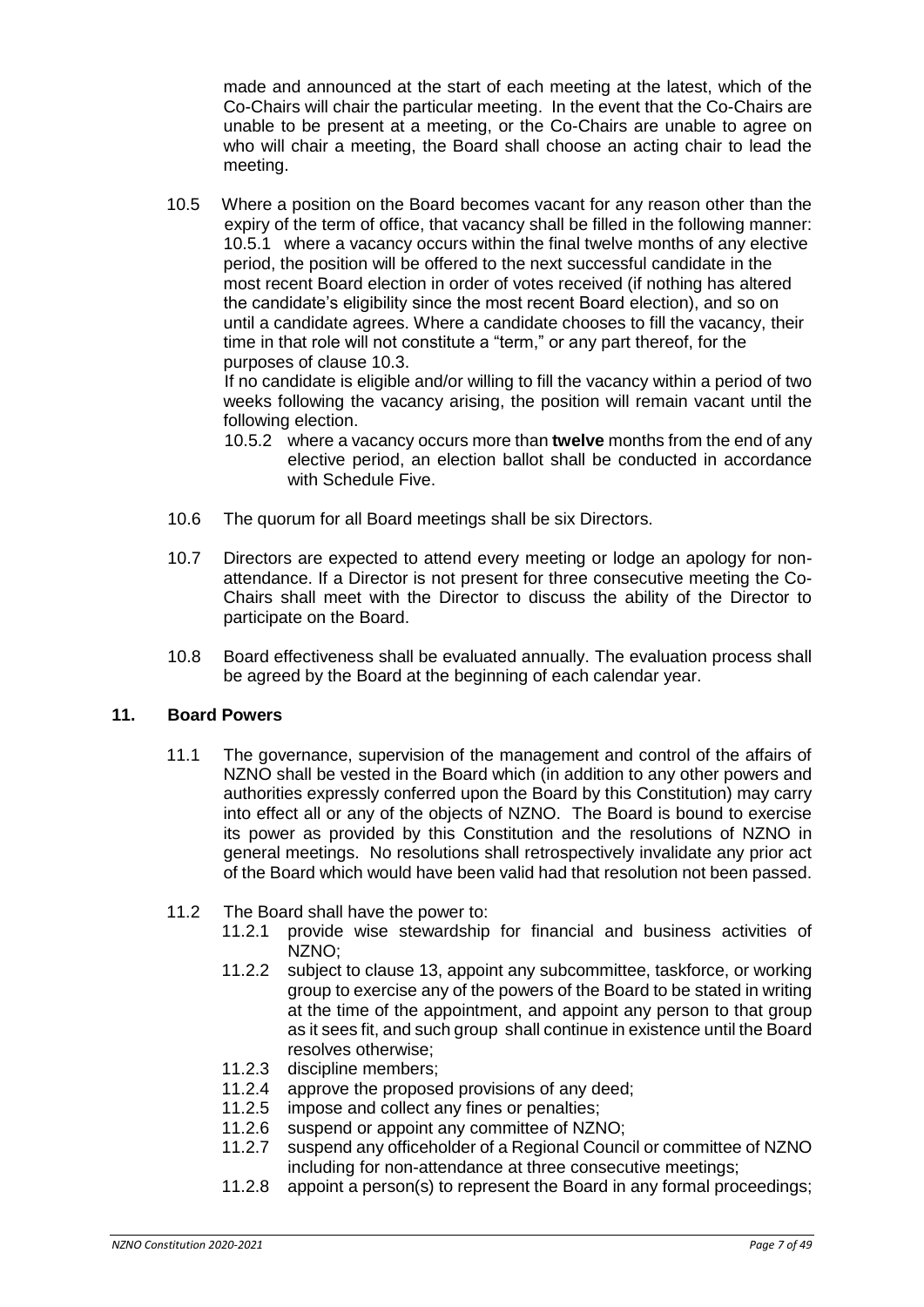- 11.2.9 Appoint an independent professional Director to the Board, where specific expertise or additional governance acumen is deemed required. This appointee will be an Institute of Directors New Zealand member, and a non-NZNO member. They will demonstrate regard for the NZNO mission and values, alongside a commitment to the objects of NZNO, and it's Constitution. This appointment shall be a paid position, and subject to a majority vote of the Board, with the term reviewed as agreed.
- 11.2.10 determine a job description for the position of Chief Executive Officer prior to any appointment for this position;
- 11.2.11 approve all additional permanent staff positions before commencement of recruitment, as may be required to maintain the efficient management of the organisation;
- 11.2.12 set criteria for the disbursement of hardship funds during times of industrial action;
- 11.2.13 place any issue which it considers requires consideration of the membership to a ballot of all financial members, or ballot at regional council meetings or any other democratic decision-making process which it decides on;
- 11.2.14 decide any question which is not provided for by this Constitution or any question of interpretation of this Constitution;
- 11.2.15 However, 11.2.13 notwithstanding, the Board shall not have the power to change or amend any rules affecting the positions or functions of the Board or its individual members. All such changes or amendments shall be made by the AGM.
- 11.2.16 seek external advice on particular matters; and
- 11.2.17 develop its own Board policies and procedures.
- 11.3 The Board shall take any action as in its opinion may be necessary to promote the interests of NZNO and its members, to implement the policies of NZNO, and to foster a spirit of confidence and good fellowship within NZNO.

#### <span id="page-7-0"></span>**12. Board Delegation**

- 12.1 The Board may delegate any of its powers to any specified officers of NZNO or a sub-committee, appointed by it, with the following exceptions:
	- 12.1.1 the reprimanding, fining, suspension or expulsion of a member;
	- 12.1.2 the suspension of a Regional Council or other committee; and
	- 12.1.3 the suspension of a Director; and the approving of the terms of any deed.

# <span id="page-7-1"></span>**13. Board Meetings**

- 13.1 The Board shall meet at least once every three months, at such times and places as the Chief Executive Officer may inform the members of the Board by notice in writing not less than 14 days before the meeting is to be held. As long as they are properly called and constituted, meetings may be in person, by teleconference, video or other electronic means.
- 13.2 The Chief Executive Officer shall call a special meeting of the Board upon being required to do so by the President, the Kaiwhakahaere or by any other three members of the Board. If she/he fails to do so within 14 days of the request, the President, the Kaiwhakahaere or another member of the Board shall do so and the meeting shall be deemed to have been called by the Chief Executive Officer.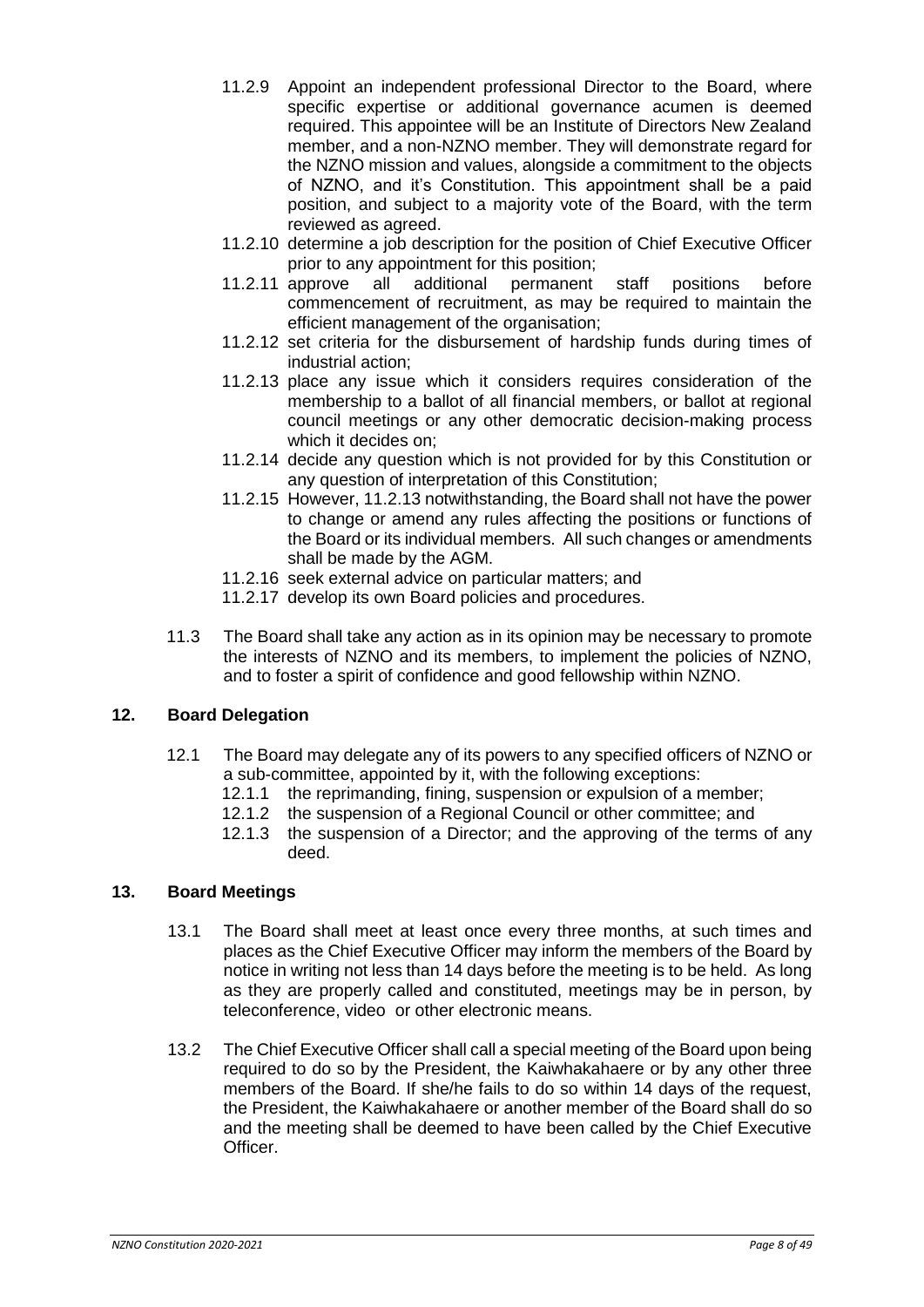13.3 This Constitution shall apply with any necessary modifications to a special meeting of the Board as if it were an ordinary meeting.

#### <span id="page-8-0"></span>**14. Interim Decisions**

14.1 In order to facilitate the business of NZNO a telephone/video/web conference may be called, to discuss a speci**f**ic item of business. This is deemed to be a meeting of the Board. For any such conference, all other provisions in regard to quorum and meeting conduct shall apply. Any vote on any resolution shall be a voice vote. Any decision is to be confirmed and recorded in the minutes of the next Board meeting.

#### <span id="page-8-1"></span>**15. Board Decision Making Processes and Voting**

- 15.1 The Board shall work in the spirit of co-operation to reach a consensus on each decision they make. If a consensus cannot be achieved the Board shall reach a decision using the following voting processes:
	- 15.1.1 A resolution shall be decided by a majority of the Directors attending. Each Director shall be entitled to one vote. A resolution shall be carried if the number of votes cast for the resolution exceeds the number of votes cast against the resolution. Any abstentions do not count.
	- 15.1.2 Voting may be carried out by a voice vote or a show of hands, provided that any one director may demand a ballot. The ballot shall be carried out at the direction of the Chairperson.
	- 15.1.3 The Chairperson shall have a casting vote when the Directors are equally divided in opinion, such vote to be in addition to the deliberative vote of the Chairperson.

#### <span id="page-8-2"></span>**16. Appointment of officers**

16.1 The officers of NZNO are:

|   | <b>Role</b>                           | How elected/appointed              |
|---|---------------------------------------|------------------------------------|
|   | President                             | <b>Ballot of financial members</b> |
|   | <b>Vice President</b>                 | <b>Ballot of financial members</b> |
| 3 | Kaiwhakahaere                         | Elected at Hui ā-Tau               |
|   | Elected at Hui a-Tau<br>Tumu whakarae |                                    |
| 5 | <b>Chief Executive Officer</b>        | Appointed by the Board             |

16.2 The process for electing the officers, except for the Chief Executive Officer, and their term is set out in Schedule Three.

#### <span id="page-8-3"></span>**17. Powers of President and Kaiwhakahaere**

- 17.1 The President and Kaiwhakahaere shall be elected in accordance with the procedures outlined in Schedule Three.
- 17.2 The President and Kaiwhakahaere shall be the joint heads of NZNO, whose functions shall be to:
	- 17.2.1 Be spokespeople for NZNO where appropriate;
	- 17.2.2 Act in accordance with the position descriptions laid down by the Board of Directors;
	- 17.2.3 Consult with and seek the assistance of the other officers of NZNO in furthering the objectives of, Annual and Special General Meetings and the Board of Directors; and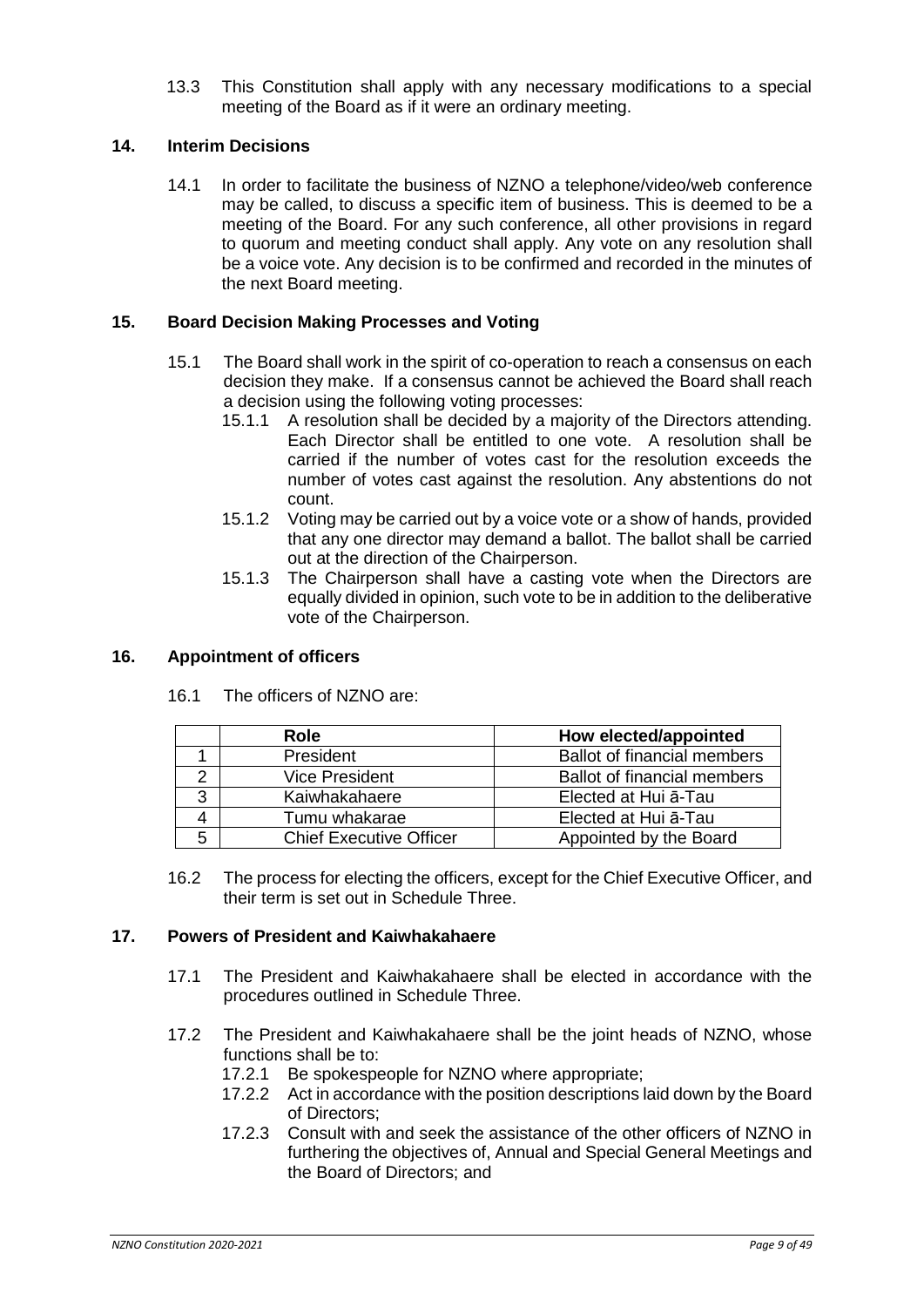- 17.2.4 Attend and preside over all Annual and Special General Meetings and meetings of the Board of Directors.
- 17.3 The Chairperson in presiding over a meeting shall have the power to:
	- 17.3.1 Exercise a deliberative, and when necessary, a casting vote at the Board of Directors, Annual and Special General Meetings;
	- 17.3.2 Decide the order of business, put motions and declare the result of any vote held at the meeting;
	- 17.3.3 Order the removal of any person obstructing the business of the meeting or behaving in a disorderly way, or of any person not entitled to be present;
	- 17.3.4 Keep order and decide on points of order;
	- 17.3.5 Adjourn a meeting or declare a meeting closed after the meeting has passed a resolution to that effect; and
	- 17.3.6 Do and perform any other things as may be necessary to carry on the business of the meeting in an orderly way.
- 17.4 In the event that the President and Kaiwhakahaere are unable to decide an issue between themselves, that issue shall be decided by the Board.

# <span id="page-9-0"></span>**18. Acting President or Kaiwhakahaere**

- 18.1 Where the President or Kaiwhakahaere is absent for any reason, the Vice-President or Tumu whakarae shall have and may exercise all of the powers of the President or Kaiwhakahaere until the President or Kaiwhakahaere resumes their duties.
- 18.2 Where there is a vacancy in the office of President, the Vice-President shall act as President until a new President is elected or appointed in accordance with this Constitution.
- 18.3 Where there is a vacancy in the office of Kaiwhakahaere, the Tumu whakarae shall act as Kaiwhakahaere until a new Kaiwhakahaere is elected or appointed in accordance with this Constitution.

#### <span id="page-9-1"></span>**19. Vice President and Tumu whakarae**

- 19.1 The Vice President and Tumu whakarae shall be elected in accordance with the processes outlined in Schedule Three.
- 19.2 The Vice-President shall assist the President in carrying out the duties of the office of President, and shall have and may exercise all the powers of the President in accordance with clause 17.
- 19.3 The Tumu whakarae shall assist the Kaiwhakahaere in carrying out the duties of the office of Kaiwhakahaere, and shall have and may exercise all the powers of the Kaiwhakahaere in accordance with clause 17.

# <span id="page-9-2"></span>**20. Chief Executive Officer**

- 20.1 The Board shall appoint a person to be the Chief Executive Officer of NZNO on such terms and conditions as it thinks fit.
- 20.2 The Board may entrust to and confer upon the Chief Executive Officer any of the powers exercisable by them upon such terms and conditions and with such restrictions as they may think fit and either collaterally with or to the exclusion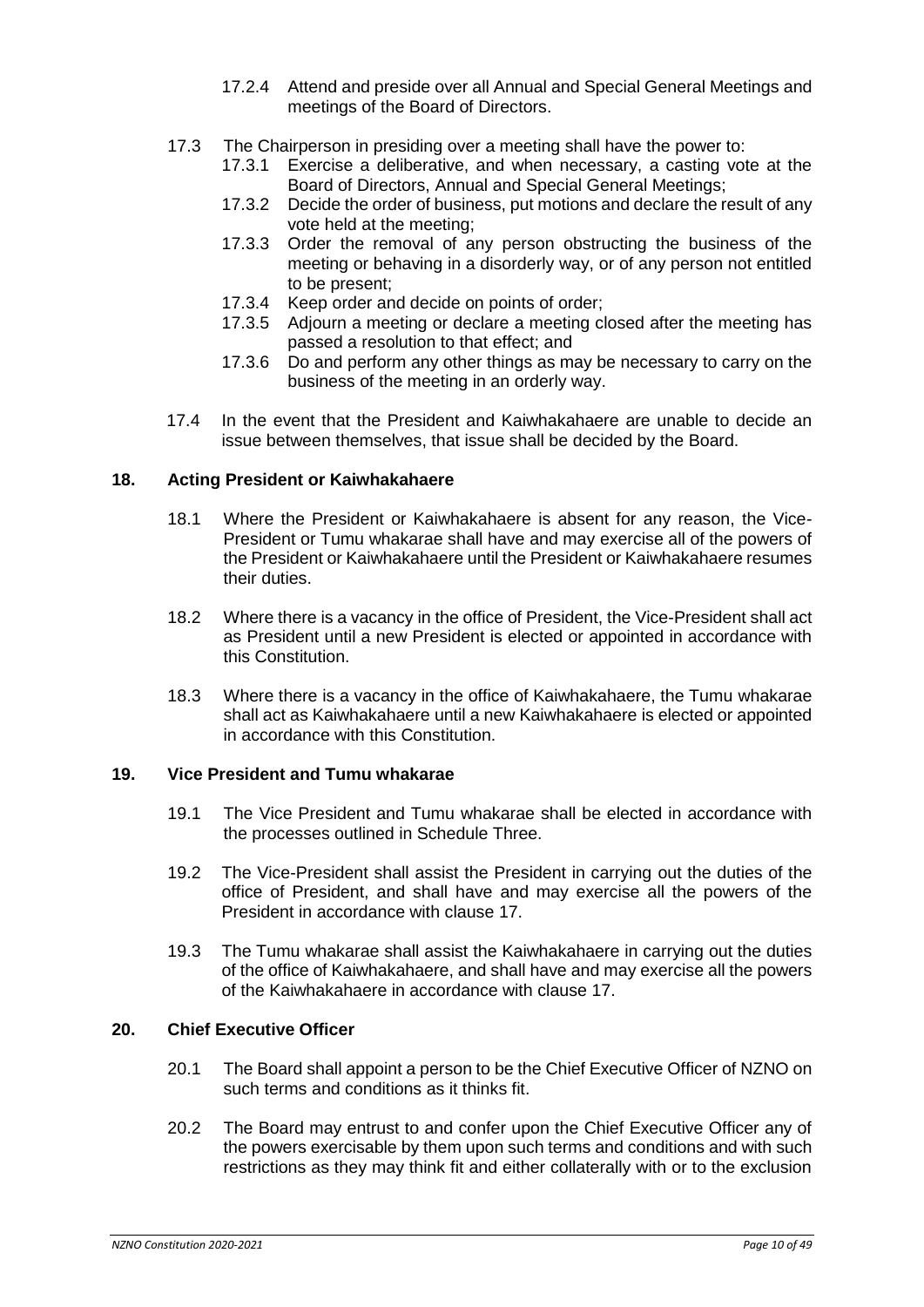of their own powers and may from time to time revoke, withdraw, alter or vary all or any of those powers.

- 20.3 The Chief Executive Officer may appoint, engage and remove such employees, staff, agents, consultants and advisers as the Chief Executive Officer deems necessary or desirable for the purposes of NZNO. All such personnel as aforesaid shall at all times carry out their duties under the supervision and control of the Chief Executive Officer.
- 20.4 The Chief Executive Officer shall:
	- 20.4.1 act in accordance with the job description set by the Board;
	- 20.4.2 call and attend Board meetings, and annual and special general meetings, but shall not vote at Board meetings;
	- 20.4.3 maintain financial records of NZNO and cause to be presented to the AGM a financial statement and annual report;
	- 20.4.4 keep the register of members;
	- 20.4.5 prepare and forward to the Registrar any information required to be forwarded under the Incorporated Societies Act;
	- 20.4.6 conduct the correspondence and affairs of NZNO;
	- 20.4.7 hold the seal of NZNO; and
	- 20.4.8 prepare and forward to the Registrar of Unions any information required to be forwarded under the Employment Relations Act 2000 or subsequent legislation.

#### <span id="page-10-0"></span>**21. Subcommittees and Task Forces of The Board**

- 21.1 The Board shall have the power to establish subcommittees, taskforces and working groups to support them in their deliberations of specific issues as needed from time to time, and to make such delegated decisions as are authorised by this Constitution and the Board.
- 21.2 When the Board establishes a subcommittee, taskforce or working group it shall:
	- 21.2.1 prepare a written statement of the purpose of the subcommittee or taskforce, its specific tasks and responsibilities, its delegated powers and its accountability;
	- 21.2.2 determine the number and type of membership of the subcommittee;
	- 21.2.3 determine either:
		- 21.2.3.1 a process for electing or selecting the members of the subcommittee; or
		- 21.2.3.1 the appointment of the members of the subcommittee; and
	- 21.2.4 determine the timeframe or duration of the subcommittee or taskforce.

#### <span id="page-10-1"></span>**22. Standing Committees**

- 22.1 NZNO has the following standing committees that shall support the decision making functions of the Board:
	- 22.1.1 Membership Committee; and
	- 22.1.2 Te Poari
- 22.2 The Board and the standing committees share a common interest in meeting the needs of the membership of NZNO, recognising the diversity of membership and their engagement with NZNO.

#### <span id="page-10-2"></span>**23. Membership Committee**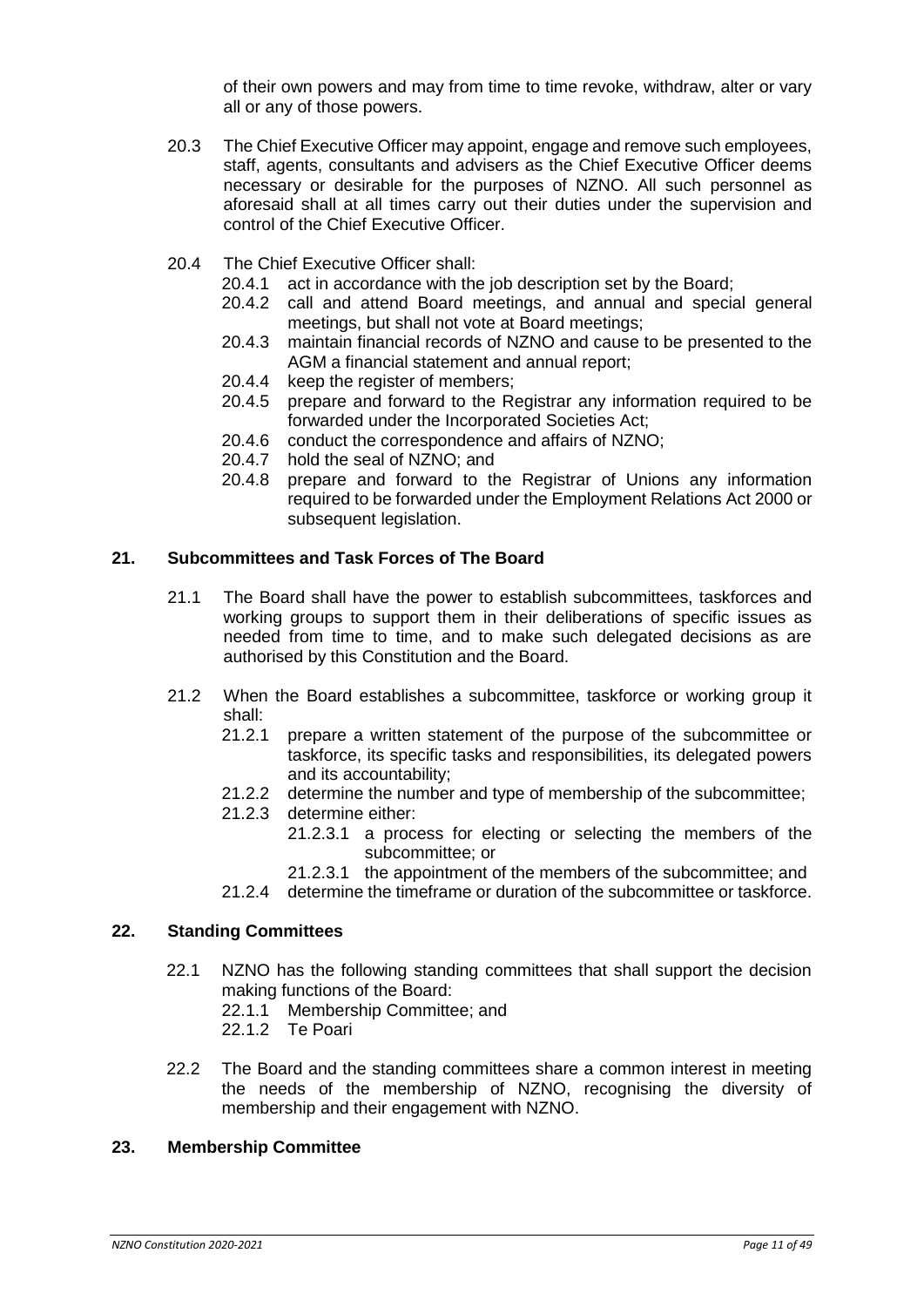- 23.1 The Membership Committee shall support the Board by working in partnership to achieve NZNO strategic aims in giving effect to te Tiriti o Waitangi.
- 23.2 The Membership Committee shall assist the Board by providing further insight into the views and needs of the diverse membership of NZNO and provide a linkage to the local level. It shall provide advice to the Board on membership matters and provide regular feedback to the Board. In doing this it shall articulate regional College and Section, and national student unit membership issues to the Board. It shall also ensure that NZNO is responsive to the needs and issues of members.
- 23.3 The Membership Committee shall consist of:
	- 23.3.1 1 representative elected from each Regional Council
	- 23.3.2 2 representatives from the National Student Unit
	- 23.3.3 2 representatives from National Colleges and Sections
	- 23.3.4 The President and Vice President shall also be members of the committee but shall not chair or be entitled to vote, and other than the President and Vice President no other member of the Board shall be committee members**.**
	- 23.3.5 The committee shall elect its own chair.
- 23.4 Elections for the Membership Committee positions shall occur in accordance with the provisions of schedule five and schedule seven  $(1.5.8 - 1.5.9)$ ,  $(3.2.3.1)$  $-3.2.3.6$ ) and  $(4.5-4.5.2)$
- 23.5 The term of all membership committee members shall be three years, with a right of re-election for a further consecutive three-year term, and may be eligible to stand for office again after a break of three years, with the exception of the two National Student Unit representatives as per schedule 7 (4.5.2).
- 23.6 Quorum: The quorum for meetings shall be 50% plus one.
- 23.7 The Board has established a Membership Committee Charter, detailing the Committee's objectives, responsibilities, membership, and operations.

#### <span id="page-11-0"></span>**24. Te Poari o Te Rūnanga o Aotearoa "Ko Tāku Manawa Ko Tāu Manawa"**

- 24.1 Te Poari, the Committee of Te Rūnanga, shall support the Board by working in partnership to achieve NZNO strategic aims in giving effect to te Tiriti o Waitangi and by working with the Board to give full recognition to the Memorandum of Understanding of July 2000 between Te Rūnanga and the NZNO.
- 24.2 Te Poari shall:
	- 24.2.1 Assist NZNO to ensure its processes reflect Tikanga Māori;
	- 24.2.2 Assist NZNO to uphold Tikanga Māori within NZNO;
	- 24.2.3 Undertake the election process for Kaiwhakahaere, and Tumu whakarae in accordance to Tikanga process, and other Te Rūnanga representative appointments as appropriate;
	- 24.2.4 Articulate Te Rūnanga regional issues to the Board;
	- 24.2.5 Assist NZNO where appropriate to ensure it is responsive to the needs of Te Rūnanga and member issues;
	- 24.2.6 Support the education and professional development in Tikanga Māori practice within the organisation; and
	- 24.2.7 Use its best endeavors to ensure the relationship between the NZNO and Te Rūnanga is founded on and is carried on in accordance with Kawa.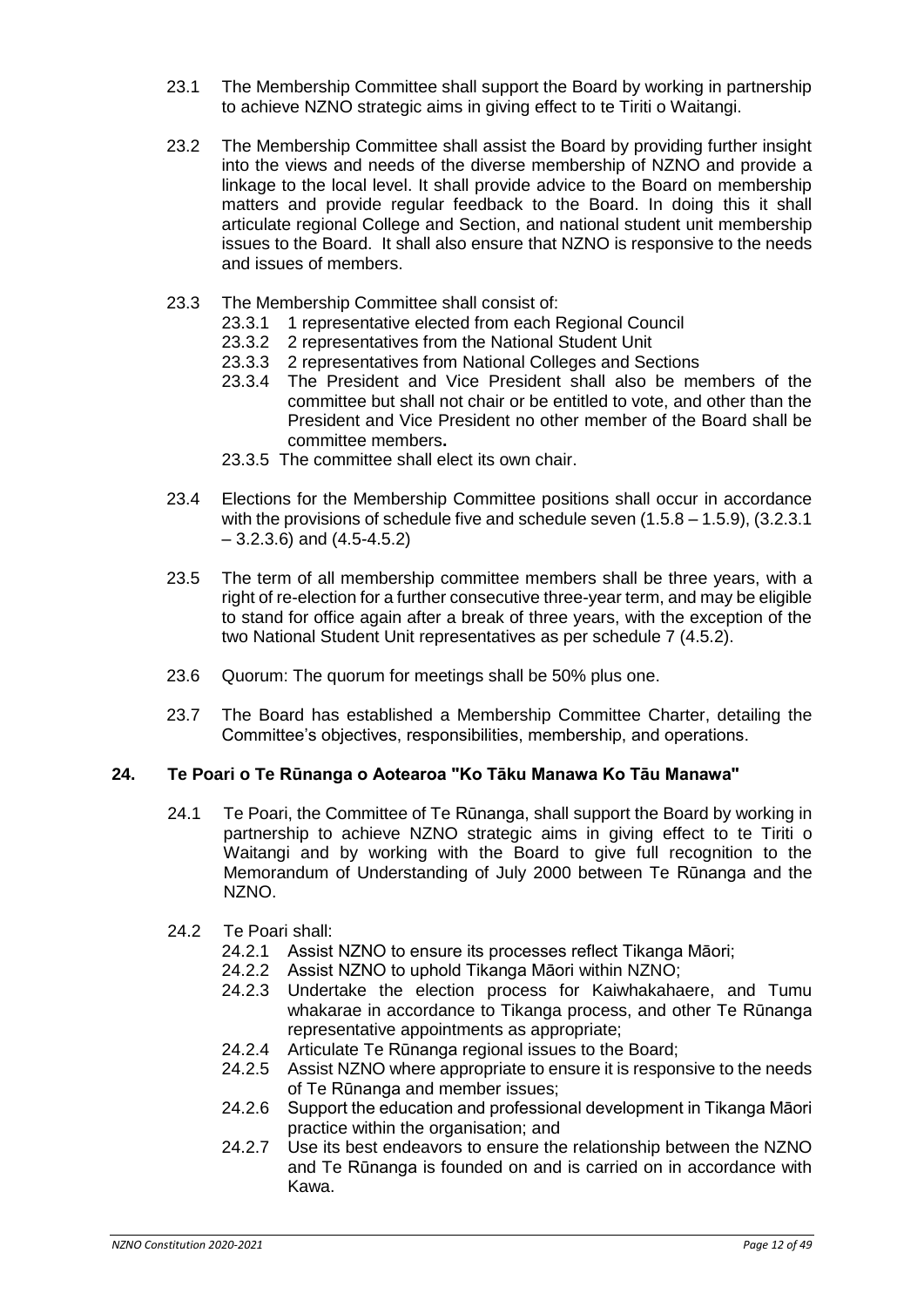- 24.3 Membership: Te Poari membership shall be appointed at Te Rūnanga Hui ā-Tau and shall consist of up to 17 regional representatives, and the Kaiwhakahaere and Tumu whakarae and Kaumātua .
- 24.4 The quorum for meetings shall be six, one of whom shall be the Kaiwhakahaere or in his/her absence, the Tumu whakarae.
- 24.5 The Board shall establish a Te Poari Charter detailing Te Poari's objectives, responsibilities, and operations.

#### <span id="page-12-0"></span>**25. AGM**

- 25.1 The AGM shall be held no later than 31 October in each calendar year, upon a date to be appointed by the Board.
- 25.2 The timetable for the AGM shall be:
	- 25.2.1 At least six months before the AGM date the Chief Executive Officer shall:
		- 25.2.1.1 give notice of that date to the Regions, National Sections, NZNO Colleges, Te Rūnanga, Membership Committee, Te Poari, and National Student Unit; and
		- 25.2.1.2 shall call for any proposed alterations to the Constitution or policy remits and specify the date by which alterations and remits must be received by him or her.
	- 25.2.2 At least four months before the date set for the AGM proposed alterations and remits must be received by the Chief Executive Officer.
	- 25.2.3 Remit Committee
		- 25.2.3.1 Following receipt by the CEO and prior to final distribution to member groups, all remits will be reviewed by the Remit Committee.
		- 25.2.3.2 The Remit Committee will consist of:
			- 25.2.3.2.i The Chief Executive
				- 25.2.3.2.ii The President and Kaiwhakahaere
				- 25.2.3.2.iii A member of the Membership Committee
				- 25.2.3.2. iv A member of Te Poari

25.2.3.2.v An NZNO lawyer (as required for constitutional matters)

- 25.2.3.3 The remit committee will consider the following:
	- 25.2.3.3i That the remit aligns with NZNO strategic aims mission and vision statements.
		- 25.2.3.3ii Identifies possible risks associated with the remit, and consequences of the remit both intended and unintended. Where Constitutional remits affect Te Rūnanga or are inconsistent with Ngā Ture, these will be presented for endorsement at Hui ā-Tau and only if endorsed will they be subject to the one person one vote process in Clause 29.
	- 25.2.3.3iii Impact including financial impact
- 25.2.3.4 Work or information may be available from the organisation, which will assist and inform the group to submit an informed and considered remit.
- 25.2.3.5 Remits may be returned to the submitting group for further clarification or additional information prior to being accepted for consideration for the AGM.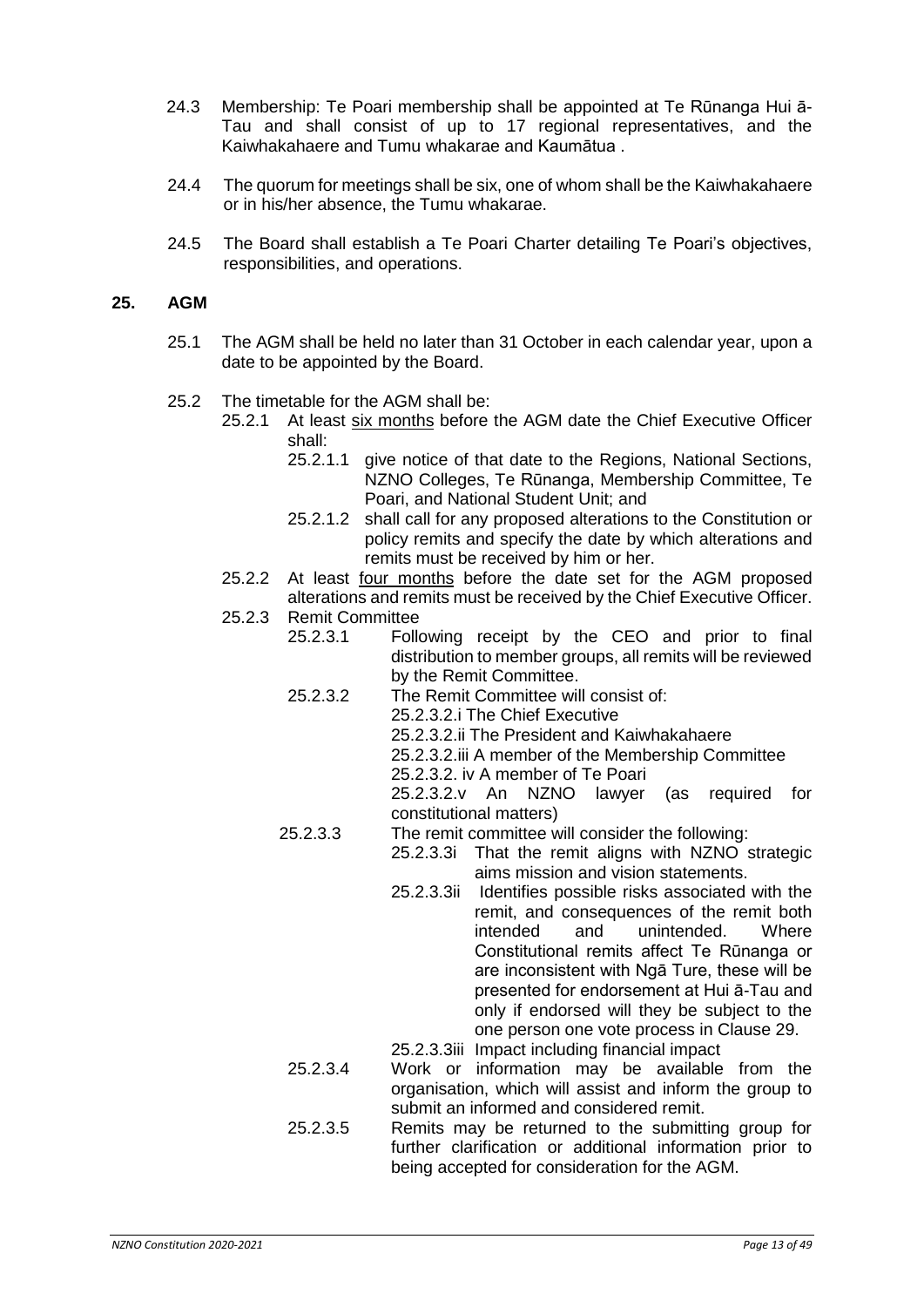- 25.2.3.6 All identified risks and impacts both financial or otherwise will be included in the information distributed with the proposed remit to voters.
- 25.2.3.7 All reasonable efforts will be made to allow submitting groups to achieve deadline if clarification or additional information is requested by the remit committee
- 25.2.4 At least two months before the AGM date the Chief Executive Officer shall make available all proposed alterations and remits and other business to AGM delegates, Regions, National Sections, NZNO Colleges, Te Rūnanga, Membership Committee, Te Poari, and National Student Unit. This material shall include the AGM agenda, the NZNO annual Report and an audited statement of income and expenditure and the balance sheet for the last completed financial year, and provide hard copies on request.
- 25.3 The business of the AGM shall be to:
	- 25.3.1 The AGM establishes the overall strategic direction and policy of NZNO.
	- 25.3.2 The Board of Directors shall present any NZNO strategic direction decisions or policies set or altered in the previous year to the AGM for ratification. If the AGM does not ratify the decisions, any actions taken under the policy decision shall not be invalidated but the actions shall not be continued into the future.
	- 25.3.3 Receive the outcome of member decisions to constitutional and policy remits;
	- 25.3.4 Receive and consider the annual report, statement of income and expenditure, annual balance sheet and auditor's report;
	- 25.3.5 Appoint an auditor;
	- 25.3.6 Receive and consider the report of the Chief Executive Officer; and
- 25.4 The AGM may decide to put any question, including Constitution alterations, before financial members for voting, either by ballot at region and/or workplace meetings, or by individual member ballot, in accordance with the balloting provisions.
- 25.5 Chairperson for AGM
	- 25.5.1 Either the President or Kaiwhakahaere shall take the chair for all or part of any AGM, Special General Meeting or National meeting of NZNO. If the President and the Kaiwhakahaere are unable to decide between themselves who shall chair, then Conference shall decide. If there is no President or Kaiwhakahaere available to take the chair, then the Vice President or Tumu whakarae shall take the chair.
	- 25.5.2 The Chairperson of any AGM, Special General Meeting or National meeting shall, if there be an equality of votes, have a casting vote.

#### <span id="page-13-0"></span>**26. Special General Meeting**

- 26.1 Notice of a Special General Meeting may be given by the Chief Executive Officer at such time and place as the Board shall decide. Notice of a Special General Meeting shall be given by the Chief Executive Officer within 30 days of the receipt of a request signed by:
	- 26.1.1 a majority of the members of the Board; or
	- 26.1.2 not less than 1% of financial members; or
	- 26.1.3 a majority of the Regional Councils.
- 26.2 Any such request must state the business to be transacted at the Special General Meeting.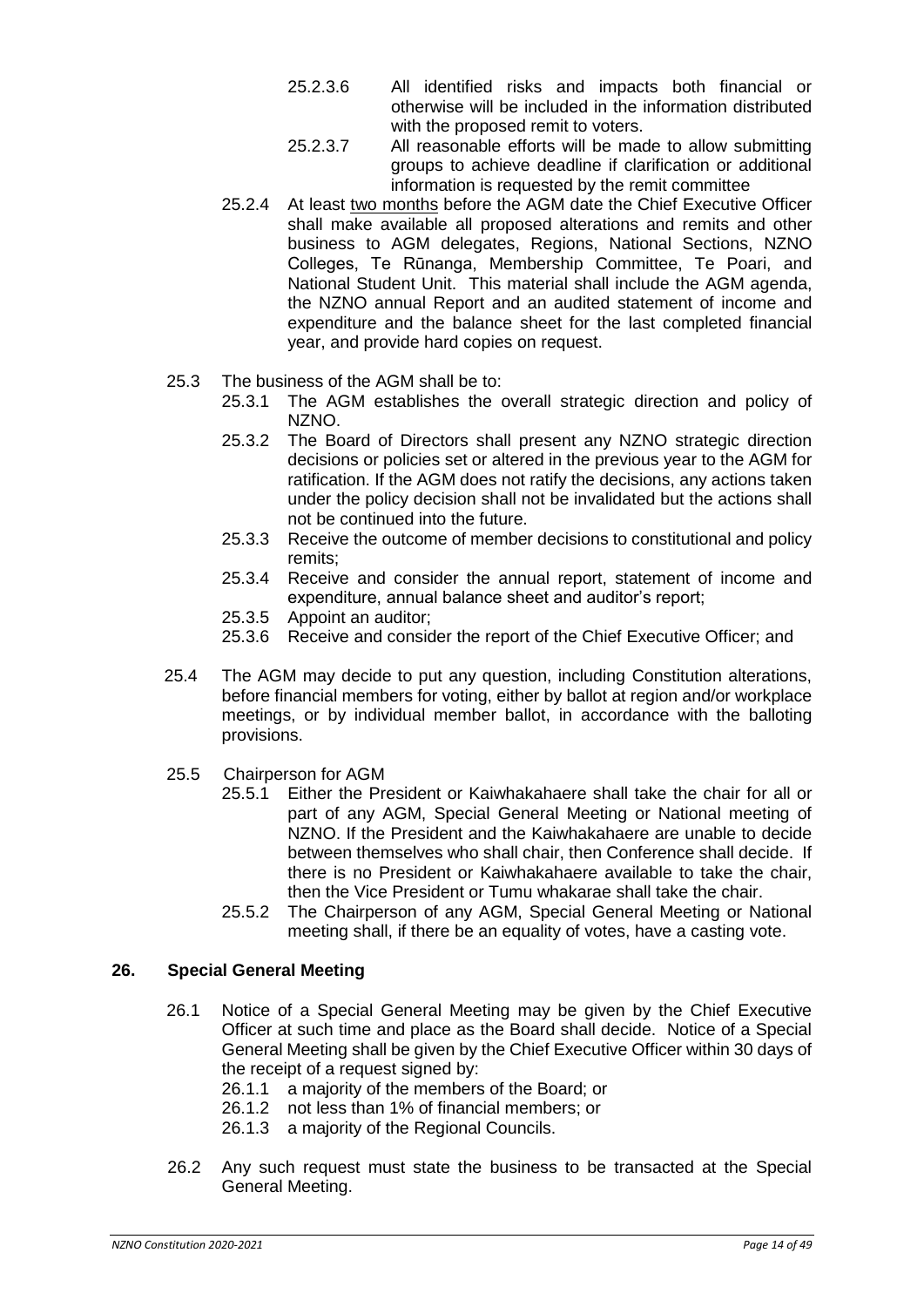- 26.3 The Chief Executive Officer shall give to each Region, National Section, NZNO College, Student Unit and Te Rūnanga not less than one month's written notice of the date, time and place of any Special General Meeting as appropriate.
- 26.4 Any notice given under this clause shall state the specific resolution to be transacted at the Special General Meeting, and no business other than that specified in the resolution shall be transacted at the meeting.
- 26.5 All clauses applicable to the AGM shall apply with any necessary modifications to a Special General Meeting.
- 26.6 If the Chief Executive Officer fails to give notice of a Special General Meeting when requested to do so, the President, the Kaiwhakahaere or other member of the Board shall do so, and notice of a Special General Meeting shall be deemed to have been given as if by the Chief Executive Officer.

#### <span id="page-14-0"></span>**27. Representation at AGM**

- 27.1 Representation of Regions to AGM:
	- 27.1.1 Each Region may be represented by delegates elected as follows on the basis of one delegate for each 250 members or part thereof, one of whom shall be the Regional Chairperson or Vice-Chairperson. No region shall be allocated more than 20 delegates and no less than 5 delegates. Should the Chairperson of the Region also be the National President or Kaiwhakahaere of NZNO the Regional Council shall elect another delegate in his or her place.
	- 27.1.2 The NZNO Board members attend the AGM in their director capacity and are not included in regional delegations.
	- 27.1.3 If there is a requirement that a delegate attend the AGM in their national committee role, then, they will be supernumerary to the allotted number of regional council attendees.
	- 27.1.4 The Regional Secretary shall call for nominations for delegates from Regional Council members.
	- 27.1.5 Each nomination shall be entered on the appropriate form and signed by the nominator(s) and nominee, and forwarded to the Regional Secretary by the date specified in the notice calling for nominations.
	- 27.1.6 Voting for delegates shall be determined at a Regional Council meeting.
- 27.2 Representation of National Sections and Colleges at the AGM:
	- 27.2.1 Each NZNO National Section and College may be represented by two delegates according to the Section or College Constitution.
- 27.3 Representation of the NZNO National Student Unit:
	- 27.3.1 The National Student Unit may be represented by two delegates from each school of nursing; one national Student Unit representative and one Te Rūnanga Tauira representative.
	- 27.3.2 Each delegate shall be elected according to the Constitution of the National Student Unit.
- 27.4 Representation of Te Rūnanga:
	- 27.4.1 Te Rūnanga may be represented at the AGM as determined by Te Poari.
- 27.5 Representation of the Membership Committee and Te Poari members: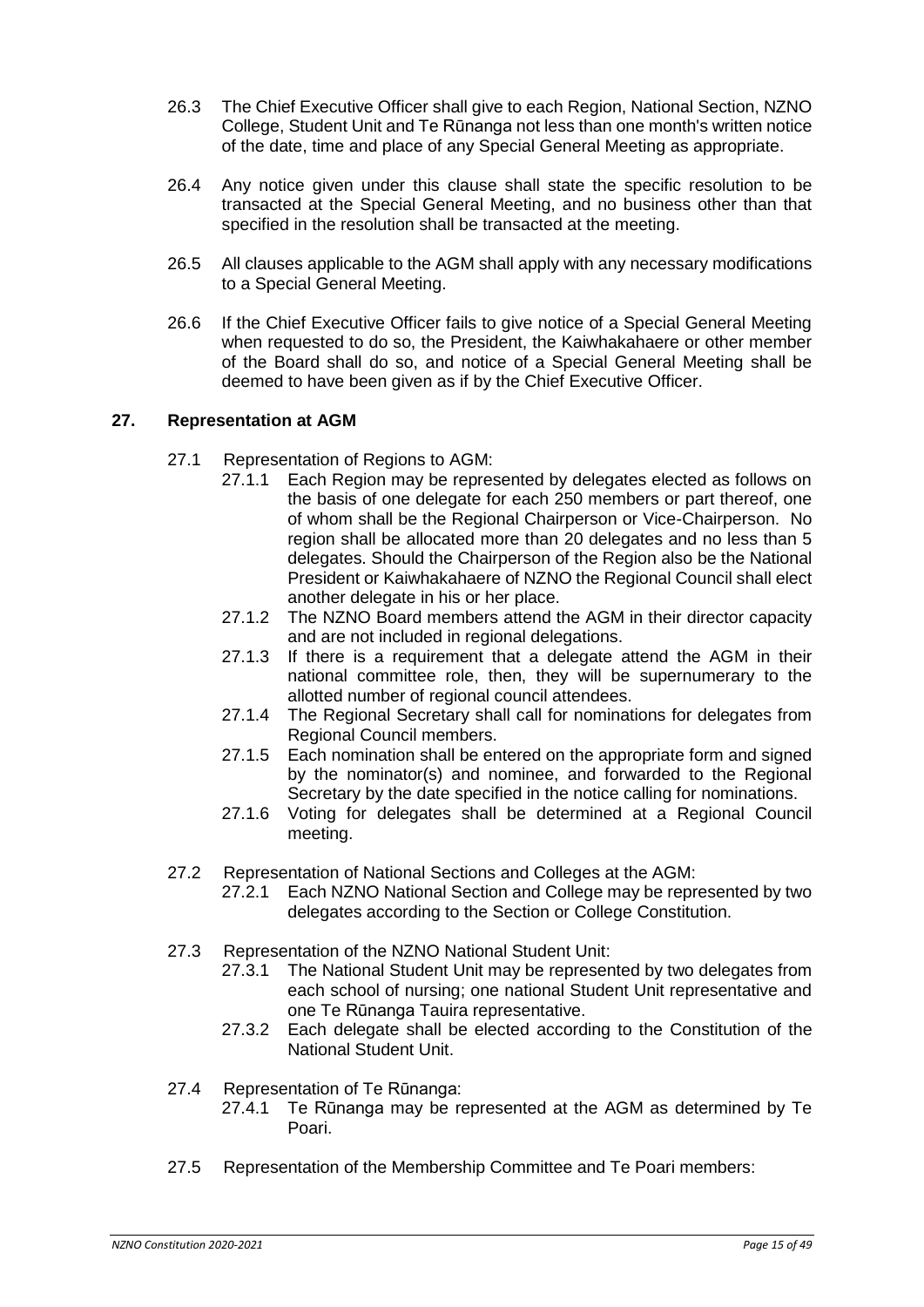Members of these two standing committees attend the AGM in their committee member capacity and are not included in regional delegations.

27.6 Any financial member of NZNO shall be entitled to attend the AGM as an observer and speak with the permission of the Chair, but shall have no vote.

#### <span id="page-15-0"></span>**28. Quorum at AGM**

- 28.1 The quorum for the AGM or Special General Meeting of NZNO shall be at least: 28.1.1 one representative of half of the Regional Councils; and
	- 28.1.2 one representative of half of the Sections and Colleges.

#### <span id="page-15-1"></span>**29. Voting for Constitutional and Policy Remits**

Contingent upon the requirements in Clause 25.2.3.3ii being met, all proposed alterations to the Constitution and policy remits will be subject to one person one vote process.

- 29.1 Each financial member will be entitled to one vote.
- 29.2 Remits with proposed alterations or amendments to the constitution and remits of proposed policy directions along with voting papers will be sent by the Remit Committee to all members at least six weeks prior to the AGM.
- 29.3 Voting will be via electronic or postal voting, conducted in accordance with clause 2 of Schedule Five.
- 29.4 The results of the votes will be announced at the AGM in the first instance.

#### **30. Voting at AGM**

- 30.1 Each Region, National Section, NZNO College, the National Student Unit and Te Rūnanga shall have one vote for each financial member within that Region, National Section, NZNO College or Student Unit or Te Rūnanga (as at the end of the previous financial year).
- 30.2 All representatives who attend may speak in accordance with the meeting procedure adopted. One of the representatives shall exercise all the votes of the Region, National Section, NZNO College, Student Unit or Te Rūnanga.
- 30.3 A returning officer and a scrutineer shall be appointed at the AGM or a Special General Meeting. The returning officer and scrutineer shall count the votes cast in accordance with this constitution and shall then advise the Chair of the outcome of the voting. The Chairperson shall then declare the outcome of the voting on the alteration before AGM or the Special General Meeting.
- 30.4 Unless another mode of voting is prescribed by the Chairperson, voting shall be by a representative holding up a large card with the name of the Region, National Section, NZNO College, Student Unit or Te Rūnanga inscribed on it.
- 30.5 The Chief Executive Officer shall record the total votes of each Region, National Section, NZNO College, Student Unit and Te Rūnanga apportioned, cast for and against the motion and abstentions.
- 30.6 A resolution shall be carried if the number of votes cast for the resolution exceeds the number of votes cast against the resolution. Any abstentions do not count.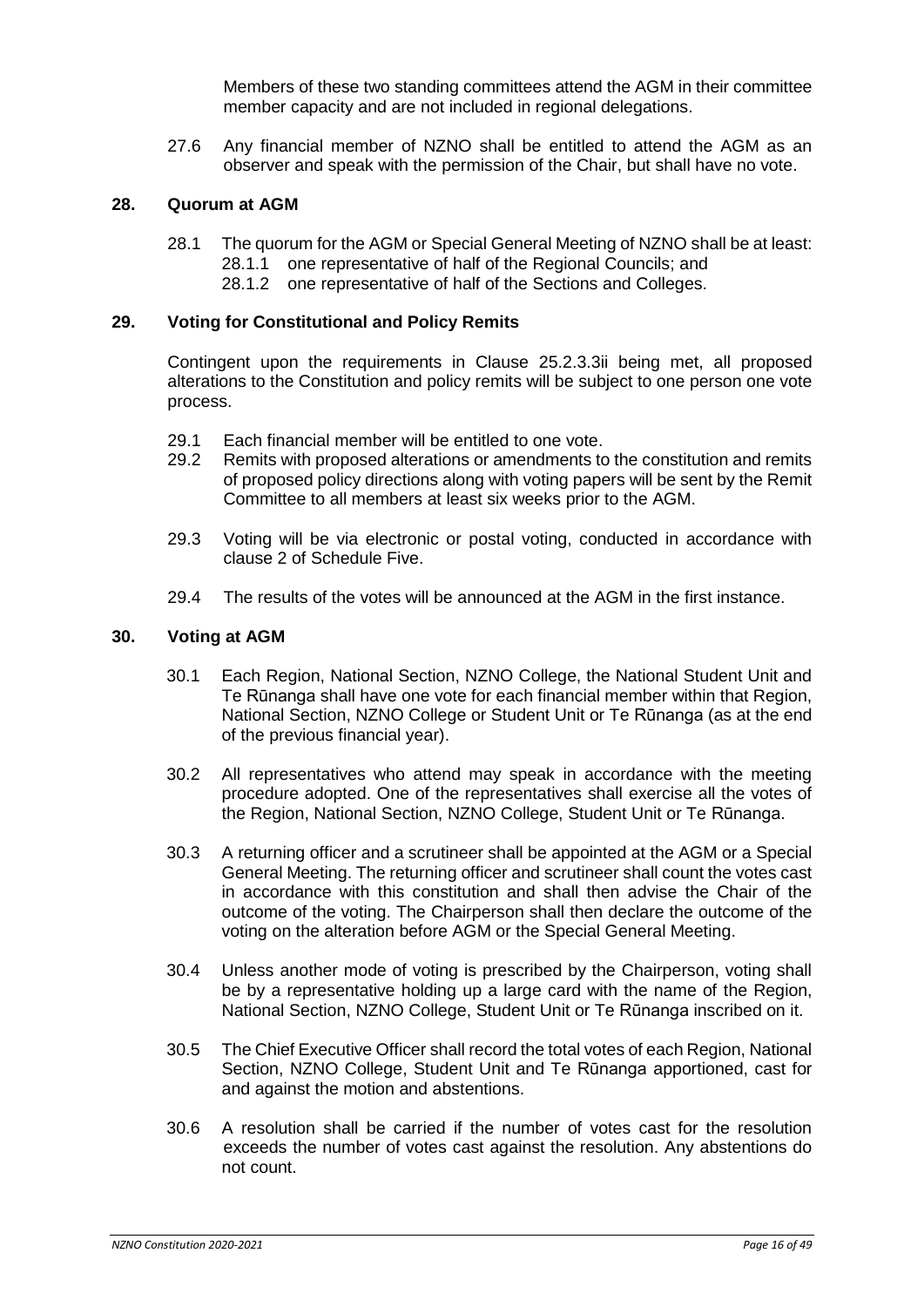30.7 Whenever a ballot is called for, the vote shall be conducted in the same manner. Should it be conducted by written ballot papers, it will be conducted in a manner to ensure the privacy of each vote.

# <span id="page-16-0"></span>**31. Alterations to the Constitution and Policy Remits**

- 31.1 Subject to clauses 31.2 and 31.3, this Constitution may be amended, revoked or added to (alterations) provided that any such alteration shall be passed using the same process set down in clause 29.
- 31.2 The Constitution shall not be altered in any way which prevents NZNO from complying with the provisions of section CW41 of the Income Tax Act 2007 or which materially changes the purpose of NZNO.
- 31.3 The Constitution shall not be altered in any way which alters the Partnership under Te Tiriti o Waitangi, unless such changes are also ratified by Te Rūnanga. Proposed changes referring to te Tiriti o Waitangi, Kaiwhakahaere, Tumu whakarae or to terms defined in clauses 2.1.12, 2.1.14 to 2.1.16, 2.1.27 or 2.1.33 to 2.1.36 shall be presented for endorsement at Hui ā-Tau, in accordance with Clause 25.2.3.3ii.
- 31.4 Any alteration to this Constitution shall take effect as from the date of registration of such alteration by the Registrar of Incorporated Societies.
- 31.5 Notification of proposed alterations and policy remits shall be in writing and lodged with the Chief Executive Officer in accordance with the timetable in the clause regarding AGMs.
- 31.6 Alterations to the Constitution and policy remits for the consideration of financial members may be proposed by :
	- 31.6.1 The Board;
	- 31.6.2 Te Poari Committee;
	- 31.6.3 Membership Committee;
	- 31.6.4 National Student Unit;
	- 31.6.5 Regional Councils;
	- 31.6.6 National Sections; and
	- 31.6.7 NZNO Colleges.
- 31.7 All proposed alterations or policy remits forwarded to the Chief Executive Officer within the appropriate time limits must be presented to the membership at least six weeks prior to AGM:
	- 31.7.1 If the matter is already in the NZNO Constitution or existing policy the forwarder of the alteration or remit will be notified of this and may alter or clarify the alteration or remit after the three month time limit.
	- 31.7.2 If the Alteration or policy remit requires more research the alteration or remit may be returned to the forwarder who may research and clarify the recommended alteration or policy after the three month time limit.
	- 31.7.3 Alterations adopted by NZNO shall be forwarded to the Registrar of Incorporated Societies and shall not come into effect until they are registered by the Registrar. Policy remits adopted by NZNO shall come into effect either immediately after the AGM or at the time specified in the remit. The interpretation of the remit or policy must reflect the remit that was passed at AGM at the time of voting.

# <span id="page-16-1"></span>**32. Control and Investment of Funds**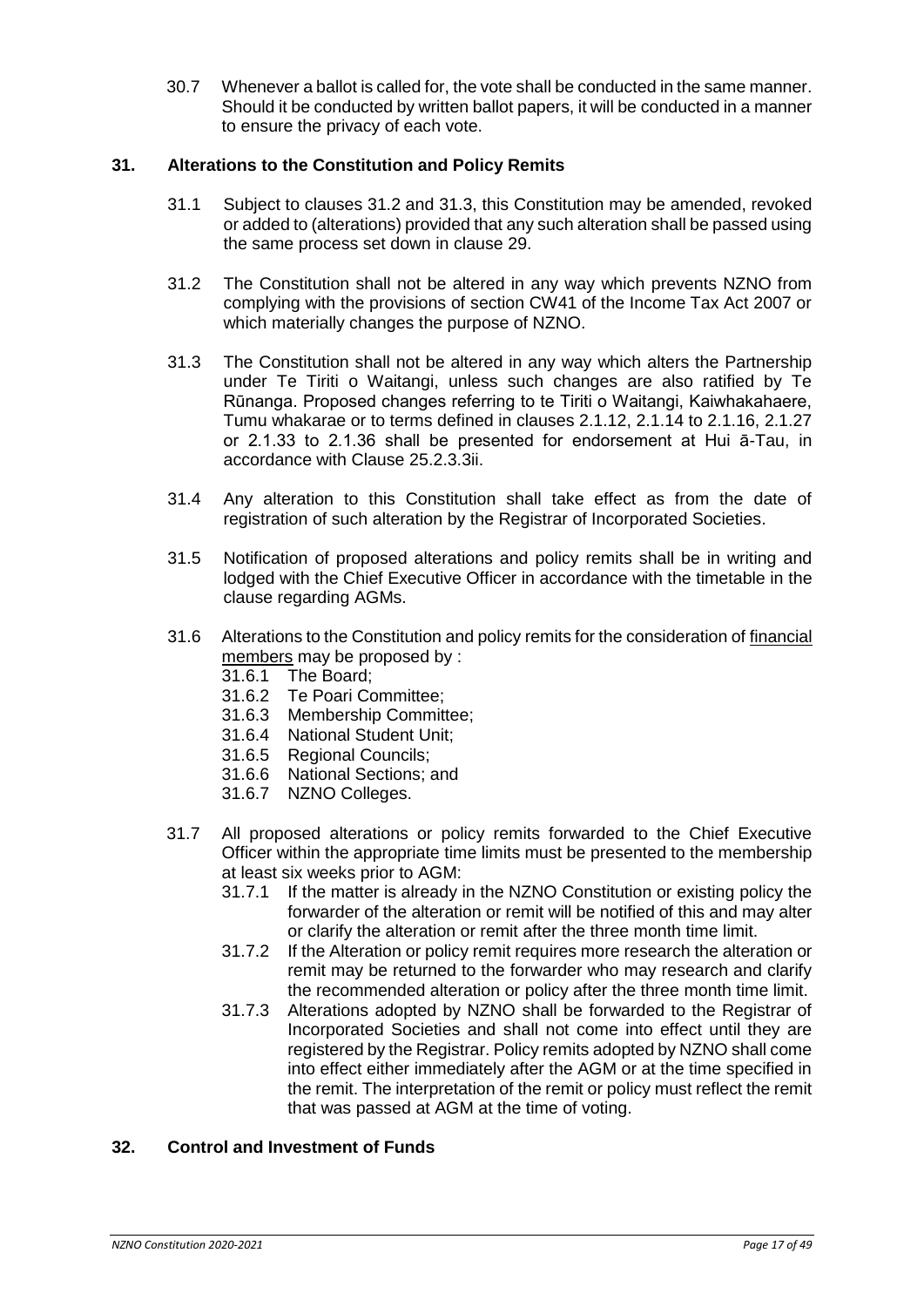- 32.1 The funds and property of NZNO shall be devoted to the objectives specified in this Constitution.
- 32.2 The Board shall have the power, which may be delegated to the Chief Executive Officer, to open bank accounts. All receipts shall be banked in accounts in the name of NZNO.
- 32.3 The Board or its delegates shall control the bank accounts of NZNO and shall decide from time to time the manner and by whom cheques and other banking documents shall be signed.
- 32.4 All payments shall be made by cheques duly signed or electronic payment as delegated and authorised for payment by the Board.
- 32.5 The Board, after receiving expert advice, may, on behalf of NZNO, borrow or raise money and secure payment of same:
	- 32.5.1 on the satisfaction or performance of any obligation or liability to be undertaken or incurred by NZNO;
	- 32.5.2 in particular, by mortgage, charge or lien upon the whole or any part of NZNO's property or assets, whether present or future; and
	- 32.5.3 pay interest on any borrowed money.
- 32.6 The accounts of NZNO shall be closed on the last day of March each year.
- 32.7 An auditor shall be appointed by the AGM and shall be a member of the Institute of Chartered Accountants New Zealand.
- 32.8 The accounts of NZNO shall be audited before 30 August in each and every year and the auditor's report shall be circulated with the accounts prior to the AGM.
- 32.9 The Board shall determine the policy for financial hardship in terms of subscription reduction, and the industrial action hardship fund. The Board may reduce subscriptions payable in the event of financial hardship.
- 32.10 If any Member is in arrears with an annual subscription beyond ninety days of that subscription or levy falling due and been given two weeks' notice of the cessation of membership and that member not becoming financial within that period of notice then their membership shall lapse accordingly. Despite anything else in this Constitution the Board may extend the time for payment.
- 32.11 Other than the President and Kaiwhakahaere, no salary shall be payable by NZNO to the elected positions of Vice-President, Tumu whakarae, member of the Board, standing committee members and officers, and committee members of a Regional Council or Regional Council Committee, Te Rūnanga, an NZNO College or Section, National Student Unit or Student Committee, in respect of that position. However, the Board or AGM may authorise the payment of an honorarium.
- 32.12 The President and Kaiwhakahaere shall take a leave of absence from their current employment, shall undertake NZNO duties on a full time basis and be paid an annual payment equal to step 18 on the NZNO staff employment agreement.
- 32.13 Notwithstanding any provision in this Constitution, the Board may approve reimbursement of travel expenses and/or a per diem allowance, or meet any actual and reasonable expenses incurred by any member of an NZNO Committee, or any NZNO nominee or representative where such expenses are not provided for from any other source.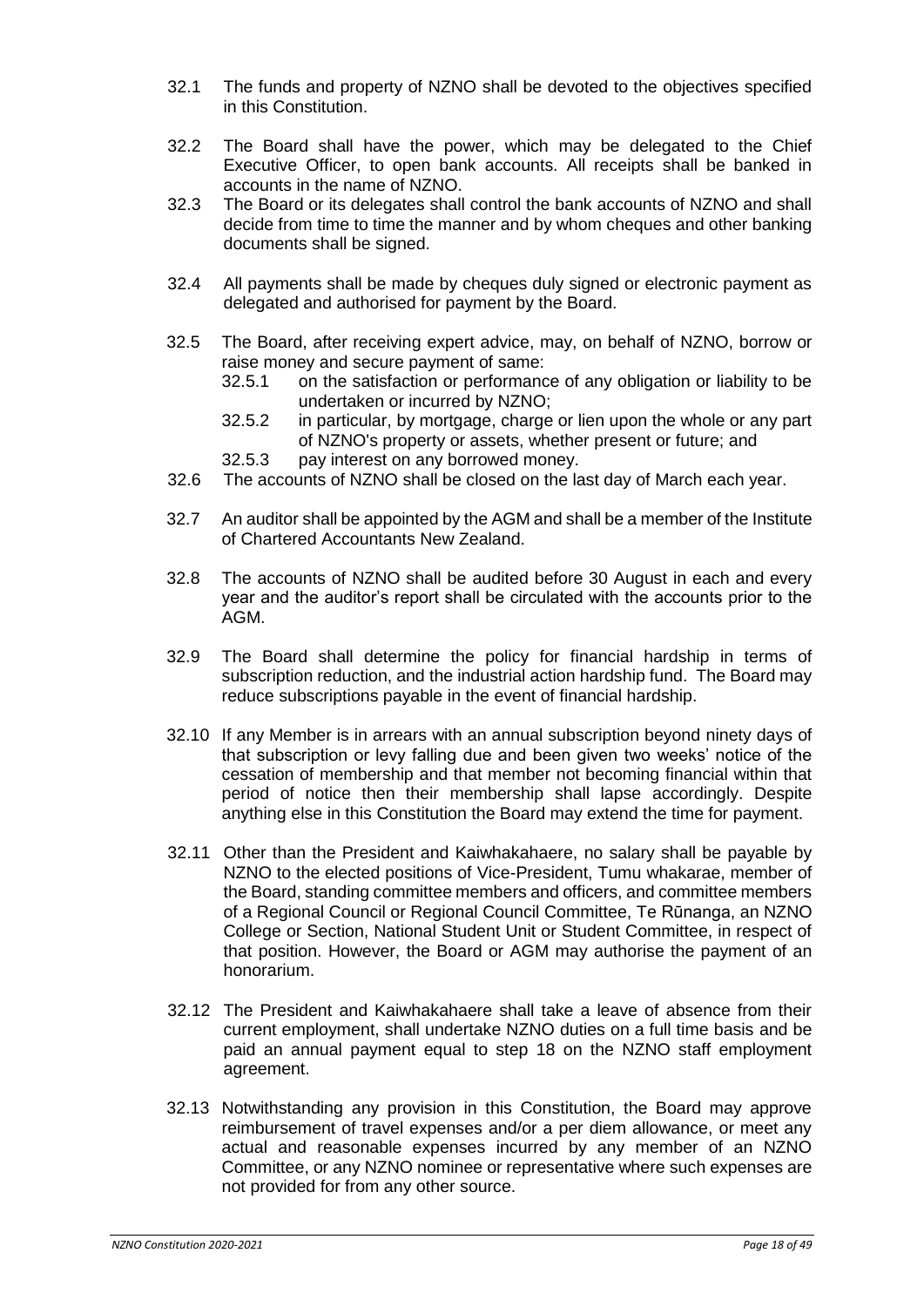#### <span id="page-18-0"></span>**33. Registered Office**

- 33.1 The registered office of NZNO shall be at a place in Aotearoa New Zealand as NZNO may from time to time determine.
- 33.2 Any change to the registered office will be notified to members and the Registrar of Incorporated Societies promptly.

#### <span id="page-18-1"></span>**34. Common seal**

- 34.1 NZNO shall have a seal.
- 34.2 The Board may from time to time resolve to alter or renew the seal.
- 34.3 The seal shall be kept in the custody of the Chief Executive Officer.
- 34.4 The Chief Executive Officer, the President or the Kaiwhakahaere shall have the power to affix the seal to any document requiring the affixing of the seal.
- 34.5 The Board may authorise any named person or persons in addition to those above to affix the seal.

#### <span id="page-18-2"></span>**35. Mediation**

35.1 In the event of disagreements between NZNO members or structures within NZNO, regarding NZNO issues, the Board or the Chief Executive Officer may direct the parties to attend mediation as arranged by the Board or Chief Executive Officer, in an attempt to resolve such disagreement.

#### <span id="page-18-3"></span>**36. Winding up and disposal of assets**

- 36.1 NZNO may be wound up in accordance with the provisions of the Incorporated Societies Act 1908 or subsequent legislation.
- 36.2 Where NZNO is wound up in order to amalgamate with another union(s) or organisation(s), the Board shall ensure that a final audit of NZNO and all Regions, National Sections, NZNO Colleges, Student Unit and Te Rūnanga has been carried out, and all surplus assets after the payment of all costs, debts and liabilities shall become part of the assets of the new amalgamated organisation.
- 36.3 Where NZNO is wound up or dissolved in circumstances other than amalgamation, all surplus assets after the payment of all costs, debts and liabilities shall be distributed by the Board in such manner as the Board shall decide consistent with the objectives of NZNO provided that no portion of such assets and funds shall under any circumstances be distributed to any Member.

# **SCHEDULES**

#### <span id="page-18-4"></span>**SCHEDULE ONE: MEMBERSHIP AND BARGAINING**

#### **1. Membership of NZNO**

1.1 Subject to other provisions in this constitution any person in New Zealand who qualifies under one or more of the following shall be eligible to become a member of NZNO: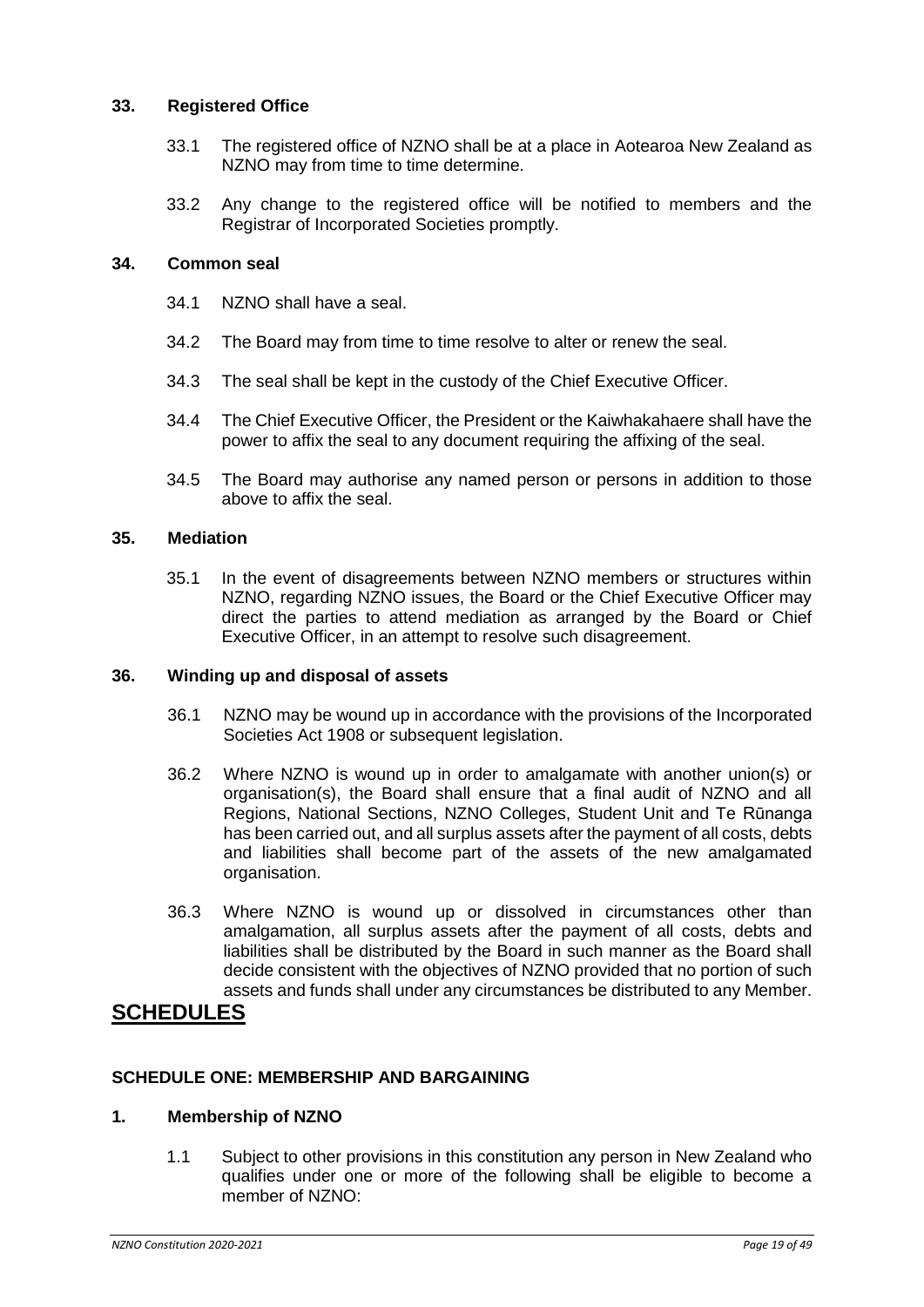- 1.1.1 persons qualified for registration as a nurse or midwife under the Health Practitioners Competence Assurance Act 2003 or subsequent legislation; or
- 1.1.2 any student who is undertaking a nursing or midwifery programme of training prescribed by the Health Practitioners Competence Assurance Act 2003 or subsequent legislation with a view to registration as foresaid; or
- 1.1.3 persons employed, engaged to become employed or seeking to obtain employment as a caregiver; health care assistant; hospital aide; nurse aide; kaimahi hauora, a practice assistant; or an assistant to the nursing or midwifery team performing nursing tasks relating to patient care; or private sector occupational or physical therapy aide; or
- 1.1.4 persons qualified as a Karitane nurse; or
- 1.1.5 other health workers who are employed, engaged to become employed, or seeking to obtain employment in the voluntary or private health sectors as a counsellor, educator, social worker, researcher, community health worker, smoking cessation adviser, diversional, occupational or recreational therapy aide, kaiawhina, anaesthetic technician, operating theatre assistant, sterile services employee, health promoter or medical laboratory employee, phlebotomist; or
- 1.1.6 any workers employed in the private or voluntary health sector involved in clerical work, administration, reception, research, computer work, finance, accounts or accounting, dealing with cash, or office work; or
- 1.1.7 health workers employed by the New Zealand Blood Service; or
- 1.1.8 other groups of health workers whose positions are described in 1.1.5 and 1.1.6 but who work in the public sector, and who have collective agreement coverage provided by NZNO as at 1 October 2011; or
- 1.1.9 other workers at the discretion of the Board; or
- 1.1.10 an honorary member of NZNO; or
- 1.1.11 NZNO may grant affiliate membership to persons, whether in New Zealand or overseas, who have ceased to practice in New Zealand, as set out below.

# **2. Honorary Membership**

- 2.1 NZNO may grant honorary membership to any member or ex-member in recognition of their contribution to NZNO, nursing or the community.
- 2.2 Honorary membership shall be proposed by a Region, National Section, NZNO College, Te Rūnanga, or National Student Unit and awarded by the Board at its discretion. Any proposal shall be made in writing to the Board and if awarded, the name(s) shall be announced at the next AGM.
- 2.3 An honorary member shall not be required to pay a subscription.
- 2.4 The rights and obligations of an honorary member shall be the same as an ordinary member.

# **3. Affiliate Membership**

- 3.1 NZNO may grant, on application, affiliate membership to a member who:
	- 3.1.1 has retired from employment within the health sector;
	- 3.1.2 has ceased to practice nursing or midwifery; or
	- 3.1.3 resides or works outside New Zealand.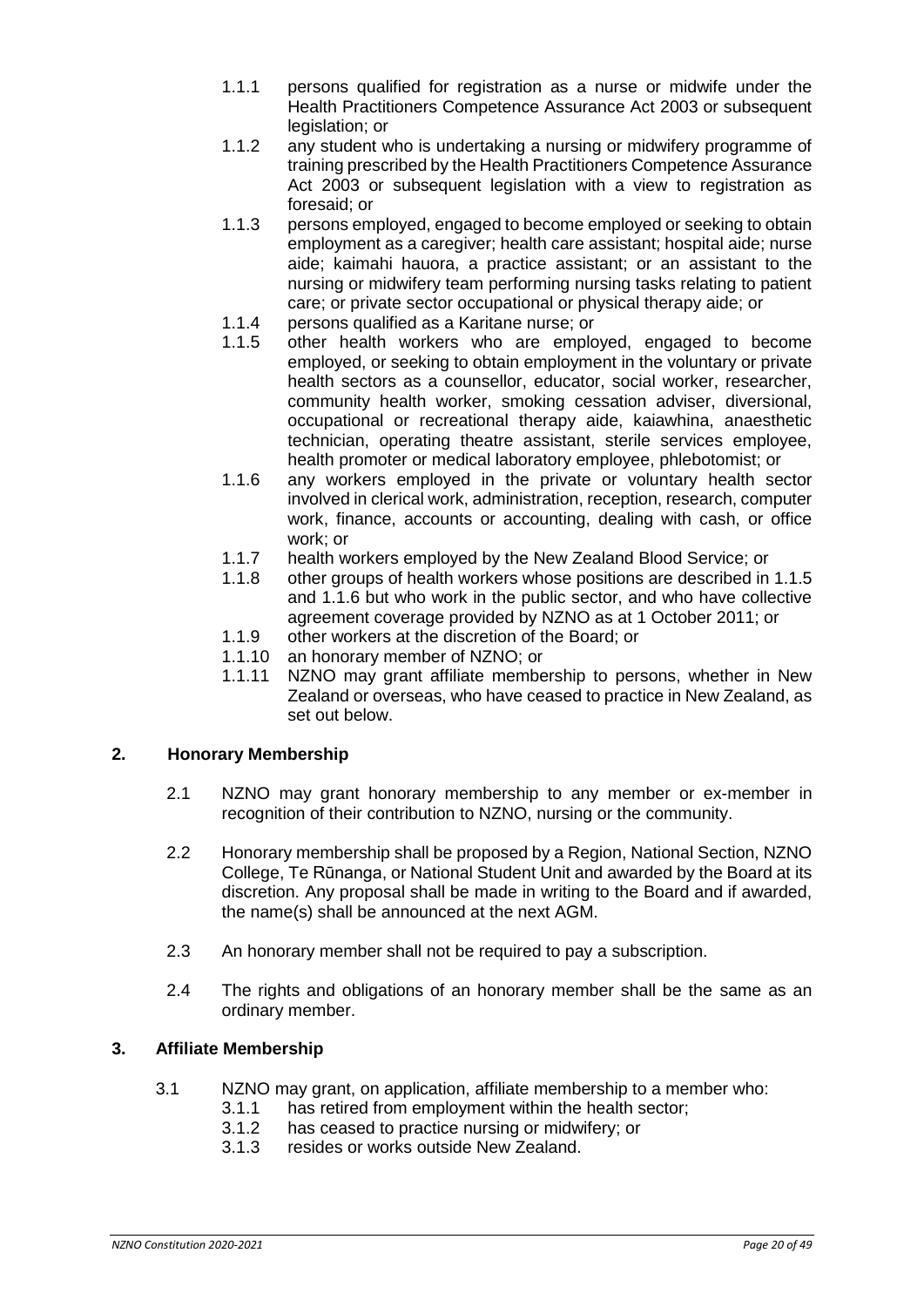- 3.2 Affiliate members may not hold office, be a delegate, propose nominations or motions, or have voting rights.
- 3.3 Affiliate members are not entitled to industrial services or professional indemnity cover.

#### **4. Eligibility to Industrial Services**

- 4.1 All members are entitled to the industrial services of NZNO except:
	- 4.1.1 retired and affiliated members;
	- 4.1.2 NZNO members who are also members of another union and pay a reduced fee;
	- 4.1.3 members residing overseas;
	- 4.1.4 students members paying a student membership fee only (refer to clause 10.2 Schedule One for student representation); and
	- 4.1.5 members who own a health sector facility.
- 4.2 Notwithstanding the clause above, at the discretion of the Board any other person may be entitled to industrial services of NZNO.

#### **5. Admission to Membership**

- 5.1 Any person becomes a member of NZNO, at the time the Chief Executive Officer, Regional Secretary, Board member, or NZNO staff member receives the written application of that person on the appropriate membership application form and the person makes an arrangement for NZNO membership subscriptions to be paid.
- 5.2 Such persons shall thereafter pay all dues and contributions from the date of joining.
- 5.3 Any person identifying as Tangata Whenua may choose to become a member of Te Rūnanga on joining NZNO or by completing the appropriate request form at a later date.
- 5.4 A copy of this constitution and NZNO's structure and services shall be provided to each new member without charge upon request.

#### **6. Rights and Responsibilities of Membership**

- 6.1 Subject to the Constitution of this constitution all financial members shall have the right to:
	- 6.1.1 general and professional services as defined by the Board from time to time; industrial services as determined by the Board from time to time, if the member is covered;
	- 6.1.2 attend meetings, propose nominations and motions, vote and act as a representative or delegate of NZNO;
	- 6.1.3 receive information from NZNO;
	- 6.1.4 be eligible to accept office or position at National, Regional, Workplace, Te Rūnanga, Student Unit, College and Section level;
	- 6.1.5 receive a copy free of charge upon written request to the Chief Executive Officer of:
		- 6.1.5.1 NZNO's income and expenditure account; balance sheet; and/or auditor's report;
		- 6.1.5.2 any resolution passed at an AGM, Special Meeting, Board, or Regional Council of NZNO;
		- 6.1.5.3 NZNO's annual report;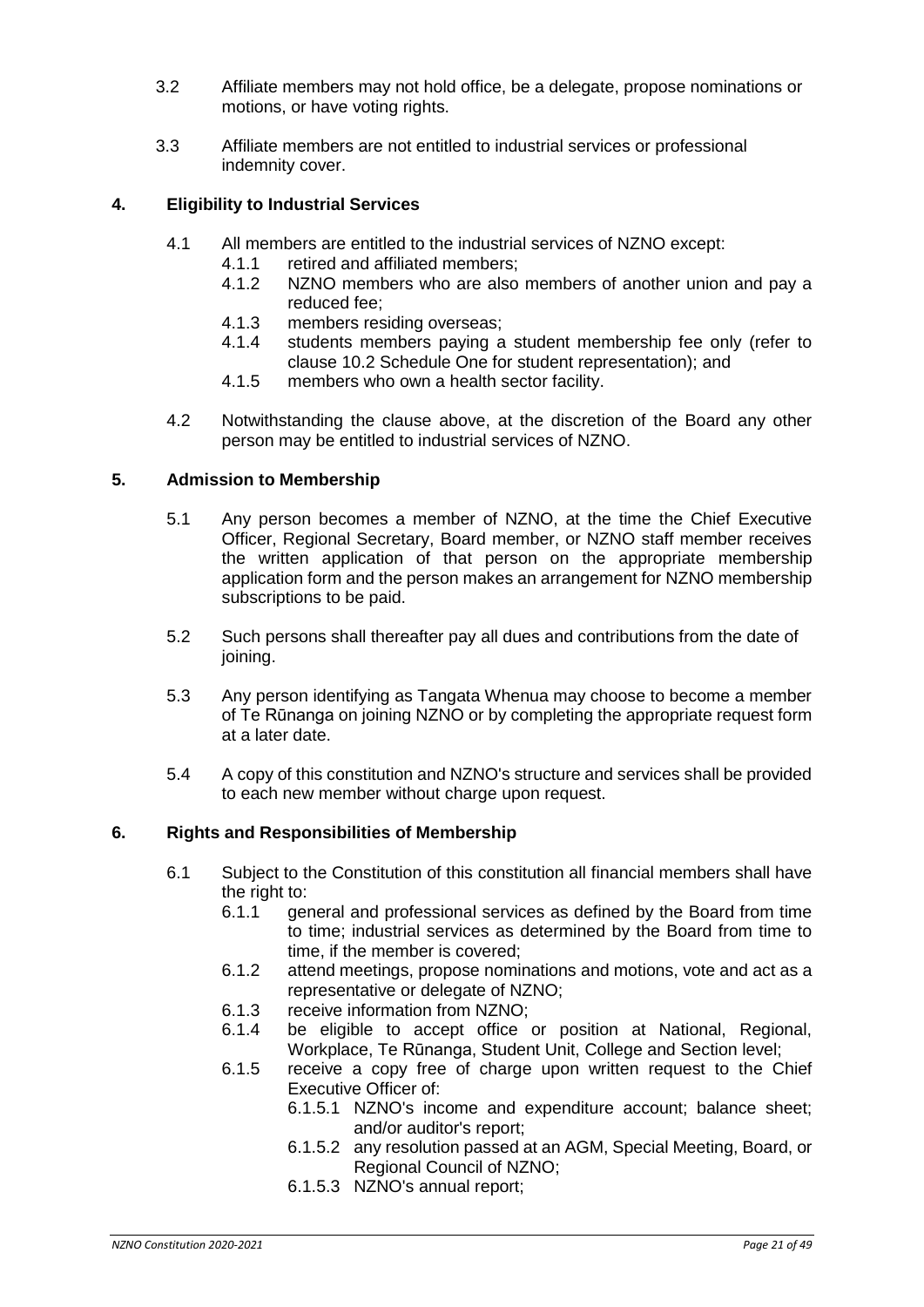- 6.1.5.4 Annual report of a Regional Council, National Section or NZNO College;
- 6.1.5.5 NZNO constitution or any of its amendments;
- 6.1.5.6 A description of the industrial and/or professional services of NZNO for which they are eligible:
- 6.1.5.7 NZNO's current policy and procedures regarding bargaining; representation; personal grievances; and disputes.
- 6.2 An outline of this constitution and the organisation's structure and services without charge.
- 6.3 Subject to this Constitution, all members shall have the obligation to:
	- 6.3.1 act in accordance with this constitution;
	- 6.3.2 act in accordance with the guidelines for participation of members in NZNO bylaws;
	- 6.3.3 pay such subscriptions; fees; levy; fine or contribution in accordance with the constitution;
	- 6.3.4 conduct themselves in accordance with professional standards accepted by NZNO;
	- 6.3.5 notify NZNO of any change of name, address, place of employment and occupation;
	- 6.3.6 speak on behalf of NZNO only after delegation or consultation with an officer of NZNO;
	- 6.3.7 in event of voting or other forms of decision-making concerning agreement of salaries or conditions of employment, only participate in decisions regarding agreements covering their own employment;
	- 6.3.8 abide by the general principle that major decisions relating to a specific collective agreement may be made by a majority vote of the members whose employment is covered by that agreement and who attend and vote at duly called and advertised meetings or ballots; and
	- 6.3.9 not undermine the majority decision of directly affected members to take industrial action if not supporting that action themselves.
- 6.4 In addition to the rights and responsibilities of all members outlined above, each member entitled to industrial services with NZNO shall:<br>6.4.1 authorise NZNO as her or his representative
	- authorise NZNO as her or his representative; or inform NZNO if another agent/representative has been chosen and who they are;
	- 6.4.2 accept the limitations to NZNO's role (e.g. as bargaining agent and representative);
	- 6.4.3 accept the ratification procedure; and
	- 6.4.4 remove authorisation or resign in accordance with this Constitution.
- 6.5 In addition to the rights and responsibilities of all members outlined above, each member seeking legal representation shall:
	- 6.5.1 Maintain their financial membership during the period of legal representation.

#### **7. Termination of Membership**

- 7.1 Membership of NZNO ceases at the point of:
	- 7.1.1 Resignation: to resign from NZNO a member must give two weeks' notice in writing to the National Office of NZNO;
	- 7.1.2 Outside coverage: where a Member ceases to come within the membership coverage they cease to be a Member, provided that where a Financial Member considers that she/he has been unjustifiably dismissed, has been made redundant, has a grievance relating to parental leave or other leave, or other workplace grievance, and requests NZNO's assistance, or is involved in any legal case in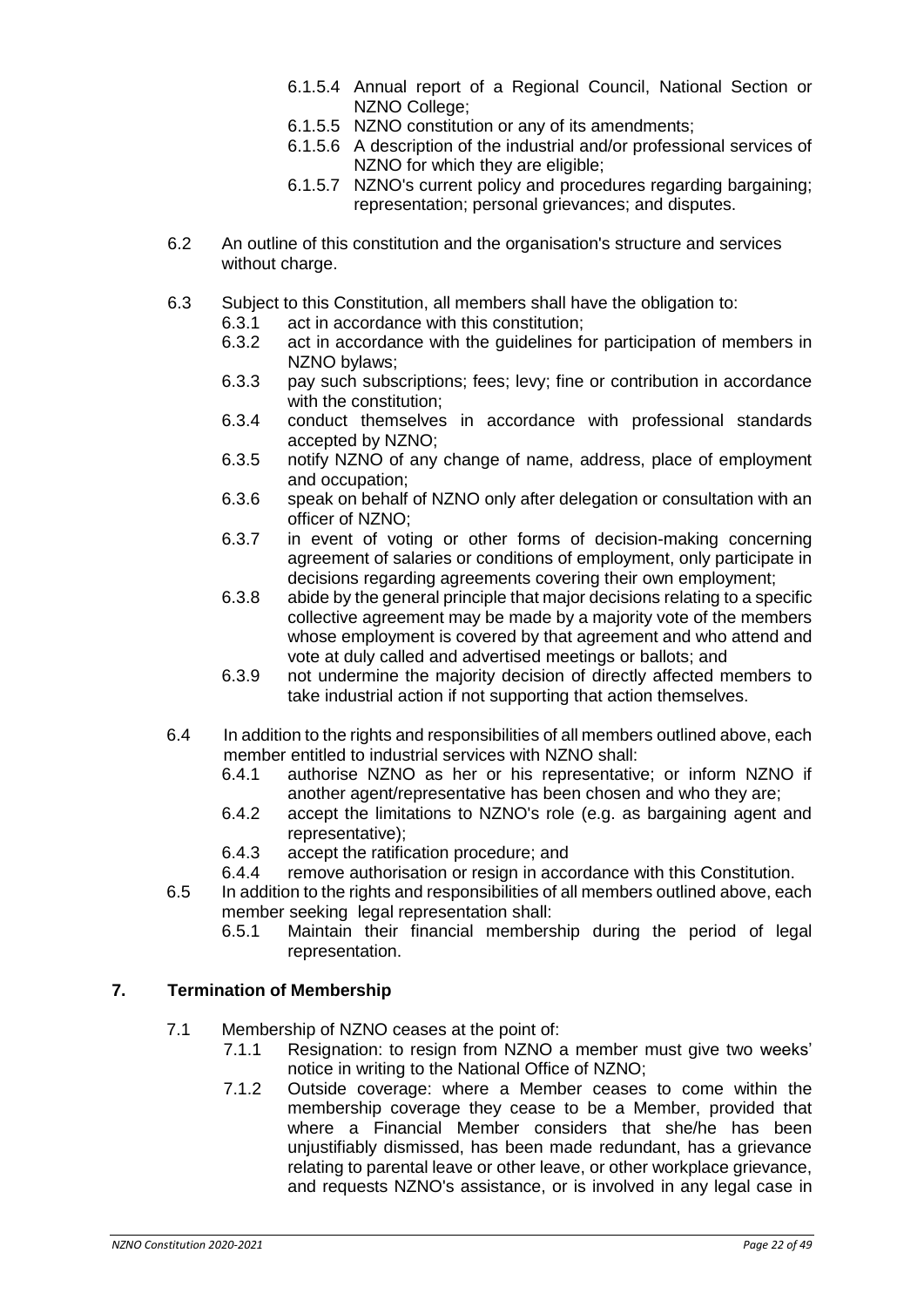which they are being represented by NZNO, including being represented before any professional or disciplinary body, his or her membership is deemed to continue while NZNO continues to act on that grievance or other case, notwithstanding that they may have ceased to be within membership coverage and/or ceased to pay a subscription or levy;

- 7.1.3 Becoming nonfinancial: to become nonfinancial the member must have failed to pay a subscription or levy within ninety days of that subscription or levy falling due and been given two weeks' notice of the cessation of membership and that member not becoming financial again within that period;
- 7.1.4 Expulsion: expulsion is set out in this constitution.
- 7.1.5 Where a person would cease, or has ceased to be a member of the NZNO under clauses 7.1.1 to 7.1.4 above, and the person is subject to a claim, proceeding or inquiry and the event giving rise to the claim, or proceeding or inquiry arose while that person was a member of the NZNO, then that person shall be deemed to be and shall remain a member of the NZNO for the purpose of the NZNO rendering assistance to that person whether directly or through the NZNO's insurer.
- 7.2 All subscriptions due at the cessation of membership shall be paid to NZNO forthwith.
- 7.3 All members who are covered by or benefiting from an Industrial Agreement negotiated or provided by NZNO shall continue to pay NZNO subscriptions or shall, if they resign from NZNO, continue to pay a bargaining fee at the same rate as the NZNO fee during the term of that Industrial Agreement so long as they are still employed within the coverage of that Industrial Agreement. This fee is in recognition of the bargaining service provided.

# **8. Register of Members**

- 8.1 The Chief Executive Officer shall keep a register of Members, which shall contain the following information in respect of financial members (as far as practicable):
	- 8.1.1. the member's full name;
	- 8.1.2 the address of the member's workplace, and the member's postal address;
	- 8.1.3 the member's occupation;
	- 8.1.4 the industrial agreement applicable to the member (if any);
	- 8.1.5 the date on which the member joined NZNO;
	- 8.1.6 the date on which the member resigned from NZNO;
	- 8.1.7 an up-to-date record of the member's financial status; and the Region, Workplace, Section/s, College/s, Student Unit or Te Rūnanga to which the member belongs.

# **9. Disciplinary Matters**

- 9.1 Offences
	- 9.1.1 It shall be an offence under this constitution for any Member to do any of the following:
		- 9.1.1.1 knowingly act in a manner contrary to this constitution;
		- 9.1.1.2 misappropriate money or property of NZNO;
		- 9.1.1.3 knowingly breach any confidentiality obligation relating to information or business of NZNO;
		- 9.1.1.4 knowingly fail to comply with a lawful resolution of NZNO;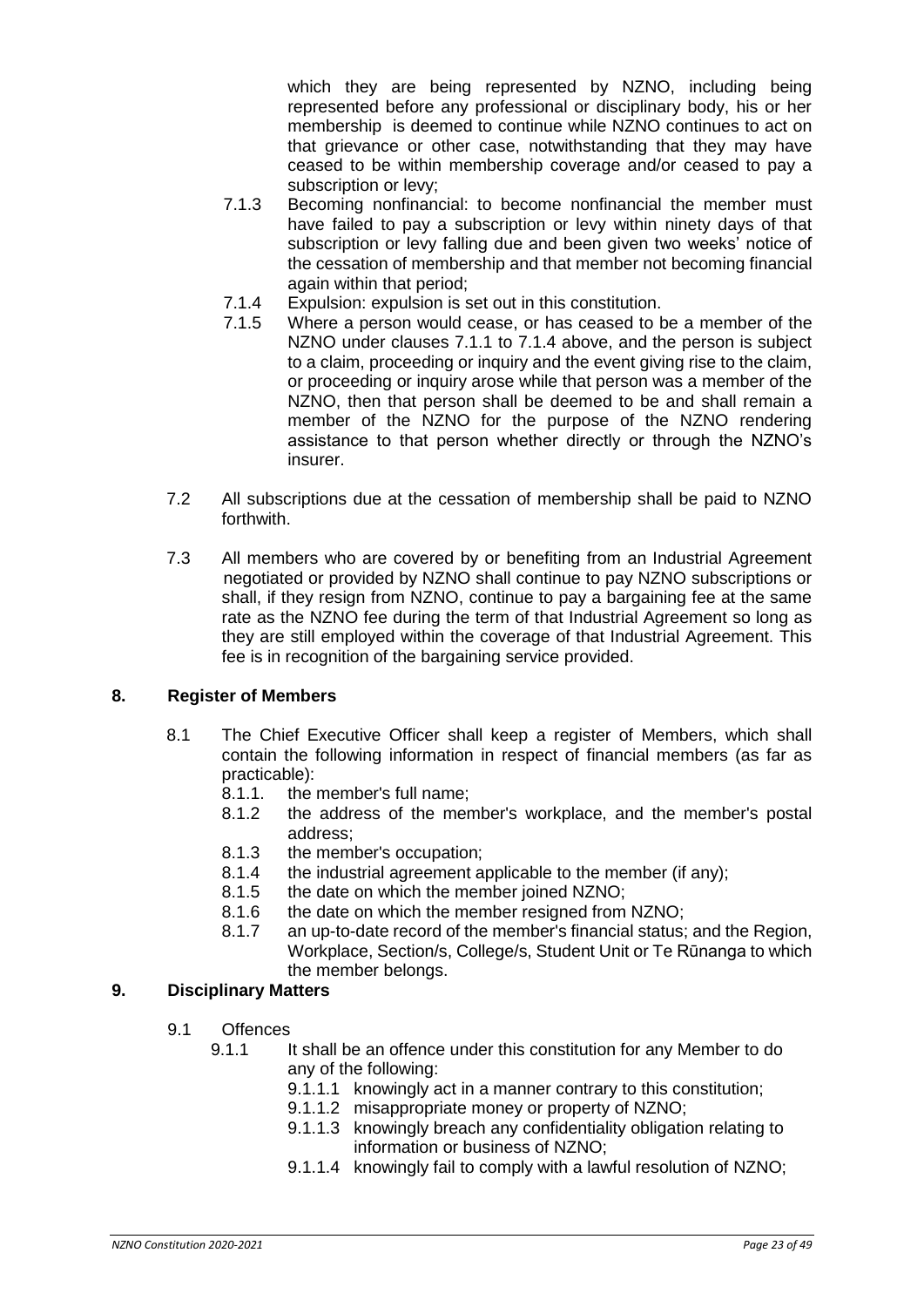- 9.1.1.5 threaten or assault an officer of NZNO, an elected representative of NZNO, a delegate or a member or employee of NZNO; and
- 9.1.1.6 bring NZNO into disrepute or defame NZNO, its staff or officers.
- 9.2 Making and investigating charges
	- 9.2.1 Charges alleging an offence may only be laid by an Officer of NZNO, by an Officer of the Region or a financial member.
	- 9.2.2 Charges shall be made in writing to the Chief Executive Officer.
	- 9.2.3 The Chief Executive Officer shall refer each charge to the Board which shall have power in its discretion:
		- 9.2.3.1 to dismiss the charge: or

9.2.3.2 to order an investigation of the charge.

- 9.2.4 At the time of referral to the Board, any member of the Board who has a conflict of interest shall withdraw from the Board's deliberations on the charge. The Board shall have power to co-opt additional members (who shall be financial members) for the purpose of dealing with the charge.
- 9.2.5 If the Board orders an investigation of the charge, the Chief Executive Officer shall carry out that investigation through a written process. All financial members, Officers of NZNO, Officers of the Region and employees of NZNO approached by the Chief Executive Officer in the course of the investigation shall co-operate fully and promptly.
- 9.2.6 On completion of the investigation the Chief Executive Officer shall provide a written report to the Board including a recommendation that the charge should be dismissed or that the charge should proceed to a hearing.
- 9.2.7 The report shall be considered at the next meeting of the Board which shall decide whether or not a charge should proceed to a hearing.
- 9.3 Hearing Committee
	- 9.3.1 Where the Board decides following consideration of the Chief Executive Officer's report that a charge should proceed to a hearing, it shall appoint from among its members a hearing committee ("Hearing Committee").
	- 9.3.2 Subject to clause 8.2.4 of Schedule One, the Hearing Committee shall consist of three persons, one of whom shall be the President or Vice-President, one of whom shall be the Kaiwhakahaere or Tumu whakarae of Te Rūnanga and one person who shall be another member of the Board.
	- 9.3.3 The Board may in its absolute discretion appoint up to two additional members who shall also be members of the Board.
- 9.4 Hearing the Charge
	- 9.4.1 As soon as practicable after its appointment, the Hearing Committee shall meet to determine the manner in which it will deal with the charge.
	- 9.4.2 At least one month's notice shall be given to both the person who has laid the charge ("the Complainant") and the person who is the subject of the charge ("the Defendant") of the date on which the Hearing Committee will deal with the charge.
	- 9.4.3 The Complainant and the Defendant shall each be entitled to be represented at the hearing by:

9.4.3.1 an agent who must be a financial member; or

9.4.3.2 by a barrister or solicitor.

9.4.4 The Complainant and Defendant shall both be afforded a reasonable opportunity to present their cases and may tender evidence in support.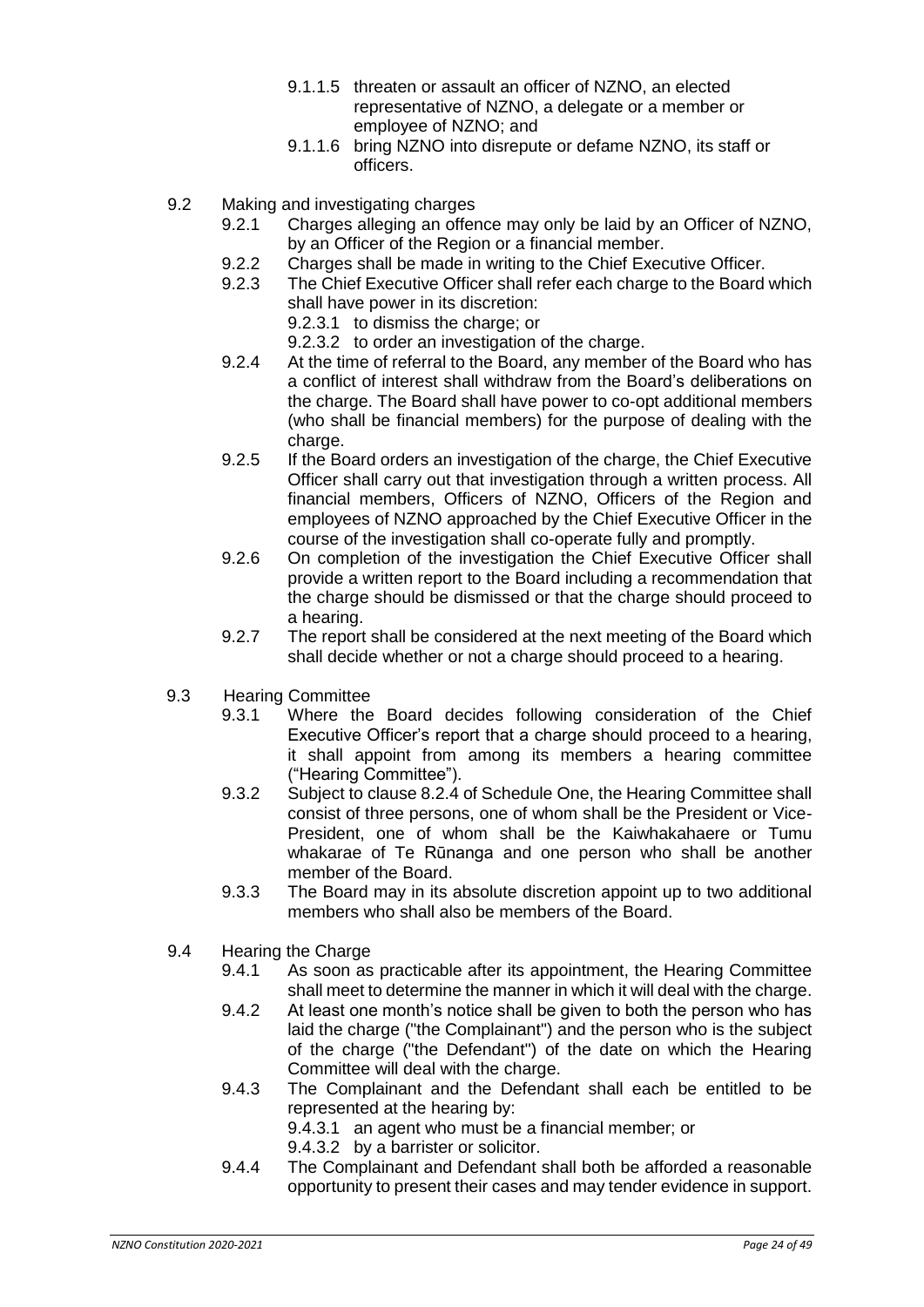- 9.4.5 Evidence may be given in person or in written form but in either case shall be sworn or verified in a manner culturally acceptable to the witness.
- 9.4.6 Evidence may be admitted by the Hearing Committee in its absolute discretion and whether or not it would be admissible in a Court of Law.
- 9.4.7 Cross-examination of witnesses shall be permitted. Written evidence shall not be admitted by the Hearing Committee unless the witness is present at the hearing and can be cross-examined or both the Complainant and the Defendant agree to the witness not attending the hearing.
- 9.4.8 The Complainant and Defendant are both under a duty to put before the Hearing Committee all evidence that is relevant to the charge or that the Hearing Committee needs to be aware of in order to reach a fair and just decision on the charge.
- 9.4.9 In the conduct of the hearing and in considering its decision, the Hearing Committee shall act in a manner which is fair and impartial.
- 9.5 Decision
	- 9.5.1 The Hearing Committee shall make a decision on the charge and the penalty to be imposed if appropriate ("the Decision") not more than 14 days after the hearing date.
	- 9.5.2 Decisions may be by majority vote and the Chairperson of the Committee shall have a casting as well as a deliberative vote.
	- 9.5.3 The Hearing Committee shall forthwith send copies of its decision by ordinary mail, email or facsimile to:
		- 9.5.3.1 each member of the Board;
		- 9.5.3.2 the Chief Executive Officer;
		- 9.5.3.3 the Complainant; and
		- 9.5.3.4 the Defendant.
- 9.6 Each decision shall:
	- 9.6.1 provide reasons;
	- 9.6.2 set the penalty if appropriate;
	- 9.6.3 if appropriate warn the Defendant that any repetition of the offence or non-payment of any fine imposed may result in further disciplinary action; bear a date;
	- 9.6.4 be binding on all parties to it (subject to appeal rights under clause 8.7 of Schedule One;
	- 9.6.5 direct whether the travel expenses of any party and their witnesses to the hearing should be paid by any one or more of the parties to the hearing; and
	- 9.6.6 award costs to either party if appropriate.
- 9.7 Penalties
	- 9.7.1 The Hearing Committee may impose no penalty or any one or more of the following penalties where it finds that the charge has been proved: 9.7.1.1 caution;
		-
		- 9.7.1.2 censure;
		- 9.7.1.3 severe reprimand;
		- 9.7.1.4 fine not exceeding \$1,000;
		- 9.7.1.5 suspension from membership of NZNO for a specified period;
		- 9.7.1.6 expulsion from membership of NZNO.
	- 9.7.2 In imposing any penalty the Hearing Committee shall take into account the nature of the offence.
	- 9.7.3 No action to implement the decision shall be taken until the appeal period has expired and no appeal has been lodged.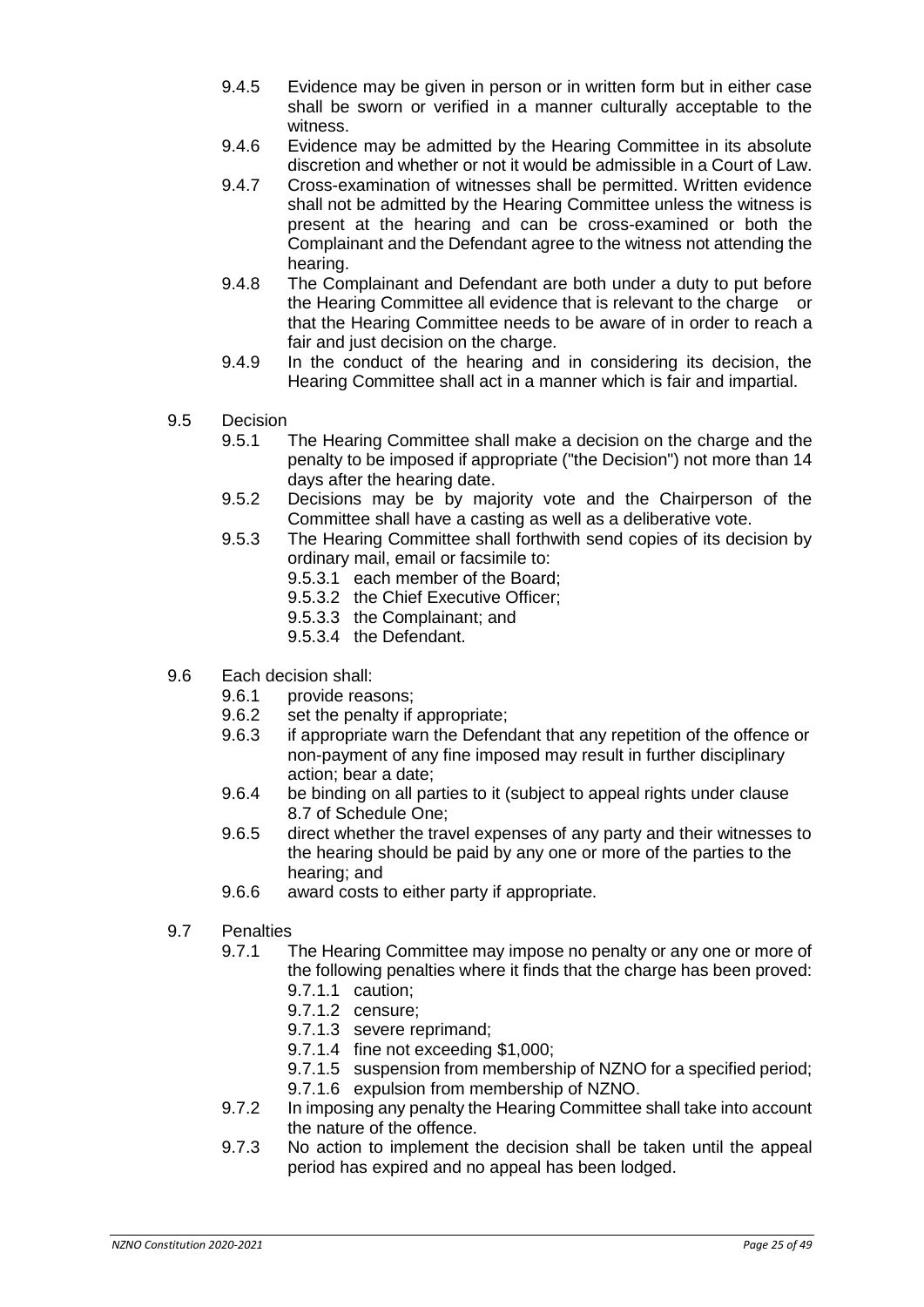- 9.8 Appeal
	- 9.8.1 The Complainant shall have no right of appeal against the Decision.
	- 9.8.2 The Defendant shall have a right of appeal against the Decision on the grounds that it is wrong in fact or in law or that the penalty imposed was excessive.
	- 9.8.3 The right of appeal is available for 14 days from the date of the decision of the Hearing Committee and shall be exercised by notice in writing to the Chief Executive Officer at the registered office of NZNO setting out the nature and grounds of appeal.
	- 9.8.4 Any notice of appeal received by the Chief Executive Officer shall be referred to an Appeal Committee which shall review the Decision.
	- 9.8.5 The membership of the Appeal Committee shall be:
		- 9.8.5.1 a person appointed by the appellant who shall be appointed in the notice of appeal.
		- 9.8.5.2 a person appointed by NZNO as soon as practicable after receipt of the notice of appeal;
		- 9.8.5.3 an independent person selected by the persons appointed under clauses 8.7.5.1 and 8.7.5.2 of Schedule One; and if those persons cannot agree, then a person appointed by the President of the Wellington branch of the New Zealand Law Society. The person appointed under this provision shall be the Chairperson of the Appeal Committee.
	- 9.8.6 The Appeal Committee shall determine the manner in which the appeal hearing shall be conducted but in conducting the hearing and in considering its decision, it shall act in a manner which is fair and impartial.
	- 9.8.7 The Appeal Committee shall make a decision on the appeal ("the Appeal Decision") not more than 14 days after the appeal hearing date.
	- 9.8.8 Appeal Decisions may be by majority vote and the Chairperson shall have a casting as well as a deliberative vote.
	- 9.8.9 The Appeal Committee shall forthwith send copies of its Appeal Decision by ordinary mail, email or facsimile to the parties named in clause 8.5.3 of Schedule One.
	- 9.8.10 Each Appeal Decision shall:
		- 9.8.10.1 allow the appeal; or
		- 9.8.10.2 dismiss the appeal; or
		- 9.8.10.3 vary the Decision (including any penalty); and
		- 9.8.10.4 direct whether the travel expenses of any party to the appeal should be paid by any one or more of the parties to the appeal; and
		- 9.8.10.5 award costs if appropriate; and
		- 9.8.10.6 be binding on all parties to it.
		- 9.8.11 The Chief Executive Officer shall be responsible for implementing the Appeal Decision.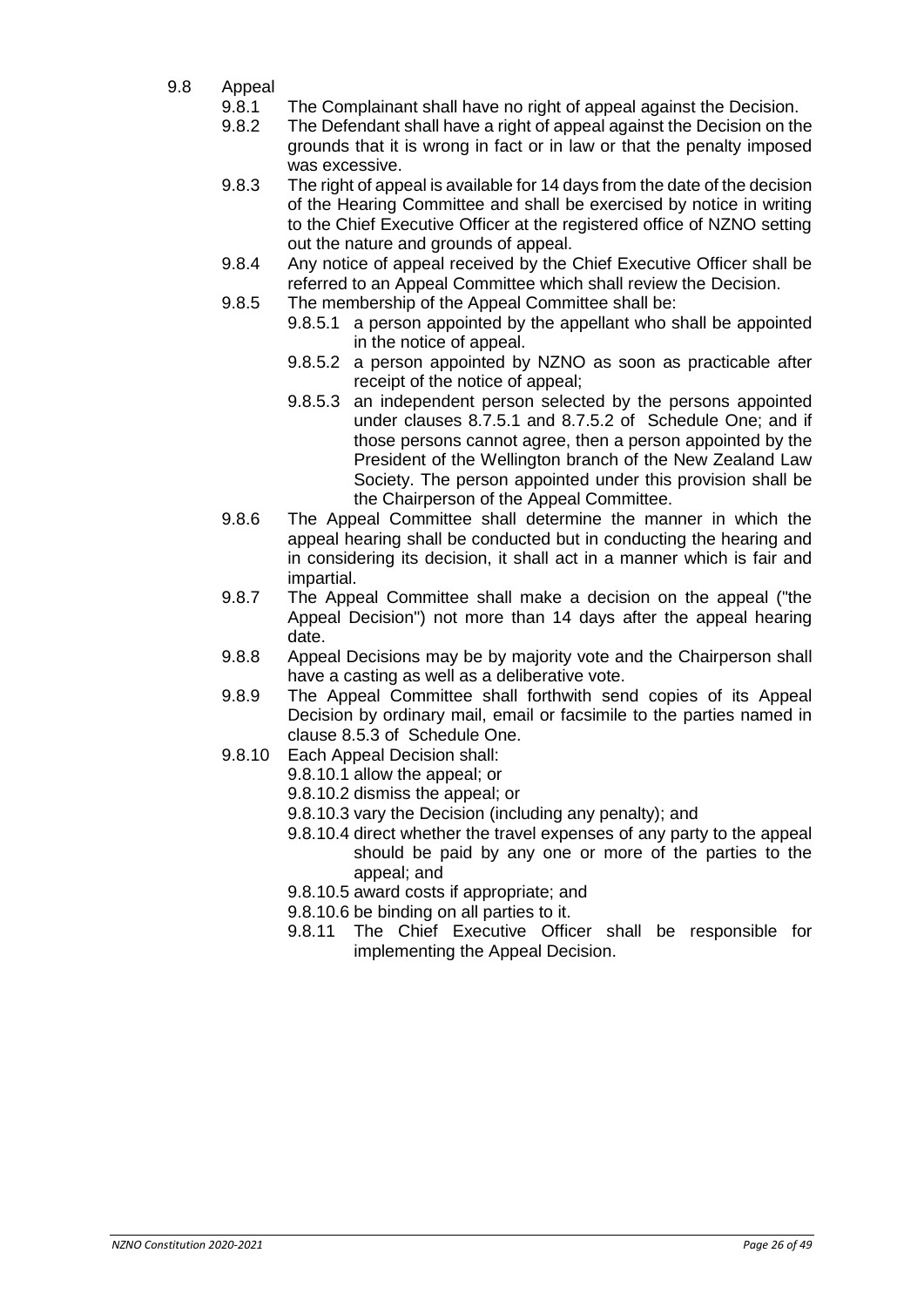- 10.1 Authorisation by Members
	- 10.1.1 NZNO is authorised by its members to:
		- 10.1.1.1 represent the member in any relevant collective agreement negotiations for their current and future employment agreement; and
		- 10.1.1.2 settle the terms of any collective employment agreement covering the member's work through negotiations with their employer and take any action to enforce or interpret that agreement; and
		- 10.1.1.3 act as the member's representative in exercising any of their rights and powers under the Employment Relations Act 2000 (section 236) or other appropriate legislation.
	- 10.1.2 Authorisation for NZNO shall only be withdrawn by the member:
		- 10.1.2.1 giving written notice of two weeks to NZNO that authorisation has been withdrawn; or
		- 10.1.2.2 leaving employment in an area covered by clause 1 of this Schedule One; or
		- 10.1.2.3 terminating membership of NZNO as covered by clause 1 of Schedule One.
	- 10.1.3 The role set out in clause 9 of Schedule One shall be actioned to the extent considered appropriate by NZNO's officials having regard to the circumstances of the person concerned and any bargaining, representation, personal grievance and disputes policies formed by the Board or AGM.
	- 10.1.4 NZNO reserves the right to:
		- 10.1.4.1 decide whether and to what extent it will pursue personal grievance cases and other disputes as they arise; and
		- 10.1.4.2 develop and apply a bargaining strategy which may include limiting the types and content of employment agreement for which NZNO will conduct negotiations.
	- 10.1.5 The authorisation is given to NZNO and may be exercised by the officers, staff or elected officials and representatives of NZNO provided that the person(s) exercising the authority are acting within the powers and role assigned to them by the NZNO Board acting within appropriate NZNO policy.
- 10.2 Students who only pay a student membership fee will be eligible for individual representation and professional services in accordance with NZNO policy including:
	- 10.2.1 Indemnity insurance
	- 10.2.2 Support arising from student placement issues and clinical investigations relating to a student, including advice requested by student associations.

# **11. Negotiation and Ratification**

- 11.1 Negotiation
	- 11.1.1 The negotiation team shall consist of NZNO staff and a group of NZNO members employed by the relevant employer(s) and covered by the negotiations. The team shall be as representative as practicable of the members covered by the negotiations and must be authorised by NZNO to negotiate on behalf of members.
	- 11.1.2 The negotiation team shall negotiate with the employer(s) or their representative(s) on behalf of all the members concerned.
	- 11.1.3 The negotiating team has the responsibility: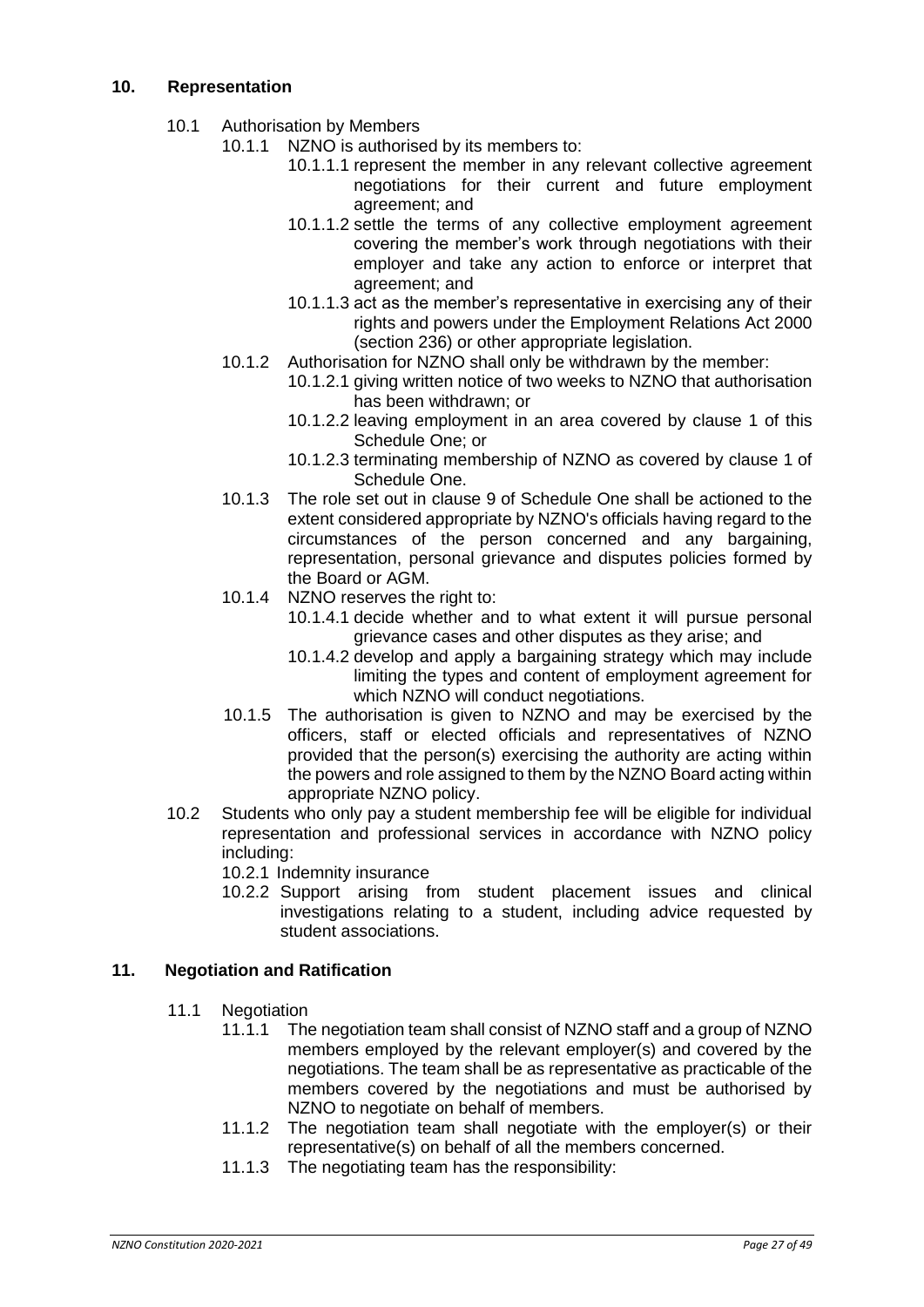- 11.1.3.1 to consult with the members concerned during preparation of the claims;
- 11.1.3.2 to make progress reports as appropriate;
- 11.1.3.3 to report back to those members the proposed terms of settlement and to make no recommendations.
- 11.1.4 NZNO will make a reasonable effort to enable members concerned to be able to vote on any proposed terms of settlement in accordance with the ratification procedure below.
- 11.1.5 The NZNO staff member assigned as the bargaining advocate has the authority on behalf of NZNO to sign the agreement(s) resulting from the settlement on behalf of all authorising members where a majority of votes cast in accordance with the ratification procedure are in favour.
- 11.2 Ratification
	- 11.2.1 NZNO members will be given the opportunity to vote on the ratification process for the proposed collective agreement that pertains to their employer.
	- 11.2.2 NZNO will outline the proposed ratification process to members through bulletins, web information and/ or pre-negotiation meetings.
	- 11.2.3 A simple majority decision of those who are entitled to vote and who do vote on the ratification process shall be binding on all the members covered by the proposed collective agreement.
	- 11.2.4 In all situations in which voting takes place on the ratification of a proposed collective agreement (it may be by ballot, voice vote or a show of hands):
		- 11.2.4.1 only members who are covered by the proposed collective agreement may vote;
		- 11.2.4.2 members may be required to present proof of membership when voting:
		- 11.2.4.3 a simple majority decision of those who are entitled to vote and who do vote on the proposed collective agreement shall be binding on all members covered by that collective agreement.
- 11.3 Ratification Process
	- 11.3.1 The standard ratification process is that voting on a proposed collective agreement is undertaken at meetings of members covered by the collective agreement.
	- 11.3.2 In situations where this is impracticable or undemocratic the negotiating team may recommend to the members that ratification voting be by postal ballot, online ballot or any combination of the standard and other methods.
	- 11.3.3 In any ratification process
		- 11.3.3.1 NZNO will make every effort to provide clear, informative information prior to the voting to assist members make their decision.
		- 11.3.3.2 NZNO will put the proposed collective agreement to the members with no recommendations.
		- 11.3.3.3 Timeframes for meetings and other methods of voting will work to support the engagement of as many members as possible in the voting.
		- 11.3.3.4 Where meetings are being held these will be developed with the input of the delegates on the negotiating team (and other delegates where possible) to ensure they are at the best times and held in venues that are most likely to enable members to attend.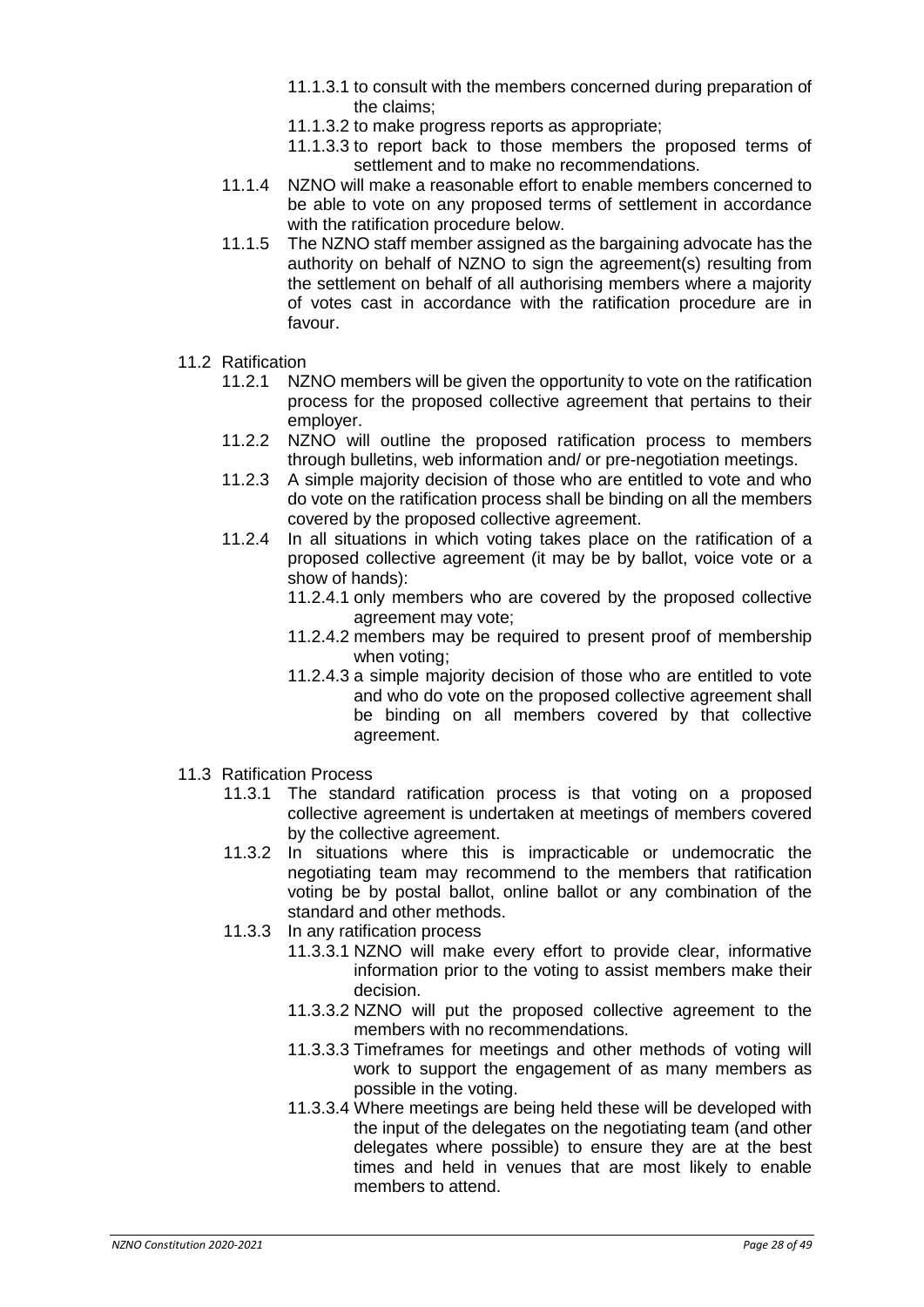- 11.3.3.5Presentations at meetings may include NZNO staff and delegates to assist the holding of meetings close to where members are situated in the workplace.
- 11.3.4 Ballots for multi-employer and multi-union collective agreements
	- 11.3.4.1 Before initiating bargaining for a multi-employer collective agreement or multi-union collective agreement NZNO shall hold a secret ballot of its members employed by each employer intended to be a party to the bargaining.
	- 11.3.4.2 The result of the ballot is determined by a simple majority of the members who are entitled to vote and who do vote.
	- 11.3.4.3 The ballot may be by:
		- 11.3.4.3.1 meeting ballot
		- 11.3.4.3.2 postal ballot
		- 11.3.4.3.3 online ballot
		- 11.3.4.3.4 or any combination of the above as determined by NZNO
	- 11.3.4.4 The secret ballot will be subject to the relevant provisions of the Employment Relations Act 2000 and subsequent amendments.
- 11.3.5 Ballots for strike
	- 11.3.5.1 Before strike action relating to collective bargaining proceeds NZNO shall hold a secret ballot of those members employed by the relevant employer(s) and who would become a party to the strike.
	- 11.3.5.2 The result of the ballot is determined by a simple majority of the members who are entitled to vote and who do vote.
	- 11.3.5.3 The ballot may be by:
		- 11.3.5.3.1 meeting ballot
		- 11.3.5.3.2 postal ballot
		- 11.3.5.3.3 online ballot
		- 11.3.5.3.4 or a combination of the methods above as determined by NZNO
	- 11.3.5.4 The secret ballot will be subject to the relevant provisions of the Employment Relations Act 2000 and subsequent amendments.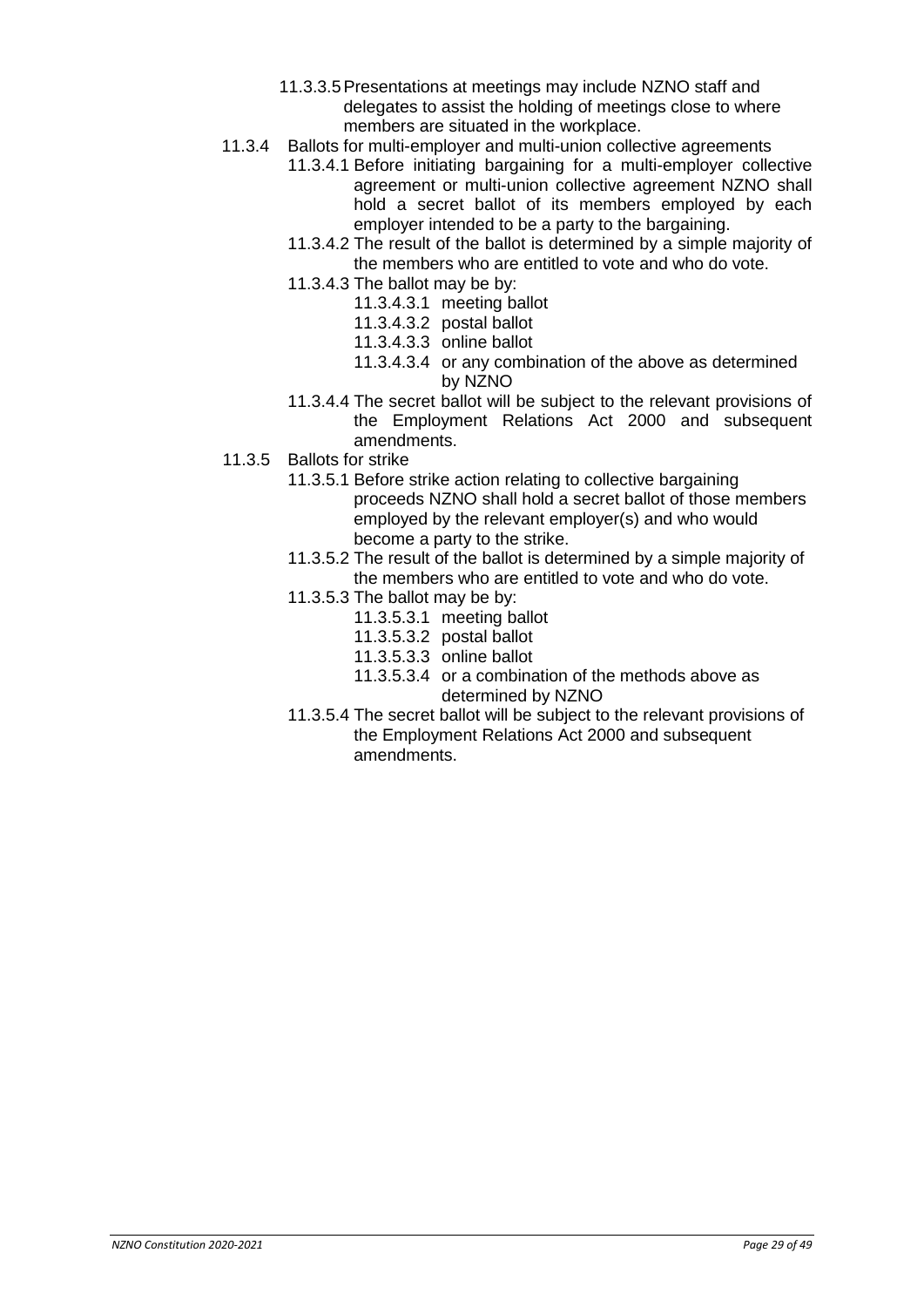# <span id="page-29-0"></span>**SCHEDULE TWO: SUBSCRIPTIONS AND LEVIES**

#### **1. Subscriptions**

- 1.1 Every member shall pay NZNO subscriptions which can be by:
	- 1.1.1 direct debit from their bank account;
	- 1.1.2 regular deduction from wages (where an arrangement is made for such deductions with employers); or
	- 1.1.3 payment by cheque, automatic payment, or other method approved by the Board in advance, yearly, half yearly, quarterly or such other period approved by the Board.
- 1.2 The level of subscriptions shall be determined by the AGM, Special General Meeting, or by ballot of regional Councils on a recommendation of the Board. In addition, the Board may annually approve subscription increases up to the level of the Consumer Price Index.
- 1.3 The Board shall advertise the new rates and provide a full explanation as to why fees have increased in the next available issue of Kai Tiaki.
- 1.4 The Board of Directors shall have the power to reduce the subscriptions payable in any case where it is satisfied that such reduction is fair and reasonable, in accordance with guidelines on subscriptions determined by the Board of Directors.

#### **2. Levies**

<span id="page-29-1"></span>2.1 The Board may recommend and require payment by members of a levy or levies should it be necessary to do so.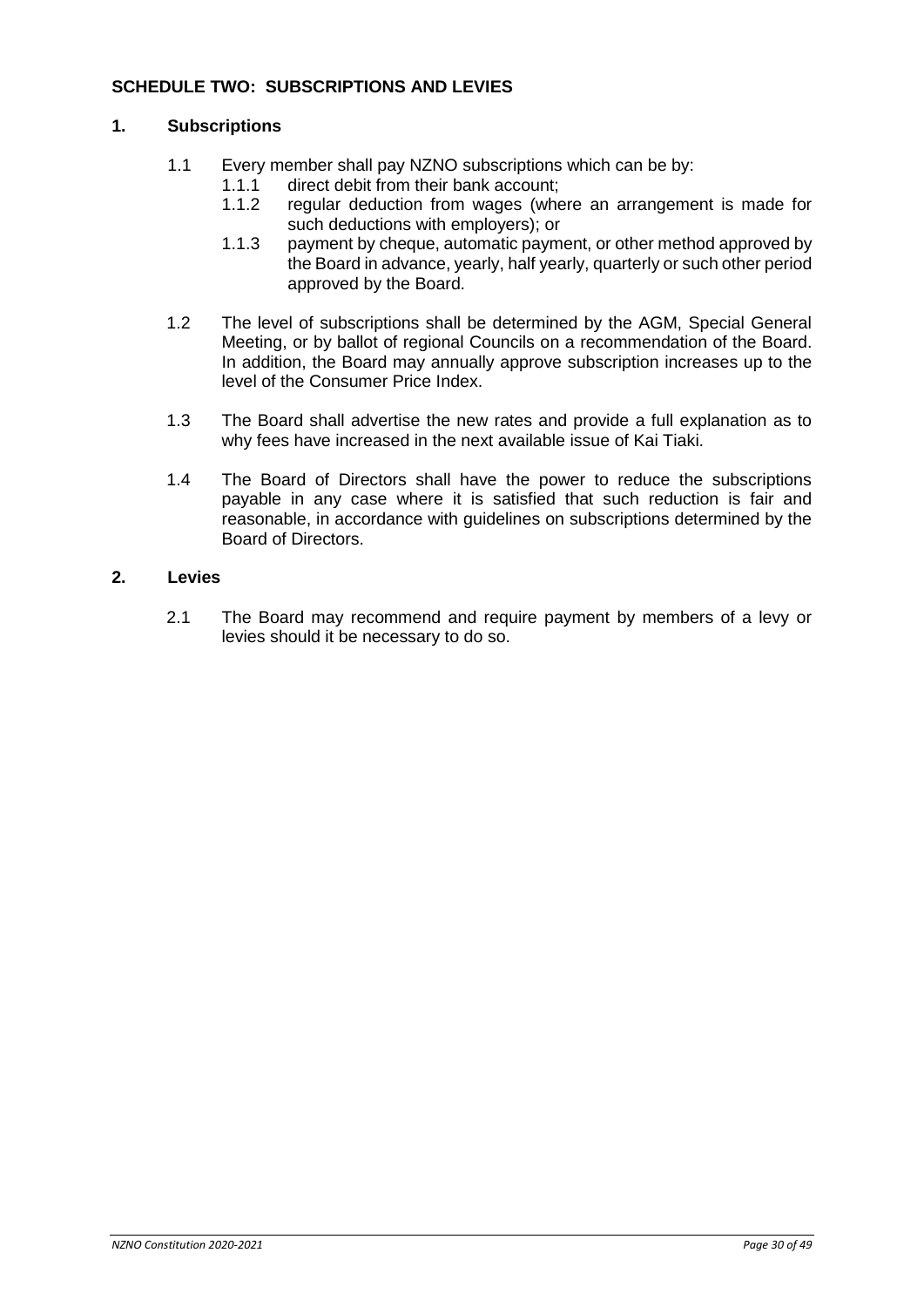# **SCHEDULE THREE: ELECTION OF BOARD MEMBERS**

#### **1. Table showing election processes**

|                | <b>Role</b>           | <b>Voting</b>                      |
|----------------|-----------------------|------------------------------------|
|                | President             | <b>Ballot of financial members</b> |
| 2              | <b>Vice President</b> | <b>Ballot of financial members</b> |
| $\mathbf{3}$   | Kaiwhakahaere         | Elected at Hui a-Tau               |
| $\overline{4}$ | Tumu whakarae         | Elected at Hui a-Tau               |
| $5\phantom{1}$ | <b>Other Member</b>   | <b>Ballot of financial members</b> |
| $\overline{6}$ | <b>Other Member</b>   | <b>Ballot of financial members</b> |
| $\overline{7}$ | <b>Other Member</b>   | <b>Ballot of financial members</b> |
| 8              | <b>Other Member</b>   | <b>Ballot of financial members</b> |
| 9              | <b>Other Member</b>   | <b>Ballot of financial members</b> |
| 10             | <b>Other Member</b>   | <b>Ballot of financial members</b> |
| 11             | <b>Other Member</b>   | <b>Ballot of financial members</b> |

#### **2. President and Vice President**

2.1 These positions shall be elected by a ballot held of all financial members every three years.

#### **3. Kaiwhakahaere and Tumu whakarae**

3.1 These positions shall be elected by majority vote at the Hui ā-Tau every three years.

#### **4. Seven non-officer Directors**

- 4.1 The seven non-officer directors shall be elected by a ballot of all financial members every three years
- 4.2 The result of the ballot will be determined by the highest polling candidates winning election to the Board.

#### **5. Nomination process for all directors**

- 5.1 All candidates for the eleven director positions (namely President, Vice President, Kaiwhakahaere, Tumu whakarae and the seven general seats) must be nominated by two financial NZNO members and **their involvement in NZNO activities confirmed by either their Regional Council or Te Poari or national college or section.**
- 5.2 Nominations shall be called for **twelve** weeks prior to election closing date and close not less than **eight** weeks prior to election closing date.
- 5.3 All candidates must submit a statement against the criteria in Schedule Four. This document shall be provided to the membership for the purpose of election for the Board.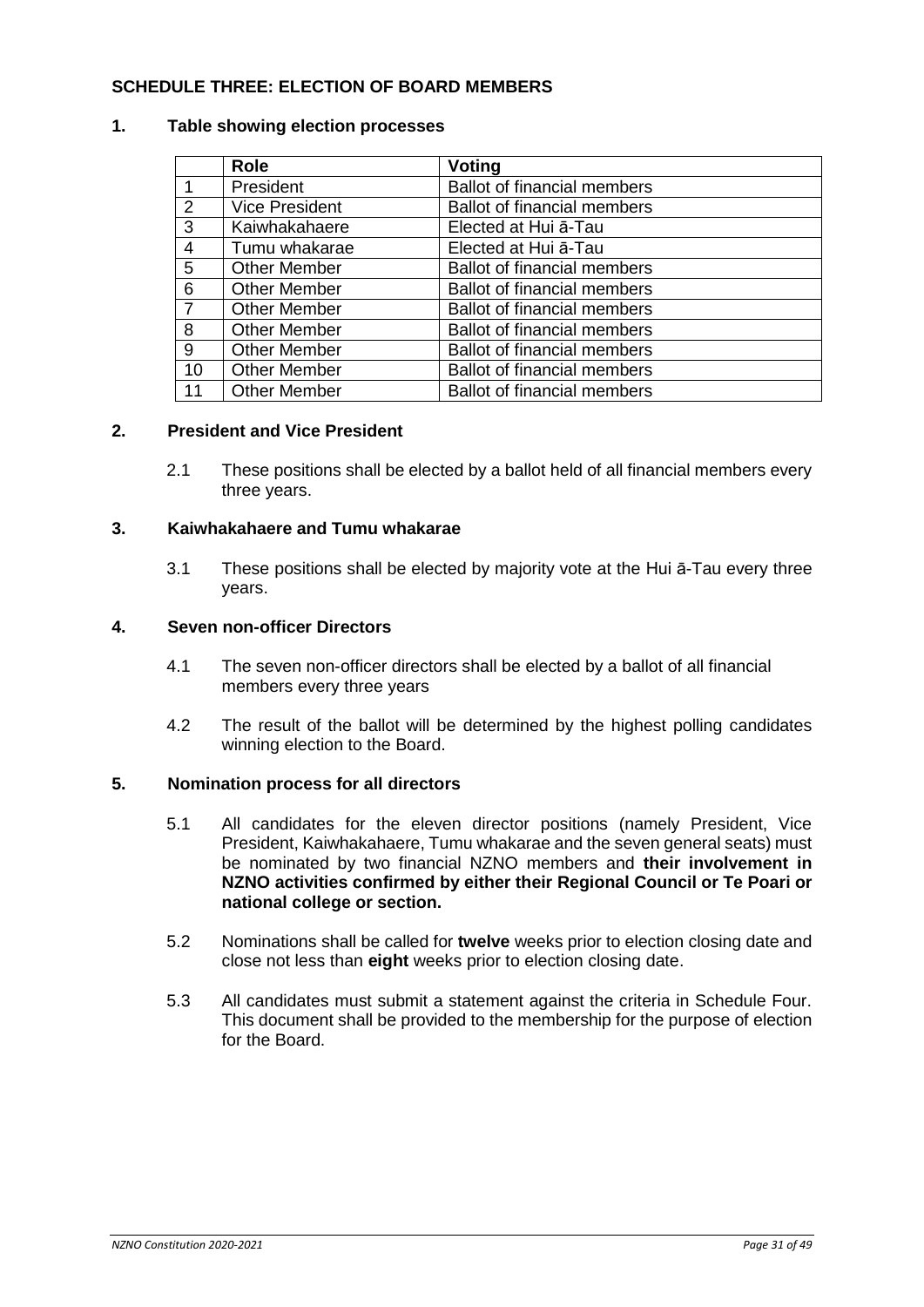# <span id="page-31-0"></span>**SCHEDULE FOUR: CRITERIA FOR BOARD OF DIRECTORS**

The skills and attributes that NZNO seeks in a Director of the Board are outlined below.

# **1. Experience and knowledge requirements**

The candidate's statement must outline the level of experience and knowledge they have in each of the following areas:

- 1.1 Engagement within NZNO and commitment to NZNO Vision.
- 1.2 Understanding of nursing and the wider health sector.
- 1.3 Business and commercial acumen.
- 1.4 Governance.
- 1.5 Finance and legal compliance.
- 1.6 NZNO's commitment to te Tiriti o Waitangi, Tikanga Māori, Mātauranga Māori and NZNO's commitment to the bi-cultural values and the role of Te Rūnanga o Aotearoa.

#### **2. Desired qualities**

- 2.1 Honesty and integrity.
- 2.2 Carefulness and diligence.
- 2.3 Values closely aligned with those of NZNO.
- 2.4 Good communication skills.
- 2.5 Ability to think strategically.
- 2.6 Understanding of and experience in good governance.

#### **3. The nominating member should consider that the nominee**

- 3.1 Has the ability to be able to complete all tasks expected of a director.
- 3.2 Has an adequate amount of available time to complete the expected tasks.
- 3.3 Knows and understands the NZNO structures and how the director's role relates to that of the Board.
- 3.4 Is able to identify and manage conflicts of interest.
- 3.5 Demonstrates an understanding that they do not have to be the expert at everything but are required to seek the knowledge and expert advice elsewhere.
- 3.6 Demonstrate that they will act in good faith and display reasonable care, diligence and skill.
- 3.7 Have skill and experience in all of the required areas.

#### **4. A person shall be precluded from holding office as a director if any one of the following situations applies, namely that they are:**

- 4.1 Under the age of 18 years old;
- 4.2 An un-discharged bankrupt;
- 4.3 A person who is disqualified from being a director of a company registered under the Companies Act 1955 or the Companies Act 1993;
- 4.4 A person who is mentally disordered within the meaning of the Mental Health (Compulsory Assessment and Treatment) Act 1992; or
- 4.5 A person who is subject to a property order made under section 30 or section 31 of the Protection of Personal and Property Rights Act 1988.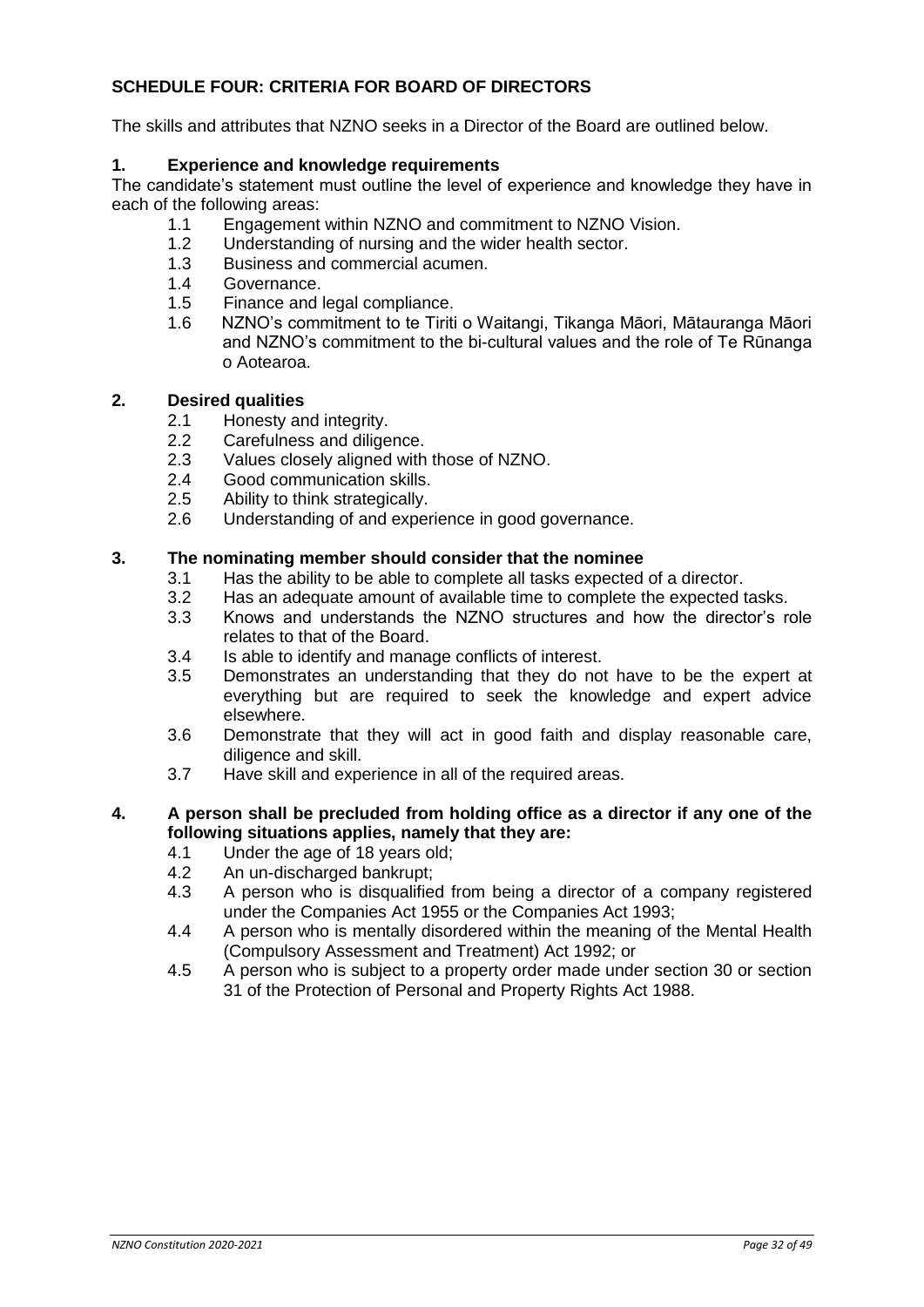# <span id="page-32-0"></span>**SCHEDULE FIVE: ELECTIONS AND OTHER BALLOTS**

#### **1. Election Ballots**

- 1.1 When an election ballot is required to be held, the Board, AGM, Special General Meeting, National Section, NZNO College, Regional Sections, Regional Council as the case may be, shall:
	- 1.1.1 appoint a returning officer who shall be responsible for the conduct of the ballot provided that the officer shall not be a potential candidate for office; and
	- 1.1.2 in the case of Board elections, shall be an external independent person.
- 1.2 The Board or the group commissioning the ballot as the case may be, and any financial member directly concerned with the result of any ballot, may each appoint a scrutineer to oversee the conduct of the ballot and the counting of votes at their own cost, and the returning officer shall afford each scrutineer all reasonable opportunity to carry out such function.
- 1.3 Every financial member (as at the date when ballots are dispatched to members) shall be entitled to exercise one vote only in each election and shall be given a voting paper by the returning officer with instruction on the voting process.
- 1.4 The Returning Officer shall ensure that the ballot paper clearly shows:
	- 1.4.1 the names of the candidates for election; and
	- 1.4.2 instructions on the manner in which a vote is to be recorded;
	- 1.4.3 the date and manner by which such ballot papers have to be returned to the Returning Officer.
- 1.5 Ballot papers for elections of board members including the President and Vice President must be dispatched or available at least four weeks before the ballot closes. For all other elections ballot papers shall be dispatched or available at least four (4) weeks before the ballot closes.
- 1.6 The Returning Officer shall set aside any invalid votes and count the remaining votes.
- 1.7 The candidate with the highest number of valid votes cast in her/his favour shall be declared elected.
- 1.8 Where any two or more candidates receive the highest number of valid votes the Returning Officer shall determine by lot which of the candidates will be elected.

#### **1.9 Casual Vacancy**

- 1.9.1 Where a position on the workplace, regional council, membership committee, Te Poari becomes vacant for any reason other than expiry of term, that vacancy shall be filled in the following manner:
	- 1.9.1.1 where a vacancy occurs within the last six months of any elective period the committee may appoint a person to fill that vacancy after consulting with their members for suggestions of suitable person;
	- 1.9.1.2 where the vacancy occurs more than six months from the end of any elective period, an election ballot shall be conducted in accordance with schedule five and schedule seven.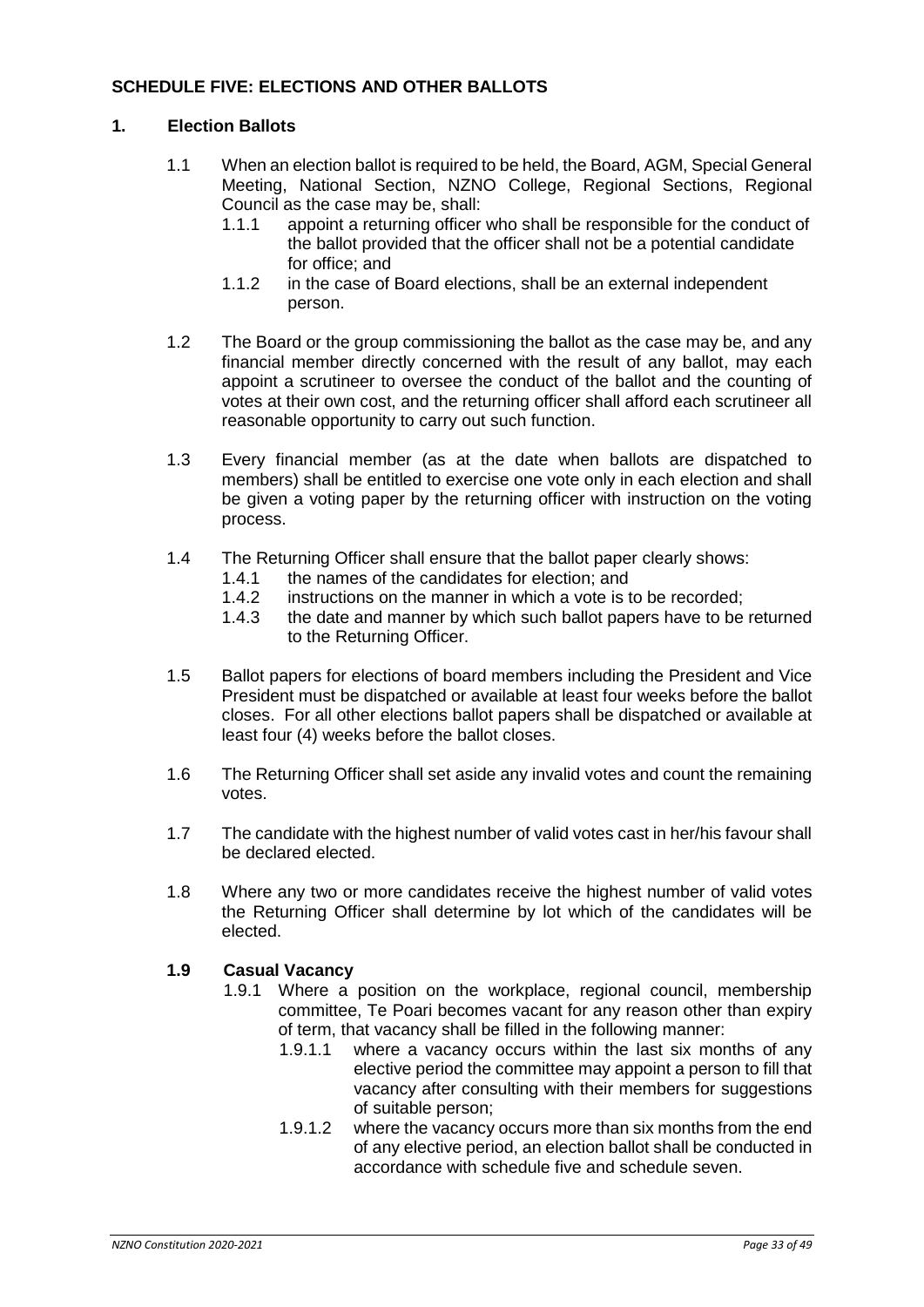# **2. Decision by Ballot of All Members**

- 2.1 Any ballot required to be held under this Constitution shall be held in accordance with the procedure in this clause, except for an election ballot which shall be held in accordance with the previous clause and except for any vote or ballot provided for under **Schedule 1: Membership and Bargaining, Clause 11 (Negotiation and Ratification)** including **Clause 11.3.5 (Ballots for Strike)** which shall be held in accordance with the relevant sub-clause of **Schedule 1 Clause 11.**
- 2.2 When a body within NZNO decides to put any question to individual members it shall appoint a Returning Officer and a Scrutineer who shall be responsible for the conduct of the ballot.
- 2.3 Each financial member (as at the date when ballots are dispatched to members) shall have one vote.
- 2.4 The Returning Officer shall dispatch a ballot to each financial member at least 30 days prior to the closing date of the ballot.
- 2.5 The ballot shall clearly:
	- 2.5.1 show the matter to be decided;
	- 2.5.2 give instructions on the manner in which the vote is to be recorded;
	- 2.5.3 show the date the ballot closes by which time all ballots must be received by the Returning Officer; and
	- 2.5.4 show the manner by which the ballot is to be returned to the Returning Officer.
- 2.6 As soon as practicable after the ballot closes the Returning Officer and Scrutineer shall count the votes and shall record the total votes cast for and against the proposal together with any abstentions. Any abstentions do not count. Any informal votes shall be set aside. A proposal shall be carried if the number of votes cast for the proposal exceeds the number of votes cast against the resolution. The Returning Officer shall advise the head of the body commissioning the ballot. That person shall declare the outcome of the ballot and advise all members as soon as practicable.
- 2.7 Following the declaration of the outcome of the vote, ballot papers will be kept for three months or longer if required in the event of any challenge to the outcome. Ballot papers will then be destroyed.
- 2.8 Nothing in this clause precludes the conduct of the ballot using electronic or mechanical means so long as the privacy of each vote is assured.

#### **3. Decision by Ballot of AGM Voting Groups**

- 3.1 Where AGM, Special General Meeting or the Board decides to ballot members on the basis of the voting groups at AGM, that group shall appoint a Returning Officer and Scrutineer who are responsible for the conduct of the Ballot.
- 3.2 The Returning Officer shall dispatch a ballot paper to each Regional Council, each National Section, NZNO College, National Student Unit and Te Rūnanga. No ballot papers shall be sent to individual members.
- 3.3 Each Region, National Section, NZNO College, National Student Unit and Te Rūnanga will be eligible to cast the number of votes they were eligible to cast at the most recent Conference of NZNO.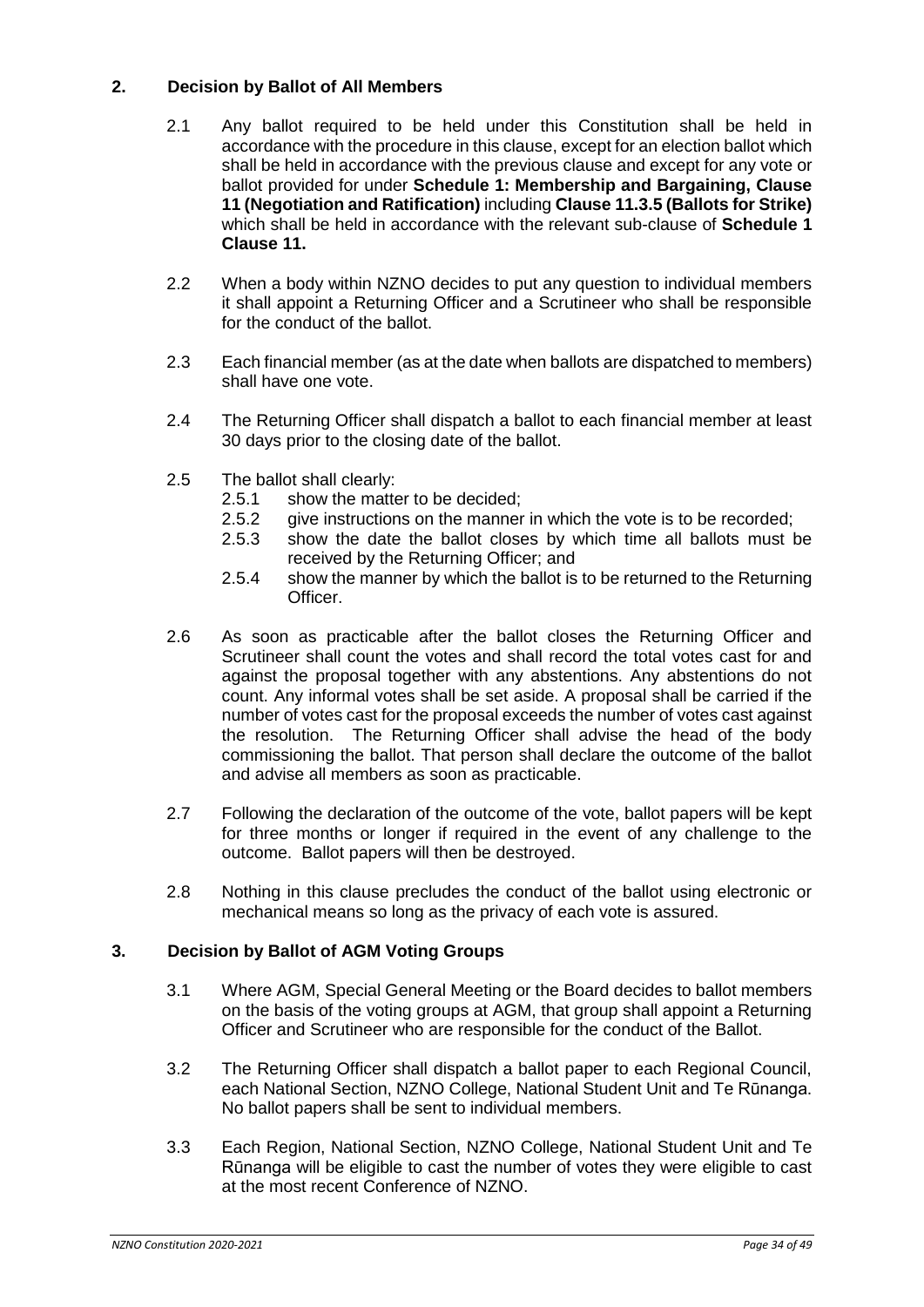- 3.4 To be carried, any such resolution shall require a majority of at least two-thirds of the total possible number of votes eligible to be cast.
- 3.5 Other requirements regarding ballots in the clause above, shall apply with any necessary modifications.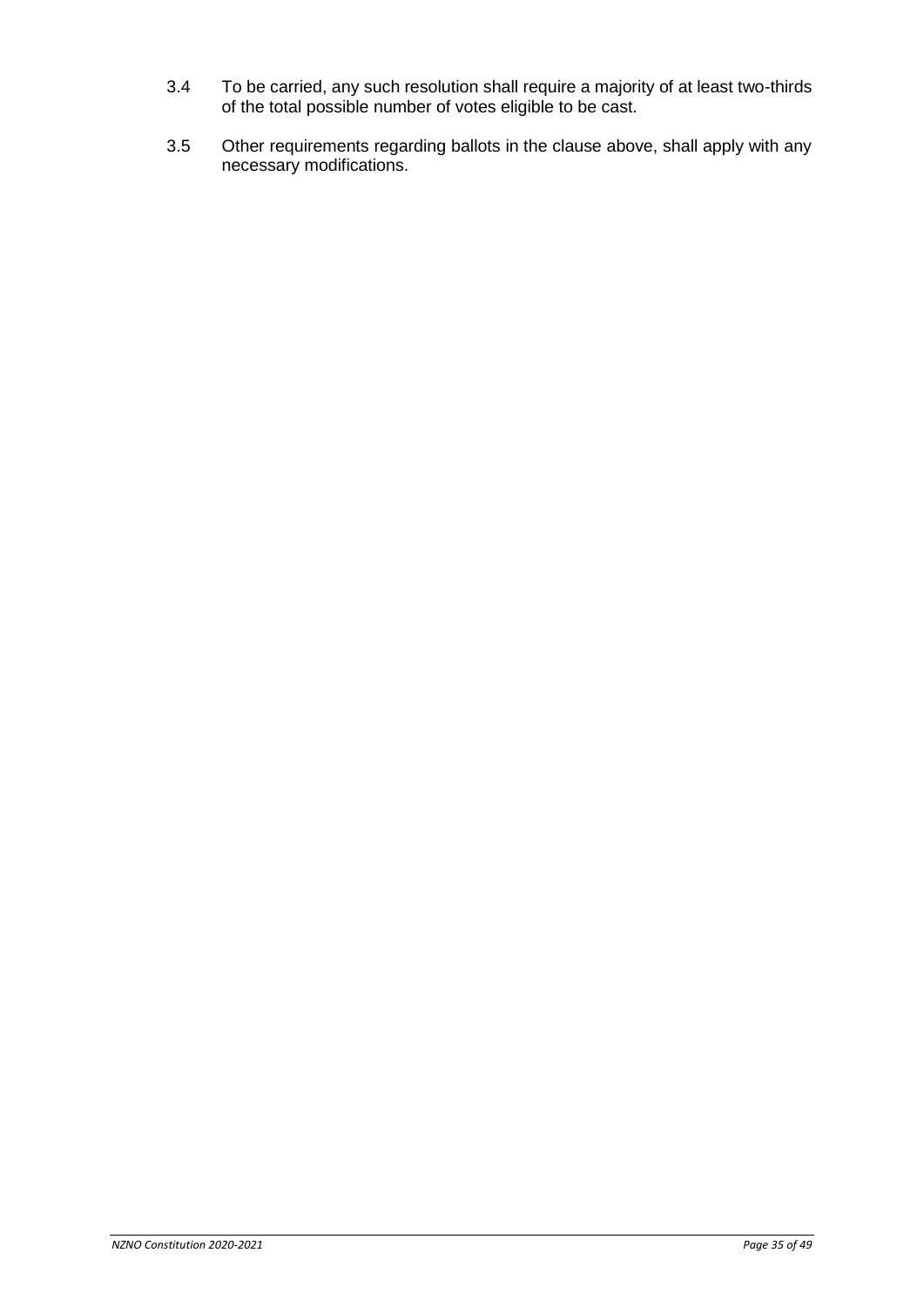# <span id="page-35-0"></span>**SCHEDULE SIX: REMOVAL OF OFFICERS AND OTHER POSITION HOLDERS**

- 1.1 This Schedule applies to all Officers of NZNO, all Directors of the Board, Members of National or Board Committees, Officers and Members of Regional Councils, Officers of Colleges and Sections, Officers of the National Student Unit, and Member of Te Poari, ("position holders"), but not to the Chief Executive Officer.
- 1.2 Position holders may at any time be removed from office or position, in accordance with the procedure below, by reason of:
	- 1.2.1 inability to perform the requirements of the position; or
	- 1.2.2 bankruptcy; or
	- 1.2.3 neglect of duty; or
	- 1.2.4 misconduct; or
	- 1.2.5 misappropriation of NZNO funds or property.
- 1.3 Any financial member may move at any meeting of a Regional Council, National Section or NZNO College, National Student Unit or Te Poari, of which that person is a member that a special meeting of that body be held in order to consider whether a specified Officer(s) of the Region or of NZNO, or Director(s) of the Board should be removed.
- 1.4 If a resolution calling for the removal of the Officer(s) or Director(s) is passed at the special meeting, the Secretary of the Regional Council, National Section or College, National Student Unit or Te Poari shall forward a copy of the resolution to the Chief Executive Officer.
- 1.5 Any member of the Board may move at any Board meeting that a specified officer or officers of NZNO or member or members of the Board or member or members of a Standing or Board Committee shall be removed. If such a resolution is passed by the Board a copy of the resolution shall be forwarded to the Chief Executive Officer.
- 1.6 Upon receipt of the resolution the Chief Executive Officer shall inform the person or persons whose removal is sought of the resolution and of the process outlined in the Constitution to decide the matter.
- 1.7 Upon receipt of the resolution the Chief Executive Officer shall inform all parts of the organisation entitled to vote at an AGM, and shall initiate either a Special General Meeting or a ballot. Each Region, National Section, NZNO College, Student Unit and Te Rūnanga shall be eligible to cast the number of votes they were eligible to cast at the most recent AGM.
- 1.8 The Chief Executive Officer shall inform the person or persons whose removal is sought, of the vote and the time of any Special General Meeting that is called to consider the matter, and the person or persons shall be entitled to speak at any such meeting.
- 1.9 Should NZNO resolve at the Special General Meeting or through the ballot that the person(s) should be removed, the position(s) held by that person(s) shall be deemed to be vacant.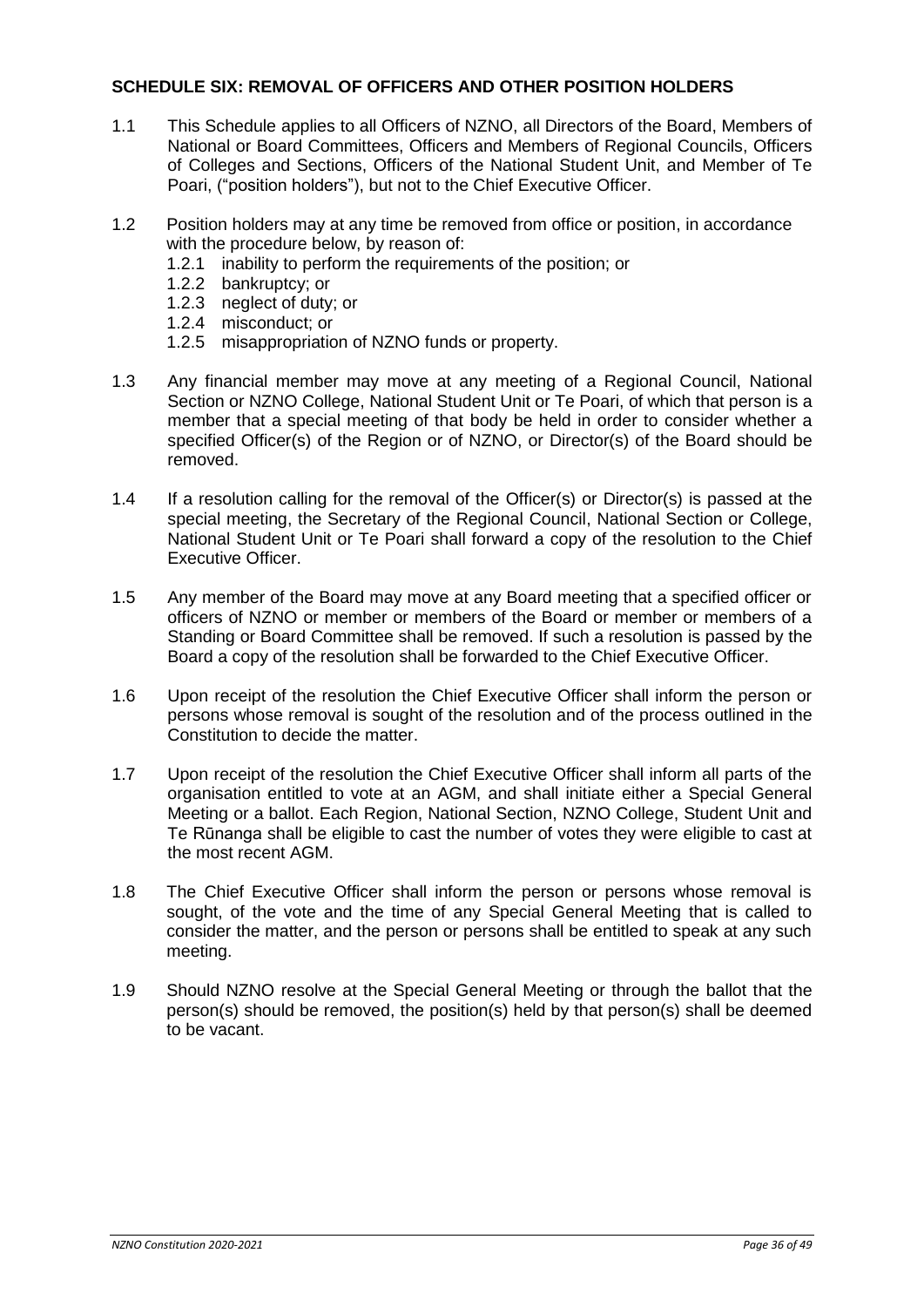# <span id="page-36-0"></span>**SCHEDULE SEVEN: NZNO STRUCTURES**

# **1. REGIONAL COUNCILS**

# **1.1 Establishment of Regional Councils**

- 1.1.1 A Region consists of the members working or living within a geographical area as defined below or amended from time to time by the AGM or Special General Meeting.
- 1.1.2 The current Regions of NZNO and a map of each Region's boundaries are attached as Appendix 1 and Appendix 2 to this Constitution.
- 1.1.3 The Board shall have the power to establish new Regions and Regional Councils in any place where in the opinion of Board sufficient members reside.
- 1.1.4 Any Region of NZNO may be disestablished or boundaries of a Region changed and its members transferred to membership of another Region, in accordance with a resolution of the Board. The Board shall take into account the wish of the majority of members in the Region concerned in deciding to whether to disestablish any Region and Regional Council.

#### **1.2 Function and Powers**

- 1.2.1 Regional Councils are established to:
	- 1.2.1.1 ensure that members are informed about and consulted on, matters of common interest and importance;
	- 1.2.1.2 provide input to the Board, the Membership Committee, and the NZNO national office;
	- 1.2.1.3 provide opportunities for members to meet for the purpose of learning about and/or considering matters of common interest and importance;
	- 1.2.1.4 assist with implementation of NZNO policies and strategies within the Region;
	- 1.2.1.5 represent NZNO as appropriate including by membership of outside bodies and committees;
	- 1.2.1.6 assist the planning of membership activities including the successful operation of Regional Conventions;
	- 1.2.1.7 exercise such other powers and responsibilities as Regional Councils may be given by the Board; and
	- 1.2.1.8 elect a management committee.
- 1.2.2 No Regional Council established under this Constitution shall be empowered to negotiate any kind of agreement concerning the terms and conditions of employment of any member.
- 1.2.3 No Regional Council established under this Constitution shall be empowered to refer a dispute, grievance, or other matter to the Mediation Service, the Employment Relations Authority or Employment Court unless authorised to refer that particular dispute by the Board, and no Regional Council shall be authorised to appeal against any such decision unless authorised to appeal against that particular decision by the Board.

#### **1.3 Representation**

- 1.3.1 Regional Councils shall consist of an elected Chairperson and elected representatives from Workplace Groups, Sections, Colleges and Student Units.
- 1.3.2 Each workplace shall be entitled to send to the Regional Council one representative for every 50 members or part thereof in the workplace.
- 1.3.3 Each regional Section and College shall be entitled to send to the Regional Council one representative for every 50 members or part thereof.
- 1.3.4 Each local Student Unit within each NZNO Region shall be entitled to send two representatives which shall include one Māori representative, to Regional Council. Such representative shall be nominated and elected by local Student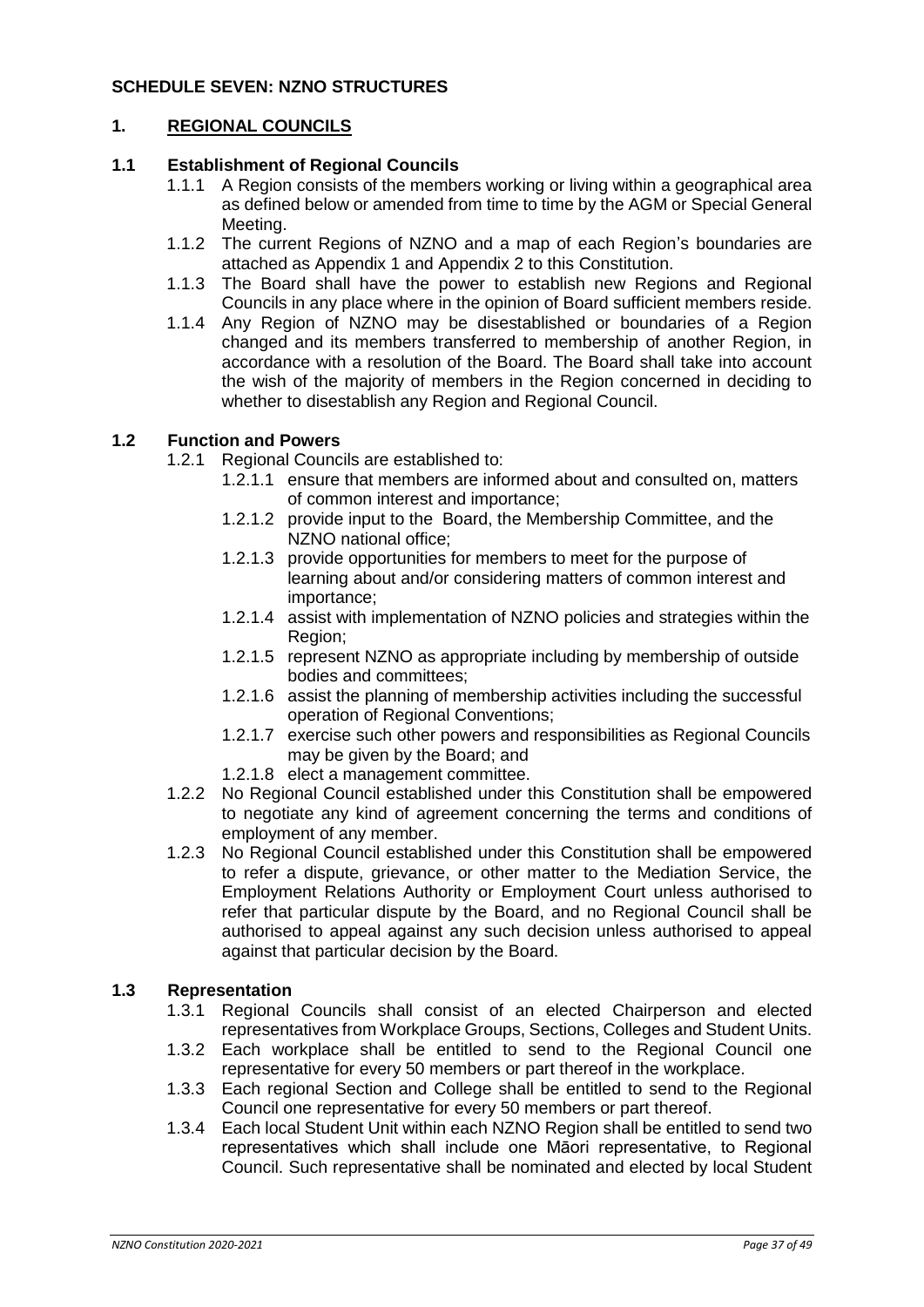Unit members in accordance with the Constitution of the Student Unit as approved by the Board.

- 1.3.5 Te Rūnanga within each NZNO Region shall be entitled to be represented at Regional Council. Such representation to be decided by Te Rūnanga.
- 1.3.6 Regional Council members shall be elected every three years.

# **1.4 Meetings**

- 1.4.1 The Regional Council shall meet as often as is necessary to conduct the affairs of the Region.
- 1.4.2 At all meetings of the Regional Council a quorum shall be greater than ten per cent (10%) of the Council members.
- 1.4.3 Any member of the Region shall have the right to attend meetings of the Council and the right to speak at the discretion of the Chair but Council members only may exercise a vote.

#### **1.5 Election of Regional Chairperson, Vice Chairpersons and the Membership Committee Representative**

- 1.5.1 Nominations for Chairperson shall be called for by the Regional Secretary and Te Rūnanga triennially, from within the membership of the Regional Council, in sufficient time to allow the process to be completed by 1 May in the year of election.
- 1.5.2 Each nomination shall be entered on the appropriate form and signed by the nominator and nominee, and forwarded to the Regional Secretary by the date specified in the notice calling for nomination
- 1.5.3 Voting shall be by ballot of regional council members if there is more than one candidate. In the event of only one eligible nominee being received, that person will be declared elected unopposed.
- 1.5.4 The voting papers shall be returned to the Regional Secretary at the address on or before the date specified on the ballot.
- 1.5.5 The Chairperson may hold the office for a period of three consecutive years with a right to stand for re-election for a further three consecutive years and may stand again after a break of three years.
- 1.5.6 The Chairperson as a facilitator and co-ordinator of regional affairs is responsible to Regional Council in the pursuit of the functions as detailed in this Constitution.
- 1.5.7 There shall be one or two Vice-Chairpersons elected from amongst the members of the Regional Council at its first meeting after the triennial elections. The term of office shall be three consecutive years with right to stand for reelection for a further three consecutive years, and may stand again after a break of two years.
- 1.5.8 Nominations for the Membership Committee Representative shall be called for by the Regional Secretary when the current term is going to end, or if the position becomes vacant, from within the membership of the Regional Council, in sufficient time to allow the process to be completed by 1 August for handover of role at AGM or at the earliest possible moment the position becomes vacant through resignation.
- 1.5.9 The voting of the Vice Chairperson(s) and Membership Committee Representative will occur as outlined above from clause 1.5.2 to 1.5.4.

#### **1.6 Officials of the Region**

1.6.1 Regional Secretary: A Regional Secretary shall be responsible for ensuring the efficient administration of the affairs of the Region, and shall ensure the recording of the minutes of all regional meetings, the conduct of correspondence, and the preparation and dispatch of all ballot papers and notices and the efficient administration of the finances of the Region.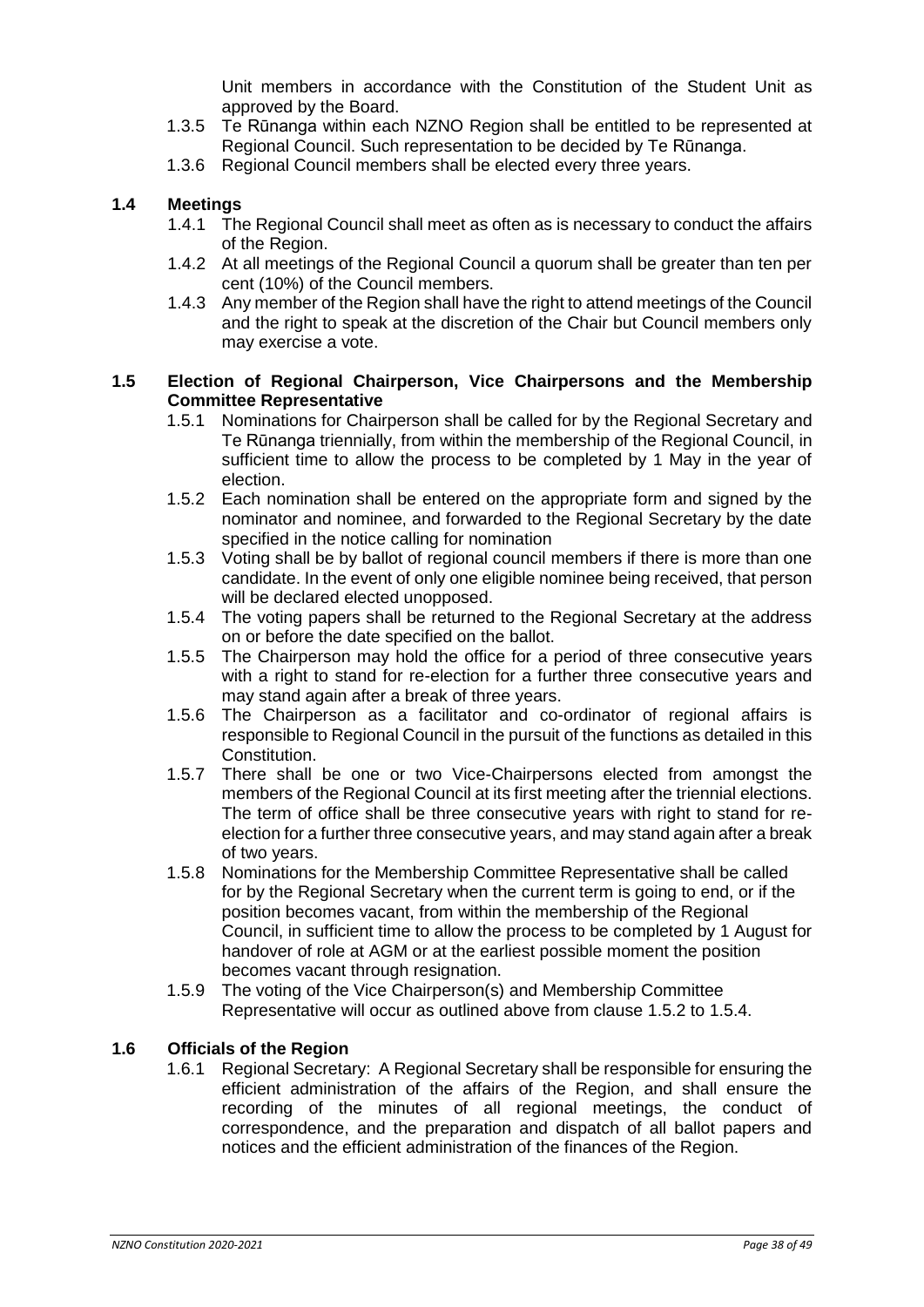- 1.6.2 Management Committee:
	- 1.6.2.1 The Management Committee will be nominated and elected by the Regional Council from within its own members, and will include the Chairperson, Vice-Chairperson, and other such members as deemed necessary.
	- 1.6.2.2 The Management Committee shall implement decisions of the Regional Council and make management decisions in terms of Council policy.
	- 1.6.2.3 A quorum at meetings of the Management Committee shall be fifty per cent (50%) plus one person.
	- 1.6.2.4 The term of office for management committee positions shall be two consecutive years with right to stand for re-election for a further two consecutive years. Office holders may stand again after a break of two years.

#### **Representatives to AGM**

1.6.3 Each Region may send delegates to the AGM and Special General Meetings in accordance with clause 27 of this constitution.

# **1.7 Regional Meetings**

- 1.7.1 All meetings of the Region, the Regional Council and the Management Committee shall be chaired by the Chairperson, or, in absence of that person, a Vice-Chairperson. If neither the Chairperson nor a Vice-Chairperson is present, the meeting shall choose a Chairperson. The Chairperson shall have a deliberative as well as a casting vote. Any member who is unable to be present may appoint a proxy to cast any vote(s) to which they are entitled providing that written notice is given to the Regional Secretary by the absentee. No one person may be proxy for more than one other.
- 1.7.2 A Special Meeting of members of a Region may be called at any time by written notice from the Regional Secretary to every member despatched at least 14 days before such meeting is to be held, pursuant to a resolution of the Council, or within 14 days after the receipt by the Regional Secretary of a requisition to that effect signed by at least ten percent (10%) of the members of the Region. Any members of the Region, numbering not less than 10 may call a Special Meeting at their own expense. The notice to members calling a Special Meeting shall state the business to be transacted there.

#### **1.8 Voting at Regional Council Meetings**

- 1.8.1 Voting at all meetings of the Council shall be by a voice vote or a show of hands, unless any person present shall demand a ballot which shall be carried out.
- 1.8.2 Resolutions at Regional Councils shall be carried if the number of votes cast for a resolution exceeds the number of votes cast against the resolution. Any abstentions do not count.
- 1.8.3 Balloting procedure:
	- 1.8.3.1 A returning officer and a scrutineer shall be appointed by the Regional Council.
	- 1.8.3.2 Members shall cast their vote on the resolution in such a manner as to ensure the secrecy of each member's vote.
	- 1.8.3.3 The returning officer and scrutineer shall count the votes for and against the resolution to be decided, together with any abstentions. Any abstentions do not count. The returning officer shall then advise the Chairperson of the outcome of the voting. The Chairperson shall then declare the outcome of the voting on the motion before the Regional Council.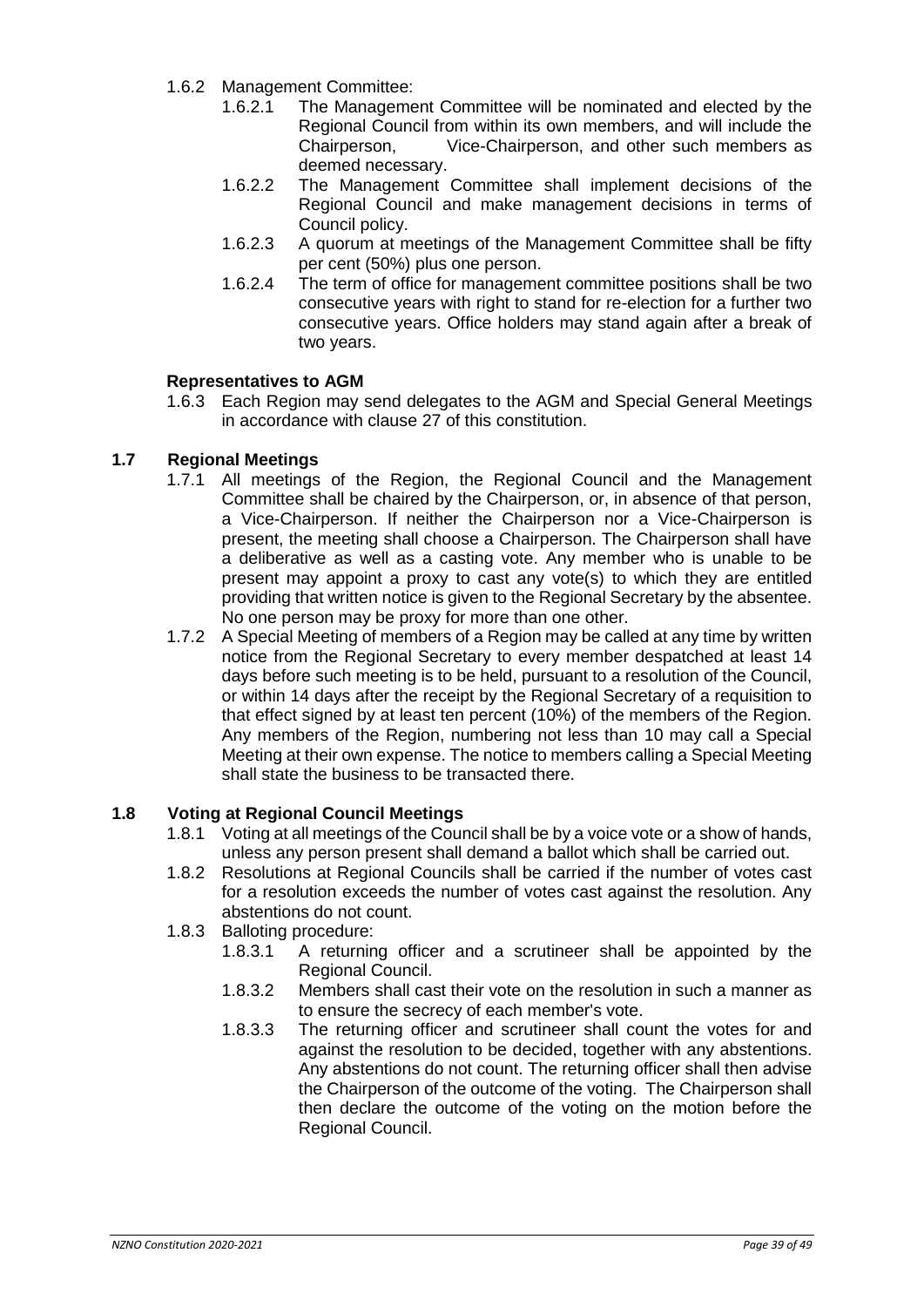# **1.9 Regional Conventions**

- 1.9.1 In respect of each Region a Regional Convention shall be held annually which all members of the Region shall be entitled to attend. The Chief Executive Officer may require the Conventions for two or more Regions to be held on a joint basis. All voting at Regional Conventions shall occur in accordance with the process for voting at Regional Council meetings.
- 1.9.2 Regional Conventions shall be planned in consultation with the Regional Council and may be held in conjunction with a meeting of the Regional Council, for the purpose of:
	- 1.9.2.1 considering, and planning activity around, identified priority issues at national or regional levels; and
	- 1.9.2.2 discussion, education and/or deliberation on priority issues requiring national or regional engagement of members; and
	- 1.9.2.3 where the Regional Council has gone into recess, electing a management committee of regional members to run the affairs of the Region for the period until the next Regional Convention.

# **2. WORKPLACES AND DELEGATES**

#### **2.1 Workplaces**

- 2.1.1 Any group of members may, subject to the approval of the Regional Council, define themselves as a Workplace.
- 2.1.2 Any funding to Workplaces shall be the responsibility of the Regional Council.
- 2.1.3 Workplaces shall elect a delegate(s) and/or delegate committees by vote of individual members at the Workplace.
- 2.1.4 Elected Workplace delegates can represent members to their employer or employer's representative.
- 2.1.5 Elected Workplace delegates shall be entitled to send to the Regional Council one representative for every 50 members or part thereof in the Workplace.
- 2.1.6 In larger Workplaces (over 50 members), nominations for Regional Council representatives shall be sought from Workplace Committees.

#### **2.2 Delegates**

- 2.2.1 In order to maximise the effectiveness of NZNO in pursuing its professional, industrial, cultural, social and health and safety, economic and political interests as outlined in clause 6 (objects) of this constitution, and in order to strengthen participation by members in their organisation, NZNO commits to giving priority to:
	- 2.2.1.1 the election and support of workplace convenors where applicable for all workplaces and;
	- 2.2.1.2 the election and support of workplace delegates within workplaces to assist and support the workplace convenor in the representation of members
	- 2.2.1.3 the establishment of a workplace committee in each workplace where applicable which will meet monthly to give effect to the policies of NZNO and the duties of delegates as per section 2.2.8 below.
	- 2.2.2 The workplace committee shall consist of the workplace convenor and as many workplace delegates as the workplace committee decides.
	- 2.2.3 All election voting at workplaces shall be as described in Clause 15 for the Board of Directors
	- 2.2.4 The workplace convenor shall be nominated from and elected by the workplace delegates of the workplace every three years.
	- 2.2.5 Workplace delegates shall also be elected every three years by the members in that workplace or group of workplaces at meetings of members from the workplace(s). A delegate must be a financial member of NZNO.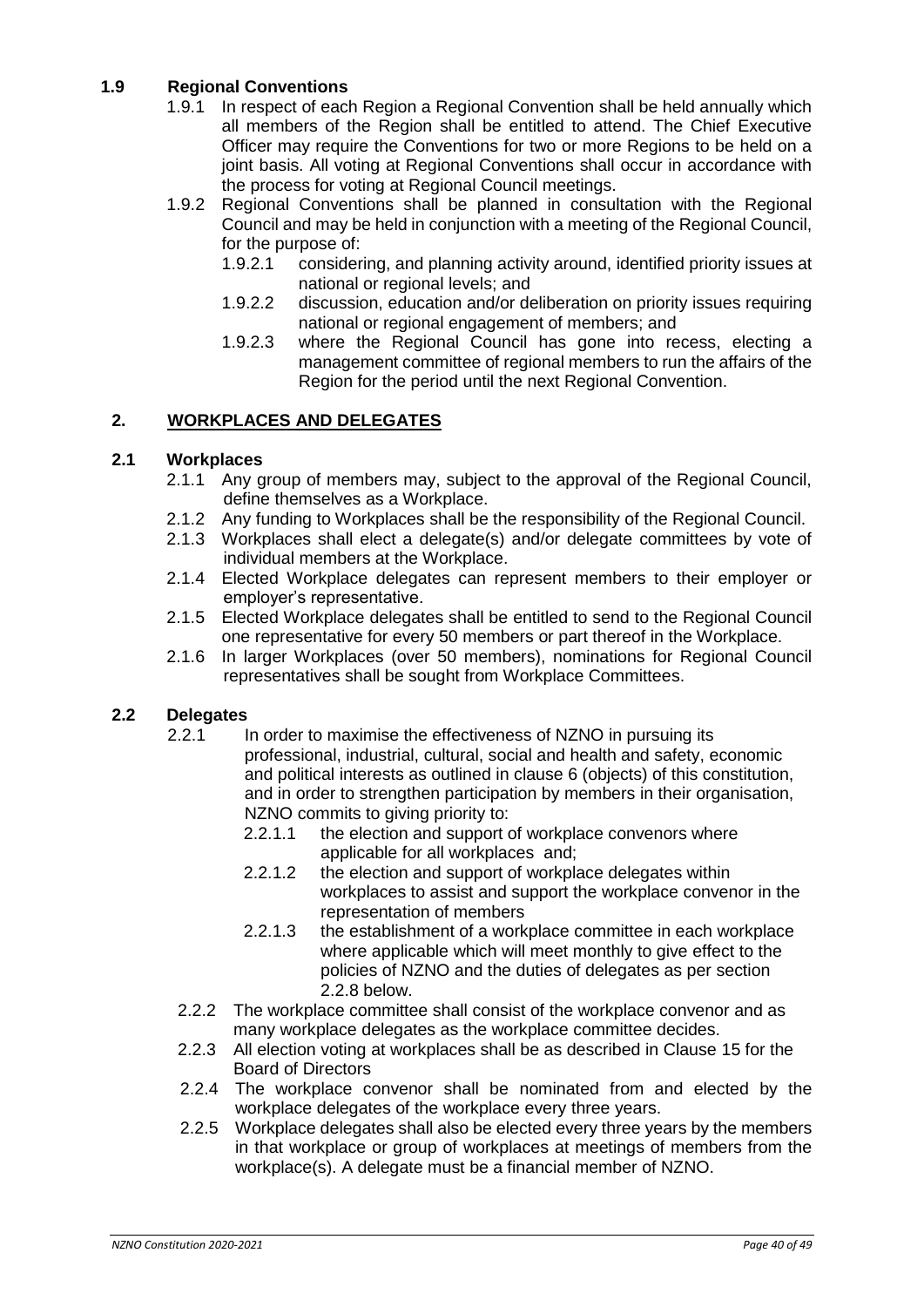- 2.2.6 Any workplace delegate may be suspended or removed from their position on the motion of the members in the workplace concerned; or the Regional Council Committee or the Board of Directors (where a workplace delegate actively works against the objects of NZNO or this Constitution, after consultation with the workplace members).
- 2.2.7 In no case shall any workplace delegate commit NZNO on any matter.
- 2.2.8 The duties of workplace delegates shall be as follows (unless decided otherwise by the Board of Directors):
	- 2.2.8.1 to take up on behalf of members represented any workplace matters with the employer;
	- 2.2.8.2 to enrol new members and maintain NZNO membership in the workplace of those employed who are entitled to be members;
	- 2.2.8.3 to carry out instructions from Regional Council meetings and act as a means of communication between the Regional Council and the Board of Directors of NZNO and the members in the workplace;
	- 2.2.8.4 to gather any information required by the Board of Directors or Regional Council for research purposes;
	- 2.2.8.5 to report to Regional Council or an Organiser immediately any suspected breach of the employment agreement currently in force in her/his workplace, impending redundancy, or other concern in the workplace;
	- 2.2.8.6 to support member rights' education, and encourage member participation in NZNO's activities, projects and campaigns;
	- 2.2.8.7 to develop and maintain workplace committees and representative delegate structures;
	- 2.2.8.8 to attend delegate education to gain skills and knowledge to carry out their role as delegate.
	- 2.2.8.9 to conduct or facilitate any meetings as delegated or required by the Board or Regional Council either independently or on behalf of an Organiser after appropriate training or the receipt of the required information.
- 2.2.9 NZNO workplace delegates are eligible to stand for election to the relevant national delegates committee in their sector. The sectors are aged care, district health board, private hospitals and primary healthcare.

# **3. NZNO SECTIONS AND NZNO COLLEGES**

#### **3.1 NZNO Colleges**

- 3.1.1 Members of a National Section with a defined area of professional clinical practice shall, subject to the approval of the Board of Directors, constitute a New Zealand Nurses Organisation college ("NZNO College"), provided that only one NZNO college shall be approved for each area of practice.
- 3.1.2 The Board of Directors, in considering whether to confer NZNO college status, shall have due regard for the policy, guidelines and criteria for the establishment of NZNO Colleges.
- 3.1.3 All NZNO Colleges shall use the words "New Zealand Nurses Organisation" in the title of the College. The words may be abbreviated to "NZNO".
- 3.1.4 Any funding to NZNO Colleges shall be the responsibility of the Board of Directors.
- 3.1.5 NZNO Colleges, along with National Sections, shall be represented on the Membership Committee in terms of the Constitution clause 23 and 3.2.3 of this Schedule.
- 3.1.6 NZNO Colleges shall be entitled to representation at the NZNO AGM and Special General Meetings in terms of Clause 27.2.
- 3.1.7 Clause 3.1.1 above notwithstanding, the Board of Directors may approve the formation of a NZNO College by more than one existing national section, where that NZNO College best represents that area of practice.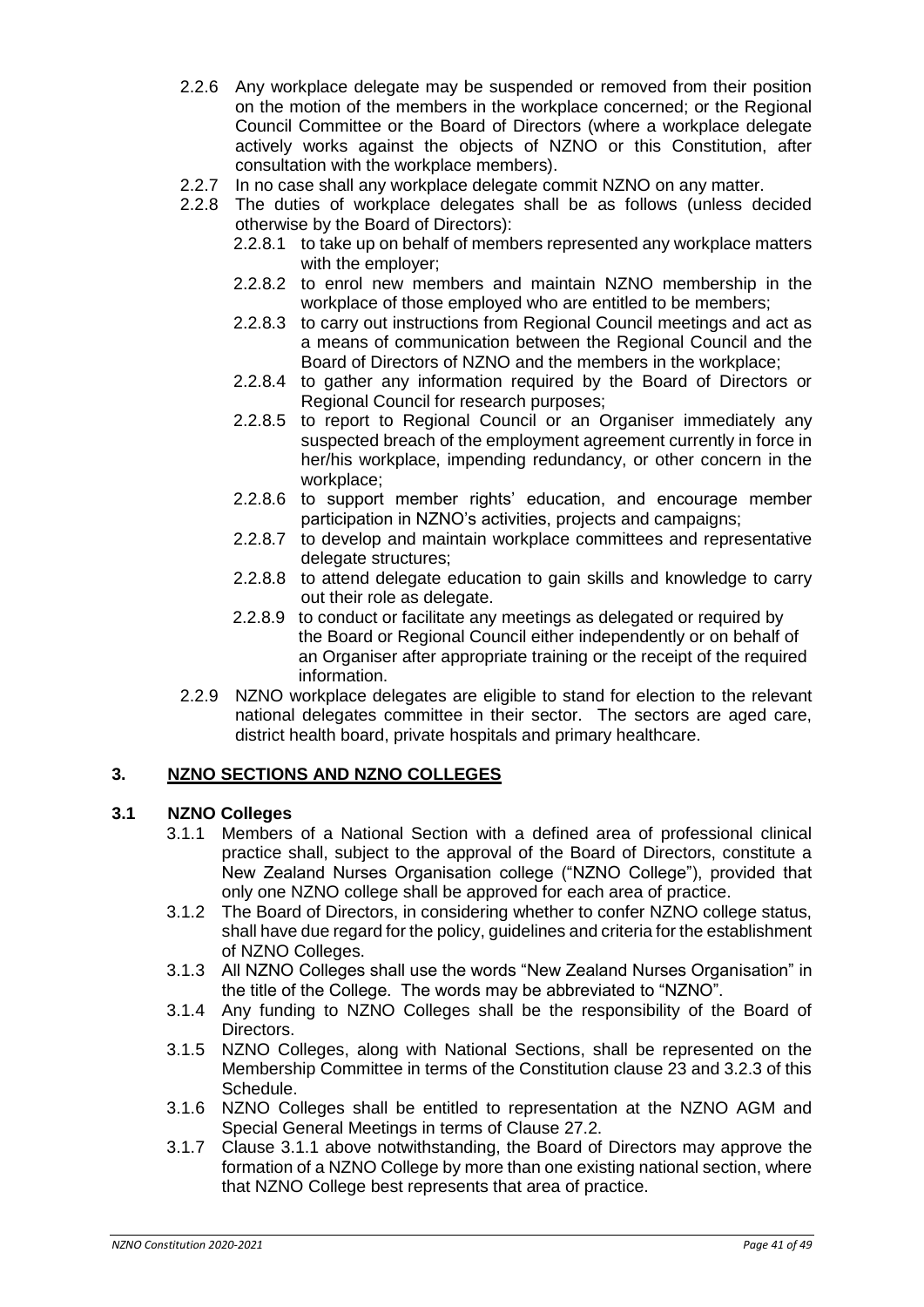- 3.1.8 Clause 3.1.1 above notwithstanding, the Board of Directors may approve the formation of a NZNO College where a group of members meet the policy, guidelines and criteria for establishment of a new NZNO College.
- 3.1.9 Clause 3.1.1 above notwithstanding, the Board of Directors may approve the formation of an NZNO College where a body, already existing outside NZNO, applies to join NZNO and meets all other criteria.
- 3.1.10 NZNO Colleges will support the Board by working in partnership to achieve NZNO strategic aims in giving effect to te Tiriti o Waitangi.

# **3.2 National Sections**

- 3.2.1 The Nursing Research, NZNO Nurse Managers NZ, Enrolled Nurses and Pacific Nurses constitute National Sections of NZNO. Other existing National Sections as at 25 August 2011 shall remain Sections unless they transition to become NZNO Colleges.
- 3.2.2 Any funding to National Sections shall be the responsibility of the Board of Directors.
- 3.2.3 NZNO National Sections, along with NZNO Colleges, shall be entitled to representation by a total of two positions on the Membership Committee.
	- 3.2.3.1 Candidates shall be nominated by their NZNO National Sections and Colleges National Committees where nominations are sought through their membership and no National Section or College will have more than one candidate.
	- 3.2.3.2 The election of the two National Section and College Membership Representatives will occur by each National Section and College National Committee through their membership.
	- 3.2.3.3 There is just one vote per each National Section or College and the outcome of this vote will be communicated electronically via each National Section and College Secretary email to the NZNO Membership Committee Administrator.
	- 3.2.3.4 The Membership Committee will appoint a returning officer to collate all results and announce the results accordingly to the National Sections and Colleges.
	- 3.2.3.5 The candidate with the highest number of valid votes cast in her/his favour shall be declared elected.
	- 3.2.3.6 Where any two or more candidates receive the highest number of votes the Membership Committee Chairperson and NZNO Membership Committee Administrator shall determine by lot which of the candidates will be elected.
- 3.2.4 National Sections shall be entitled to representation at AGM and Special General Meetings in terms of clause 27.2.
- 3.2.5 National Sections will support the Board by working in partnership to achieve NZNO strategic aims in giving effect to te Tiriti o Waitangi.

# **3.3 Regional Sections**

- 3.3.1 (a) Any group of members within an NZNO Region with a professional; or other common interest, and not of the same specialty as a NZNO National Section or College, may, subject to the approval of their Regional Council, constitute a Regional Section.
	- (b) Any group of members within an NZNO Region with a professional interest aligned to a NZNO National Section or College may, subject to the approval of the NZNO National Section or College constitute a Regional Section of the NZNO National Section or College in terms of clause 3.2 above.
- 3.3.2 Any funding of Regional Sections, not affiliated to a NZNO National Section or College shall be the responsibility of the Regional Council.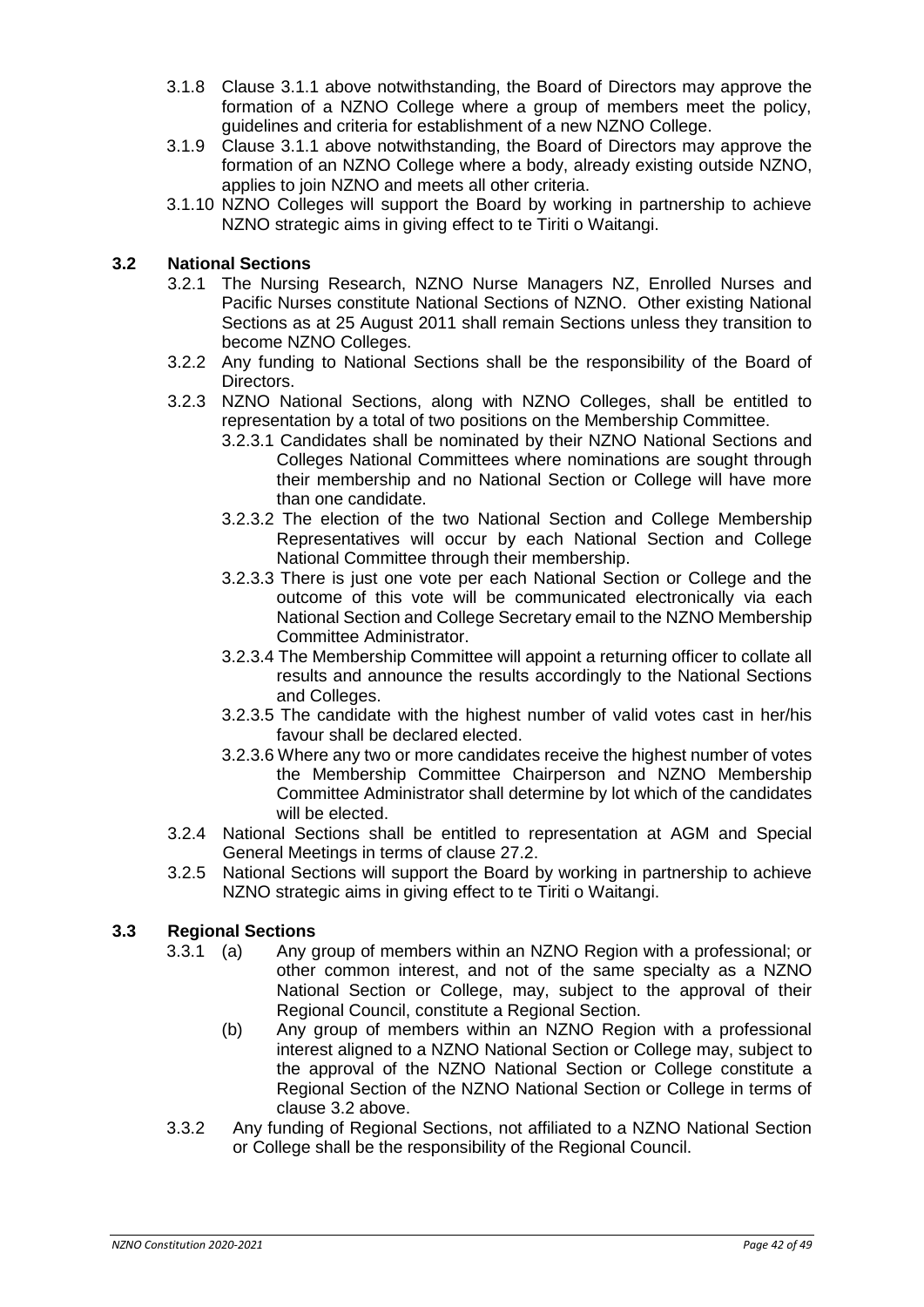- 3.3.3 Each Regional Section of a NZNO National Section or College, shall be entitled to send up to three representatives for each 50 members or part thereof to the Regional Council.
- 3.3.4 Nominations for Regional Council representatives shall be sought from members of the Regional Sections of NZNO National Sections and Colleges. The election may take place at a Regional Section/Division meeting which shall be called no sooner than two weeks later, or by ballot in accordance with schedule five.

# **3.5 Administration**

- 3.5.1 Policy guidelines and criteria for the formation of Colleges and Sections will be set by the Board of Directors and amended as required from time to time. Such criteria will be formally recorded as NZNO policy and promulgated accordingly.
- 3.5.2 Each NZNO National Section and College will operate in accordance with its Rules and within the criteria and principles established by the Board of Directors, including requirements to report to the Board of Directors or Regional Council as the case may be.
- 3.5.3 Finances of Colleges and Sections are deemed part of the finances of NZNO.
- 3.5.4 Neither NZNO National Sections nor Colleges shall have the powers to borrow or contract unless specifically approved by the Chief Executive Officer and in accordance with the guidelines for approval and delegation for NZNO Sections and Colleges approved by the Board of Directors.

NB: See NZNO College & Section Handbook for the review process regarding decisions made by the CEO.

# **4. NATIONAL STUDENT UNIT**

- 4.1 A Student Unit shall be established nationally to promote the interests and participation of nursing students. National Student Unit shall be elected biennially in accordance with the Rules of the Student Unit as approved by the Board.
- 4.2 Student members within each School of Nursing may form a local Student Unit with the approval of the National Student Unit.
- 4.3 The Board shall be responsible for funding the National Student Unit.
- 4.4 Each local Student Unit within each Region shall be entitled to send two representatives to Regional Council, which shall include one Te Rūnanga Tauira representative. Such representatives shall be nominated and elected by local Student Unit members in accordance with the rules of the National Student Unit.
- 4.5 The National Student Unit shall be entitled to representation by a total of two positions on the Membership Committee in terms of Constitution clause 23.
	- 4.5.1 Such representatives shall be nominated and elected by the National Student Unit in accordance with the rules of the National Student Unit.
	- 4.5.2 The term of the National Student Unit representative on the Membership Committee shall be determined by the National Student Unit and shall not exceed three years as in clause 23.5.

# **5. HEALTH PROFESSIONALS NEW ZEALAND**

- 5.1 Members who join under clause 1.1.9 of Schedule One shall be deemed to be members of Health Professionals New Zealand.
- 5.2 The Constitution of Health Professionals New Zealand shall be determined by the Board from time to time.
- 5.3 Funding for Health Professionals New Zealand shall be the responsibility of the Board.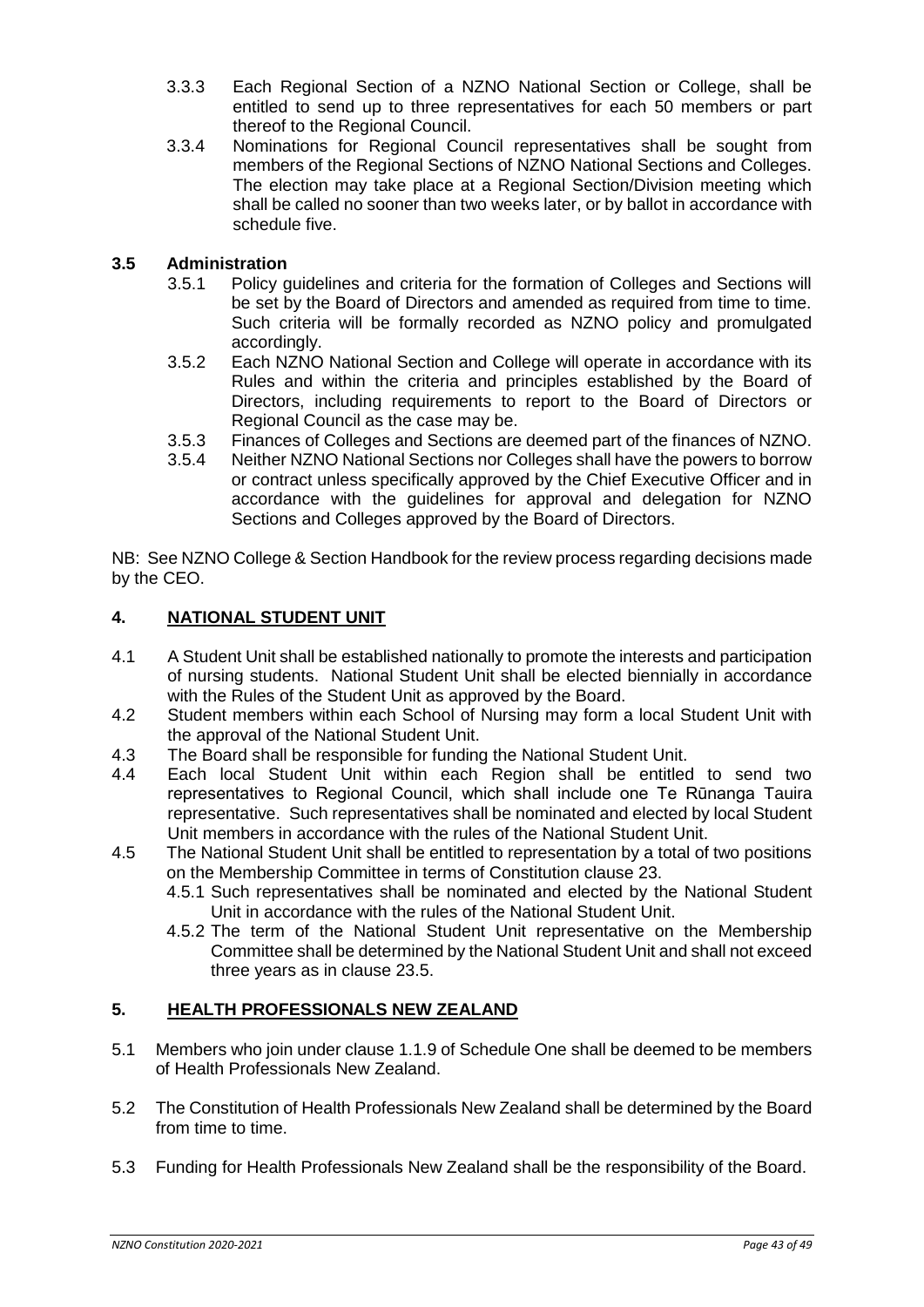5.4 Members of Health Professionals New Zealand shall not be entitled to general and professional services as defined by the Board from time to time; and shall not be eligible to accept office or position at National, Regional, Workplace, Te Rūnanga, Student Unit, College and Section level.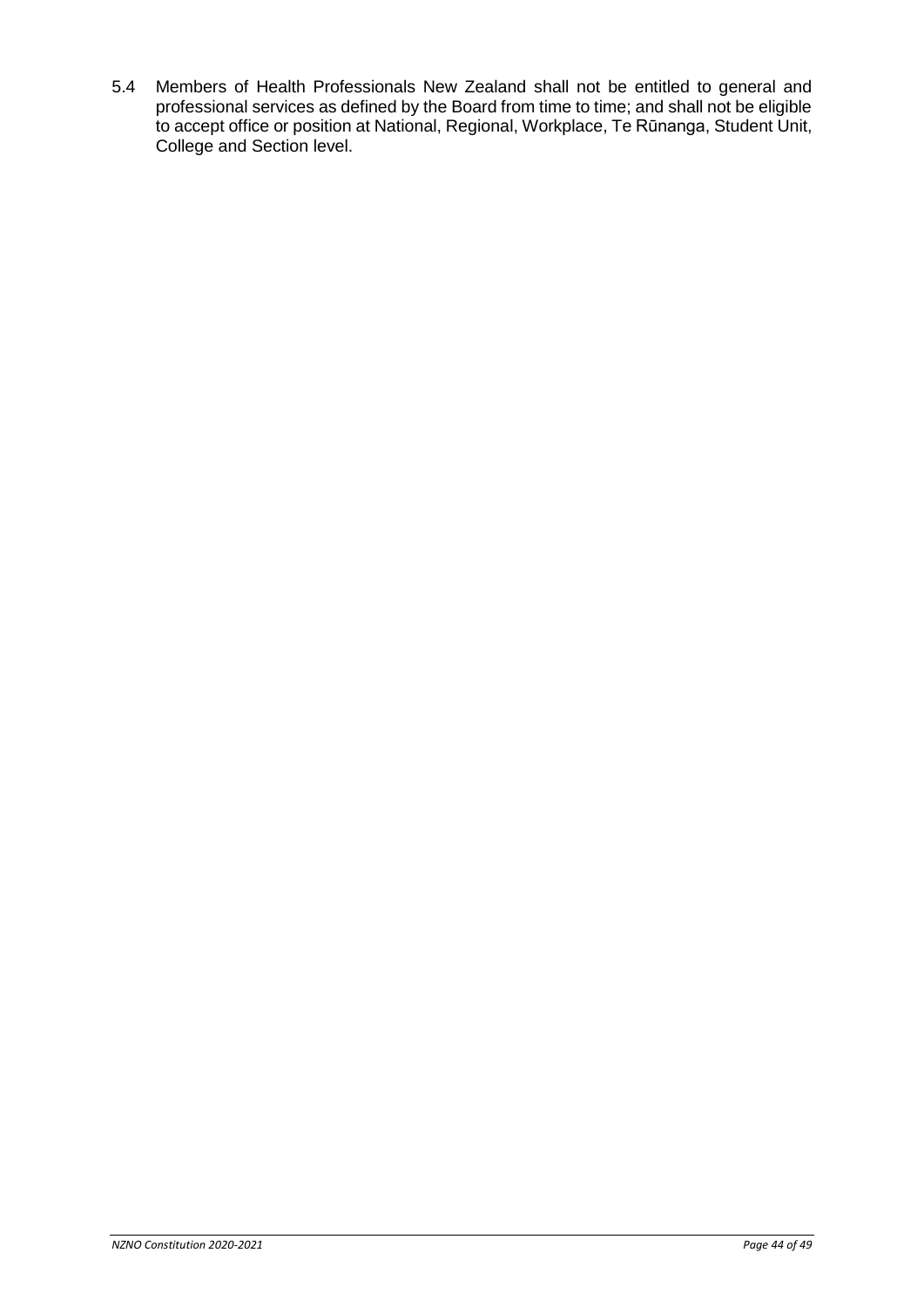#### <span id="page-44-0"></span>**SCHEDULE EIGHT: AMALGAMATION**

- 1.1 NZNO may consider amalgamation with another organisation. Any amalgamation proposal shall be put to members by way of ballot.
- 1.2 In the event of amalgamation or NZNO restructuring with other people, groups or organisation NZNO may resolve to:
	- 1.2.1 transfer such property, funds, assets, liabilities, mortgages, leases and other legal obligation to such organisations it sees fit; and/or
	- 1.2.2 transfer its members and obligations to its members to such organisations as it sees fit.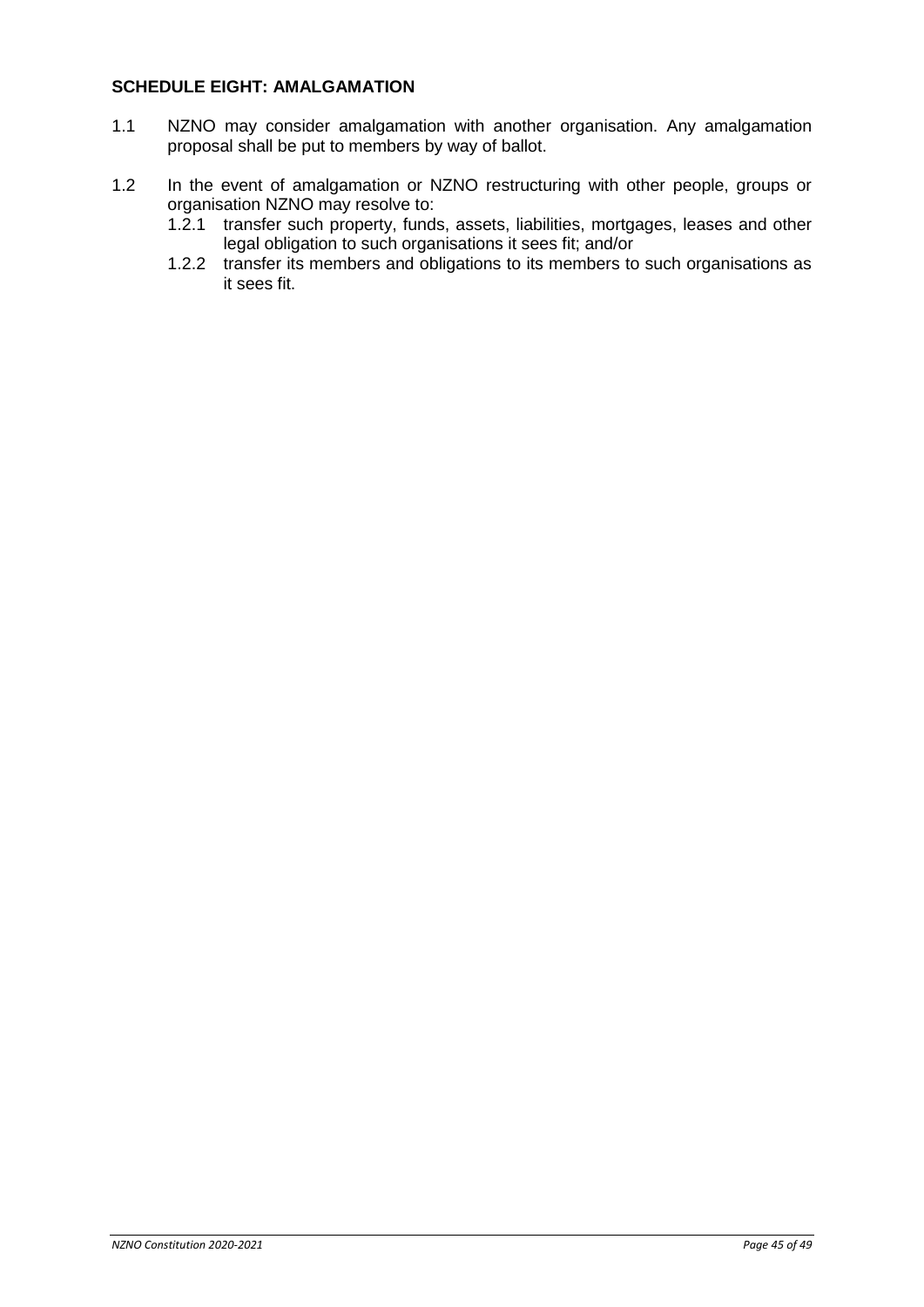# <span id="page-45-0"></span>**APPENDIX ONE: REGIONS OF NZNO**

Tai Tokerau Greater Auckland Midlands Bay of Plenty/Tairāwhiti Hawkes Bay/Te Matau a Māui **Central** Greater Wellington Top of the South West Coast/Te Tai o Poutini Canterbury/Waitaha Te Tai Tonga/Southern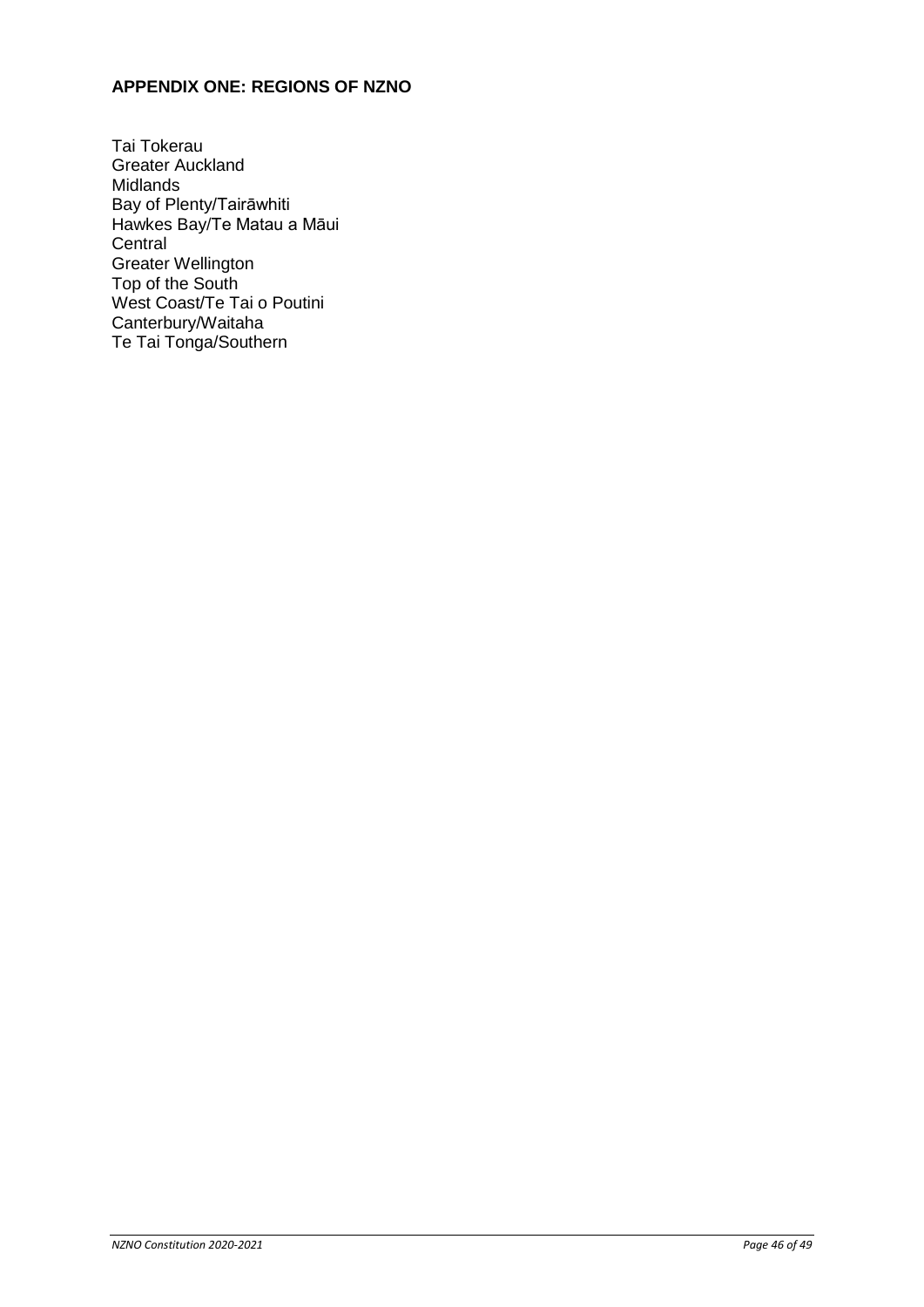# <span id="page-46-0"></span>**APPENDIX TWO: MAP OF NZNO REGIONS**

New Zealand Nurses Organisation Regional Boundaries

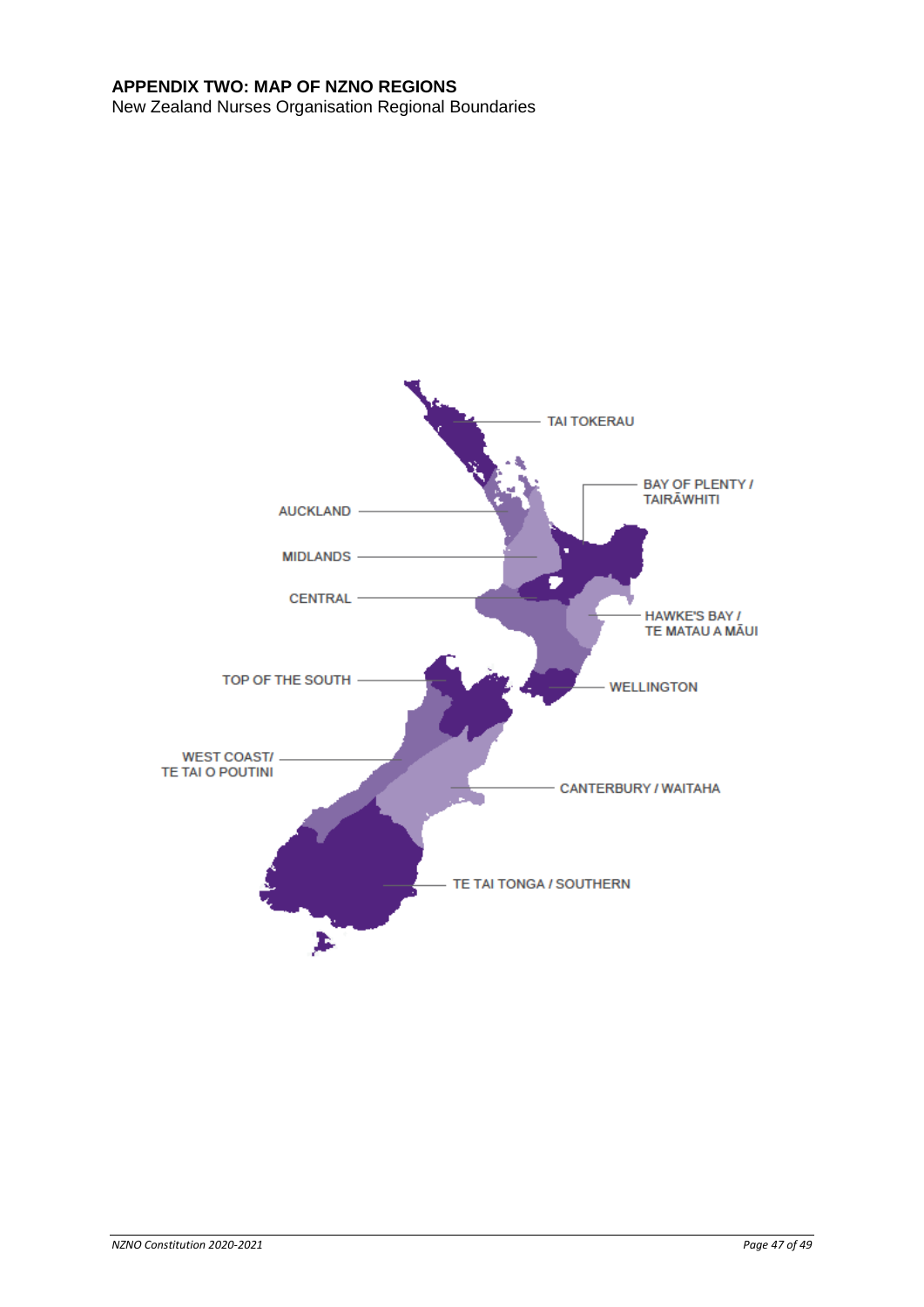# <span id="page-47-0"></span>**NZNO Constitution Proposal 2011 – Transition Plan**

The following documents will be finalised by the Board by 1 April 2012:

- (a) Charter for the Membership Committee;
- (b) Charter for Te Poari; and
- (c) Position descriptions and any associated documentation for the paid President and Kaiwhakahaere positions.

The New Constitution would come into force from when it is registered by the Registrar of Incorporated Societies, except for the following provisions.

Incumbent Board members as at the end of Conference 2011 (including the President and Kaiwhakahaere) would continue in their roles until elections to be held as set out below. The current Rules continue to apply to Board processes until the 2013 board elections referred to below have been completed.

The new paid President and Kaiwhakahaere positions will be elected in 2012 and start a three year term from 1 October 2012.

The new Vice President and Tumu whakarae would be elected in 2013 for a two year term from 2013 to 2015.

From 2015 the President, Kaiwhakahaere, Vice President and Tumu whakarae, will be elected for three year terms.

The remainder of the Board will be elected for the first three year term from 2013. This ensures that the four officer positions are elected in a different cycle to the remainder of the Board, to ensure some continuity.

Other office holders in the Regions, Colleges and Sections, Te Poari and the Student Unit, will continue on their current terms and be up for election at the same times as they would have under the current Rules.

The Membership Committee shall be elected and commence in 2012.